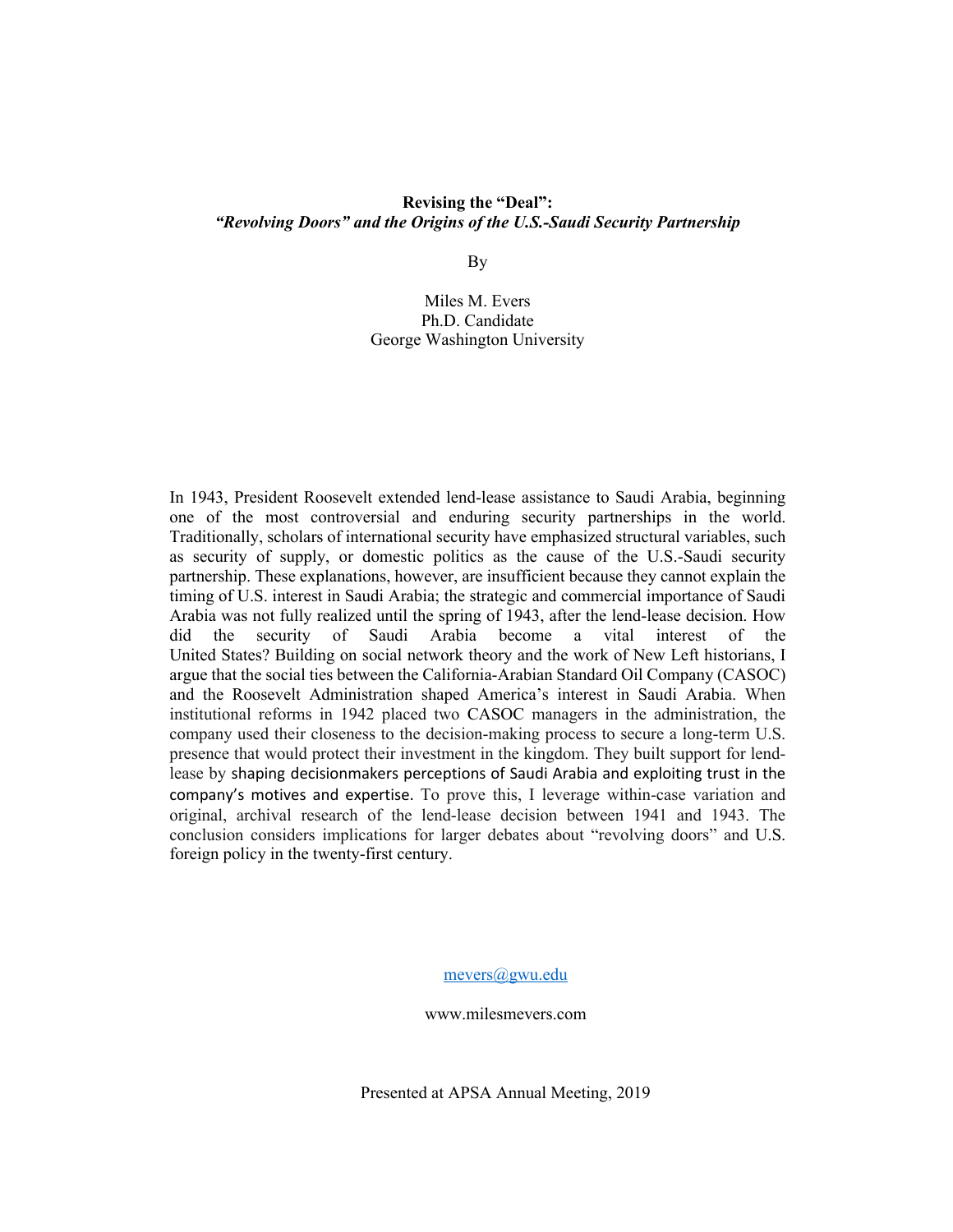In 1943, President Franklin D. Roosevelt extended lend-lease assistance to Saudi Arabia, beginning one of the most controversial and enduring security partnerships in world politics. The conventional wisdom among political scientists is that rising American power and the outbreak of World War II drove the United States into the Middle East. Saudi Arabia was a fragile kingdom with unparalleled oil reserves, and the United States was an emergent hegemon with significant wartime and post-war oil requirements. Through lend-lease, the United States provided Saudi Arabia with security in exchange for access to its oil: trucks, medical supplies, guns and ammunition, irrigation equipment, and enough silver to stabilize the Kingdom's economy. <sup>1</sup> Roosevelt' decision , generated a set of post-war security and political commitments that defined the trajectory U.S. foreign policy in the region, and displaced Great Britain as the preeminent power in the Middle East.

While the oil-for-security argument paints America's expansion into the Middle East as almost inevitable, historians have dismissed it, arguing that America's expansion was inconsistent and might not have been prevented by domestic politics. In 1941, Roosevelt rejected a similar attempt to extend lendlease to Saudi Arabia because Saudi Arabia lied within Britain's sphere of influence, and in 1943, all signs suggested that lend-lease would fail. U.S. interests towards Saudi Arabia had not changed: the U.S. military still viewed Saudi Arabia as an area of British military responsibility and securing Middle Eastern oil did not become a major wartime and post-war concern of U.S. military planners until after the decision. Extending lend-lease to Saudi Arabia was also unpopular in the United States. In 1941, Roosevelt rejected lend-lease to avoid criticism from Midwest isolationists and domestic oil independents. The situation had also not changed in 1943, even with America's entrance into the war: each still opposed expansion into the Middle East.

<sup>1</sup> The Acting Secretary of State to the Minister in Egypt, 11 Mar. 1943, FRUS 1943, vol. 4, *The Near East and Africa* (Washington, 1963), 862-864;Memorandum of Conversation by the Chief of the Division of Near Eastern Affairs, 1 Nov. 1943, Idid., 848; The Appointed Minister Resident in Saudi Arabia to the Secretary of State, 9 Jul. 1943, Ibid. 873; The First Secretary of the British Embassy to the Chief of the Division of Near Eastern Affairs, 24 Nov. 1943, Ibid., 915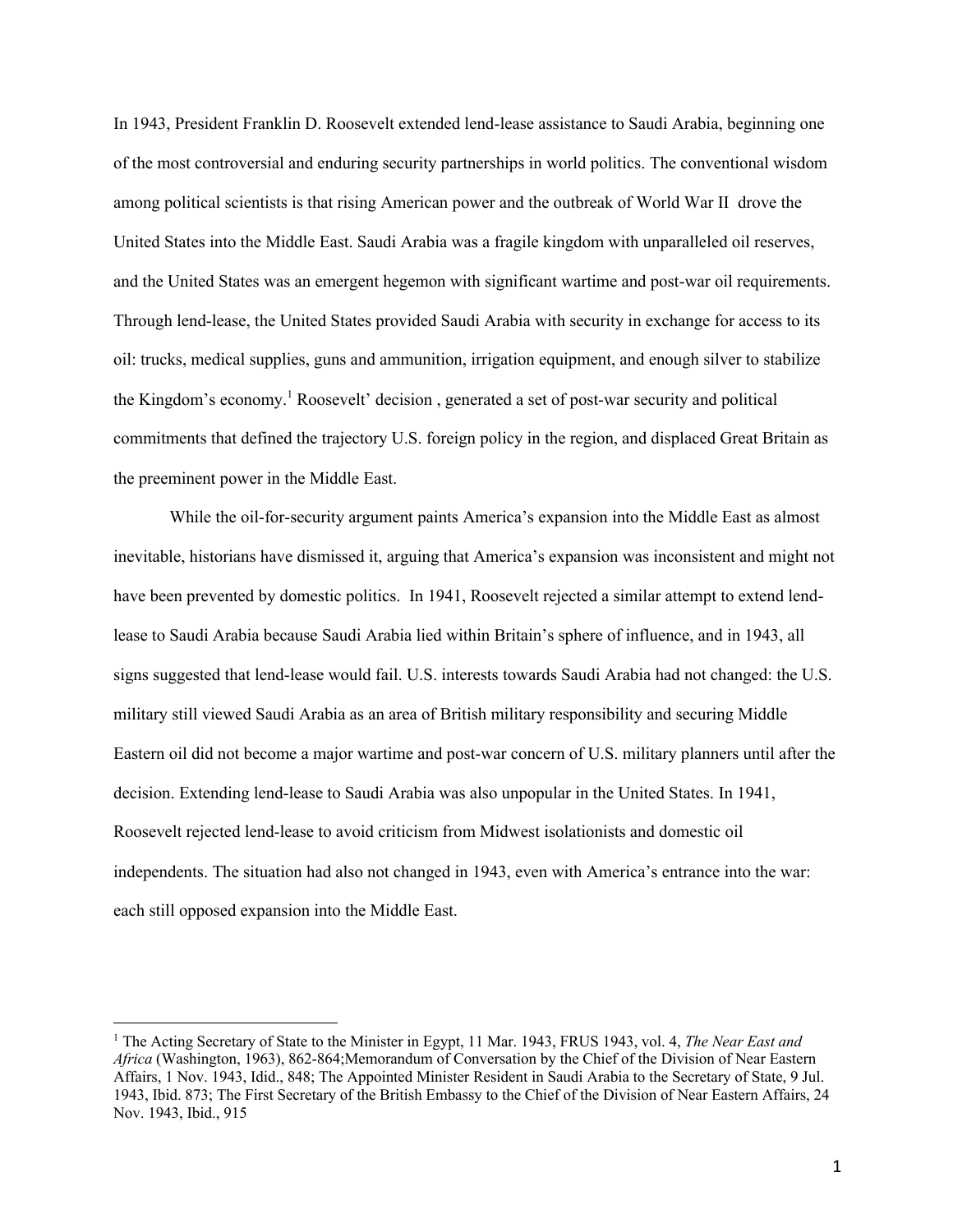Given the perception of Britain's sphere of influence and domestic opposition to lend-lease, America's expansion into Saudi Arabia in 1943 is puzzling. Theoretically, this case has broad implications for the study of international politics: why do states expand abroad? Some scholars posit that overseas expansion is caused by strategic factors, like the search for wealth, power, and security, as well as by bureaucratic politics.<sup>2</sup> Others posit that overseas expansion is caused by electoral politics, specifically, that economic coalitions, classes, and business groups lobby elites and select leaders who will follow their preferred foreign policy.<sup>3</sup>

The lend-lease casts doubt on these explanations, suggesting that expansion might be driven by individual corporations rather than entire sectors, classes, or economic coalitions. Put differently, scholars should theorize variation in the power of individual corporations and not just the power of business as a collective body. I argue that the California-Arabian Standard Oil Company (CASOC)—an American corporation with investments in Saudi Arabia—used its social ties to key decisionmakers to encourage expansion into the Middle East. Specifically, in the period between 1941 and 1943, two company officials assumed key decision-making posts in the Department of State and Department of Interior. Through these officials, CASOC shaped perceptions of the region, and built support for lend-lease assistance to Saudi Arabia.

I proceed as follows. After providing a short background of U.S.-Saudi relations, I examine alternative explanations for U.S. foreign policy towards Saudi Arabia, showing that though each explanation is plausible, none provides a sufficient account of the lend-lease decision in 1943. I then develop a theoretical account that addresses the influence of "revolving doors" in foreign policy,

<sup>2</sup> John J. Mearsheimer, *The Tragedy of Great Power Politics*, 1 edition (New York: W. W. Norton & Company, 2014); Christopher Layne, *The Peace of Illusions: American Grand Strategy from 1940 to the Present*, 1 edition (Cornell University Press, 2007); Dale C. Copeland, *Economic Interdependence and War* (Princeton University Press, 2014).

<sup>&</sup>lt;sup>3</sup> For a general overview of the literature, see Stephen G. Brooks, "Economic Actors' Lobbying Influence on the Prospects for War and Peace," *International Organization* 67, no. 4 (October 2013): 865 fn. 11. Recent examples include Kevin Narizny, *The Political Economy of Grand Strategy* (Cornell University Press, 2007); Jonathan Kirshner, *Appeasing Bankers: Financial Caution on the Road to War* (Princeton University Press, 2007); Patrick J. McDonald, *The Invisible Hand of Peace* (Cambridge University Press Cambridge, 2009).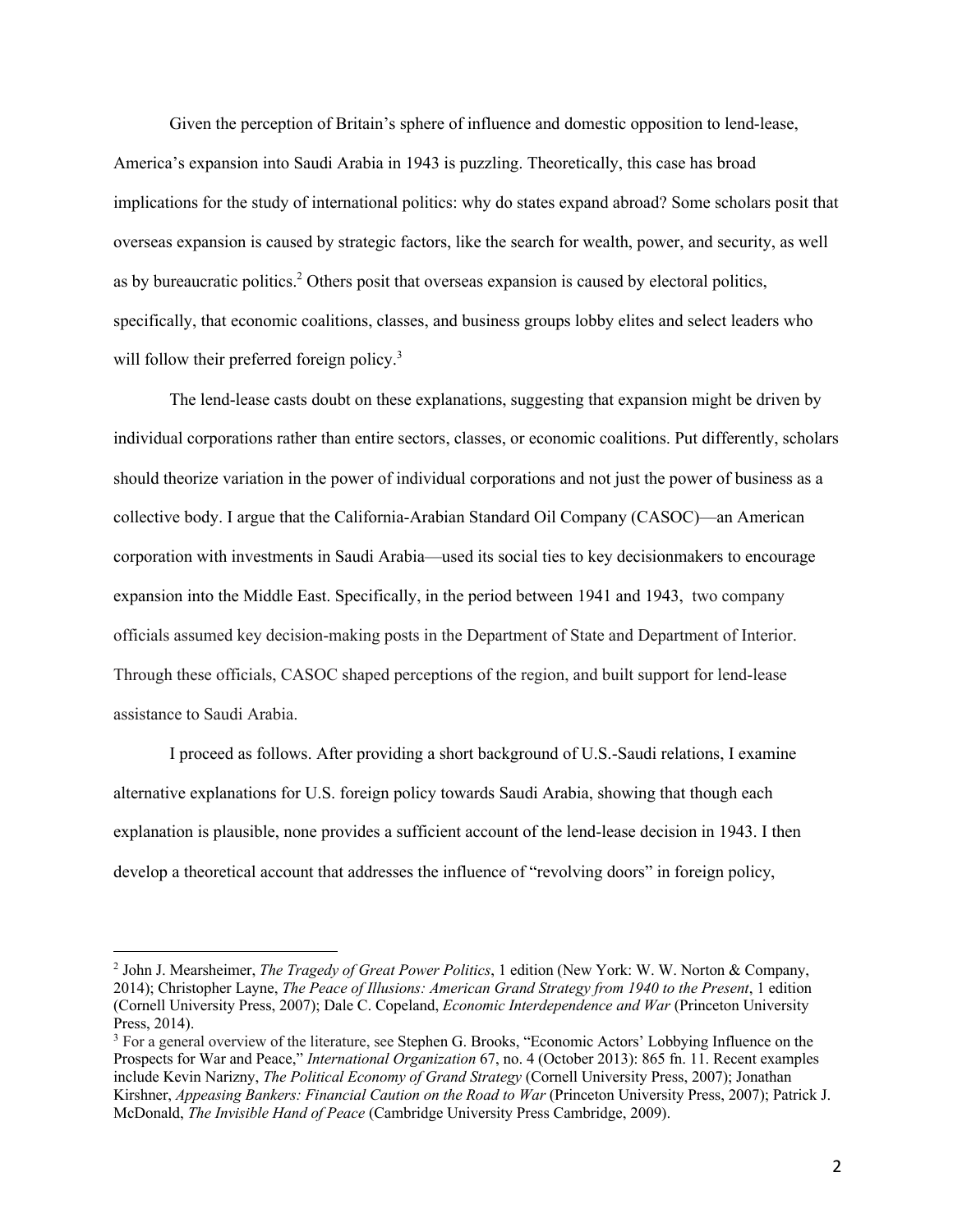highlighting the difference between direct and indirect social ties to decisionmakers. I show how corporations can use direct social ties to overcome barriers to influence by exploiting trust in its motives and expertise, and shaping decisionmakers perceptions of foreign governments.

I analyze these hypotheses through the case of lend-lease to Saudi Arabia in 1943, drawing on original archival research. The lend-lease decision provides an excellent test of a theory of corporate power for three reasons. First, the case is a "most likely" case for conventional theories of overseas expansion. The decision to extend lend-lease to Saudi Arabia was made in the executive branch—where national security officials should be insulated from corporate pressures—and amidst a war, when wartime strategy, domestic production, and public opinion should weigh heavily on a president's decision-making. If a theory of corporate power is convincing here, then it is likely to be generalizable to other cases of expansion.4 Furthermore, although I focus only on one case, the lend-lease case allows for within-case variation and process tracing of CASOC's lobbying in 1941 and 1943. If factors that alternative explanations highlight are constant throughout these two periods, then the alternative explanations are insufficient to explain the move to lend-lease in  $1943<sup>5</sup>$  Finally, although the United States pursued other policies to secure Saudi oil, lend-lease was the first and only policy that was successfully implemented at the time.

I conclude with a discussion of the implications of this case study for theory and policy. First, the central question of this paper—what causes overseas expansion—underpins theoretical debates in international relations. Since the 1970s, scholars of international security have treated the corporation as treated as a tool of statecraft and great power rivalry. Theoretically, the lend-lease case recasts the corporation as an independent actor in great power politics, and suggests that scholars should refine existing accounts of expansion to address variation in the power of individual corporations.

<sup>4</sup> Jack S. Levy, "Case Studies: Types, Designs, and Logics of Inference," *Conflict Management and Peace Science* 25, no. 1 (2008): 12–13.

<sup>5</sup> Alexander L. George and Andrew Bennett, *Case Studies and Theory Development in the Social Sciences* (MIT Press, 2005), 166–67; Eric Grynaviski, *America's Middlemen: Power at the Edge of Empire* (Cambridge University Press, 2018), 56.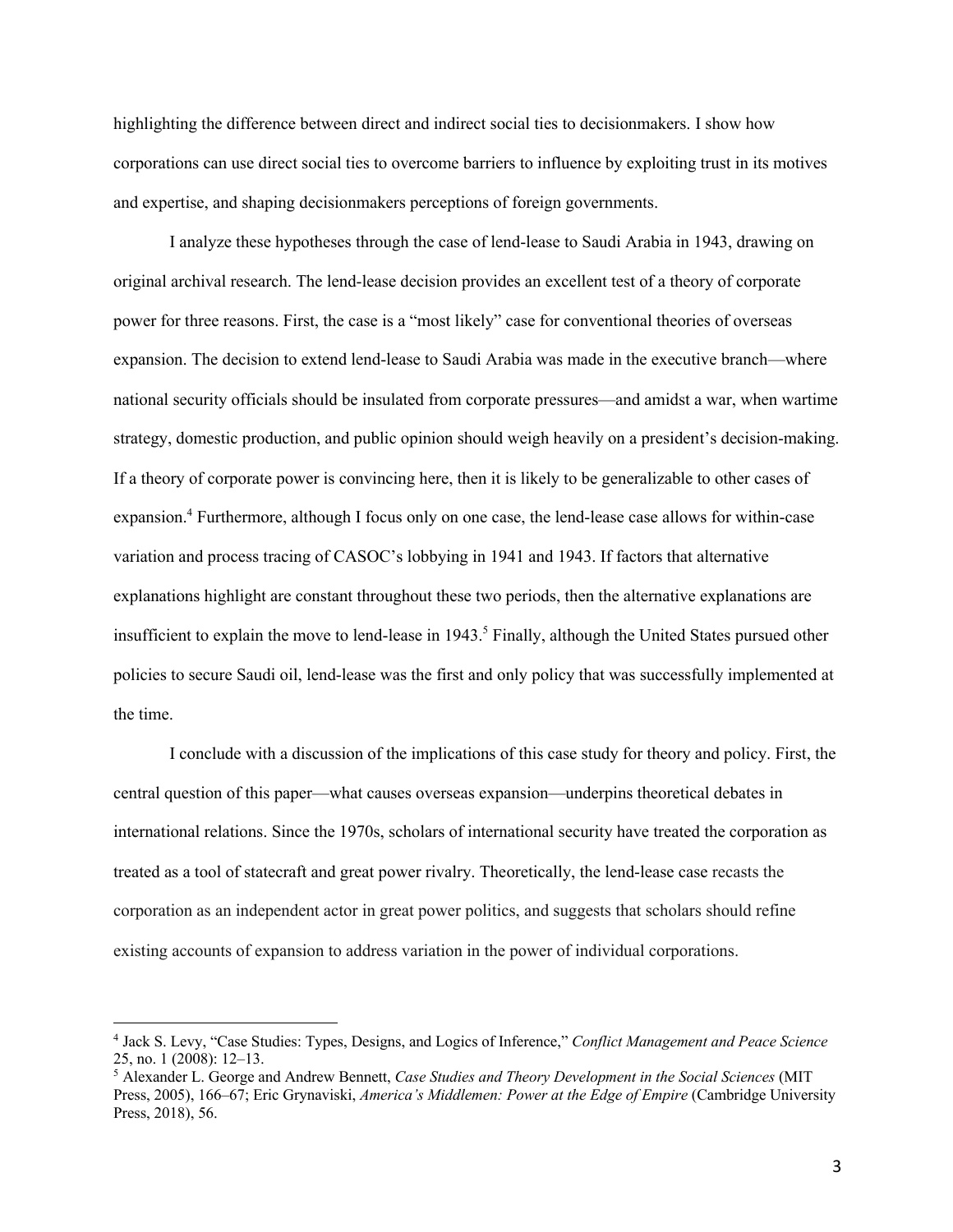# *Explaining America's Interest in Saudi Arabia*

The United States had no immediate interest in Saudi Arabia between 1900 and 1943. U.S. policymakers viewed the Middle East as a "sideshow"—an extension of European politics and colonial rivalries.<sup>6</sup> Moreover, they saw no need for the Middle East's main resource, oil. Compared to the vast reserves of the Western Hemisphere, Middle Eastern oil comprised a small percentage (5.5%) of world production, and oil experts were skeptical the region held more commercial quantities.<sup>7</sup> Even when the California-Arabian Standard Oil Company (CASOC) obtained a large concession to the eastern half of Saudi Arabia in 1933, the State Department refused "to indicate in advance the nature of the protection, if any, which it could accord" in the event the Kingdom collapsed. Nor did they believe the concession warranted official representation, feeling it best to "let matters stand as they now" until further developments.<sup>8</sup> American companies invested in the Middle East were effectively left on their own.

U.S. foreign policy in the Middle East began to change with the outbreak of World War II in 1941. The war plunged Saudi Arabia into a severe depression, leading King Ibn-Saud to demand CASOC provide \$6 million to help him finance the government through the war.<sup>9</sup> The company found it impossible to finance the king, so it turned to Washington for assistance. Securing assistance from

<sup>6</sup> Chad H. Parker, *Making the Desert Modern: Americans, Arabs, and Oil on the Saudi Frontier, 1933-1973* (University of Massachusetts Press, 2015), 4. For example, the State Department established the Division of Near Eastern Affairs (NE) in 1909 specifically to handle the entire diplomatic and consular correspondence between the European powers and their colonies in the region. See *Register of the Department of State*, 28 Dec. 1909, p. 18; Merriam to Murray, 10 Jun. 1933, Central Decimal Files, Saudi Arabia Petroleum File 1940-1944, 890F.6363 STANDARD OIL CO./15, RG 59, NARA.

<sup>7</sup> Irvine H. Anderson, *Aramco, the United States, and Saudi Arabia: A Study of the Dynamics of Foreign Oil Policy, 1933-1950* (Princeton University Press, 1981), 19. Lefroy to Tronchère, 12 Feb 1932, CFP 81.1/111, cited in Fitzgerald 1991, 449. For example, Standard Oil obtained the 1932 Bahrein concession from Gulf Oil because no other firms were willing to invest in the region. Edward Peter Fitzgerald, "The Iraq Petroleum Company, Standard Oil of California, and the Contest for Eastern Arabia, 1930-1933," *The International History Review* 13, no. 3 (1991): 464–65.

<sup>8</sup> Loomis to Merriam, 25 Oct. 1932, Central Decimal Files, Saudi Arabia Petroleum File 1940-1944, 890F.6363 STANDARD OIL CO./ 2-3, RG 59, NARA. For further correspondence on obtaining U.S. government support in these early years, see Merriam to Loomis, 27 Oct. 1932, Central Decimal Files, Saudi Arabia Petroleum File 1940- 1944, 890F.6363 STANDARD OIL CO./2, RG 59, NARA; Morris to Hull, 23 Mar. 1937, Central Decimal Files, 125.0090F JEDDA/18, RG 59, NARA; Murray to Hull, 7 May 1937, Central Decimal Files, 125.0090F JEDDA/22, RG 59, NARA.

<sup>9</sup> The reasons for Saudi Arabia's financial difficulties are detailed in Anderson, *Aramco, the United States, and Saudi Arabia*, 29–31; Rachel Bronson, *Thicker Than Oil: America's Uneasy Partnership with Saudi Arabia*, 1 edition (Oxford ; New York: Oxford University Press, 2008), 14–15.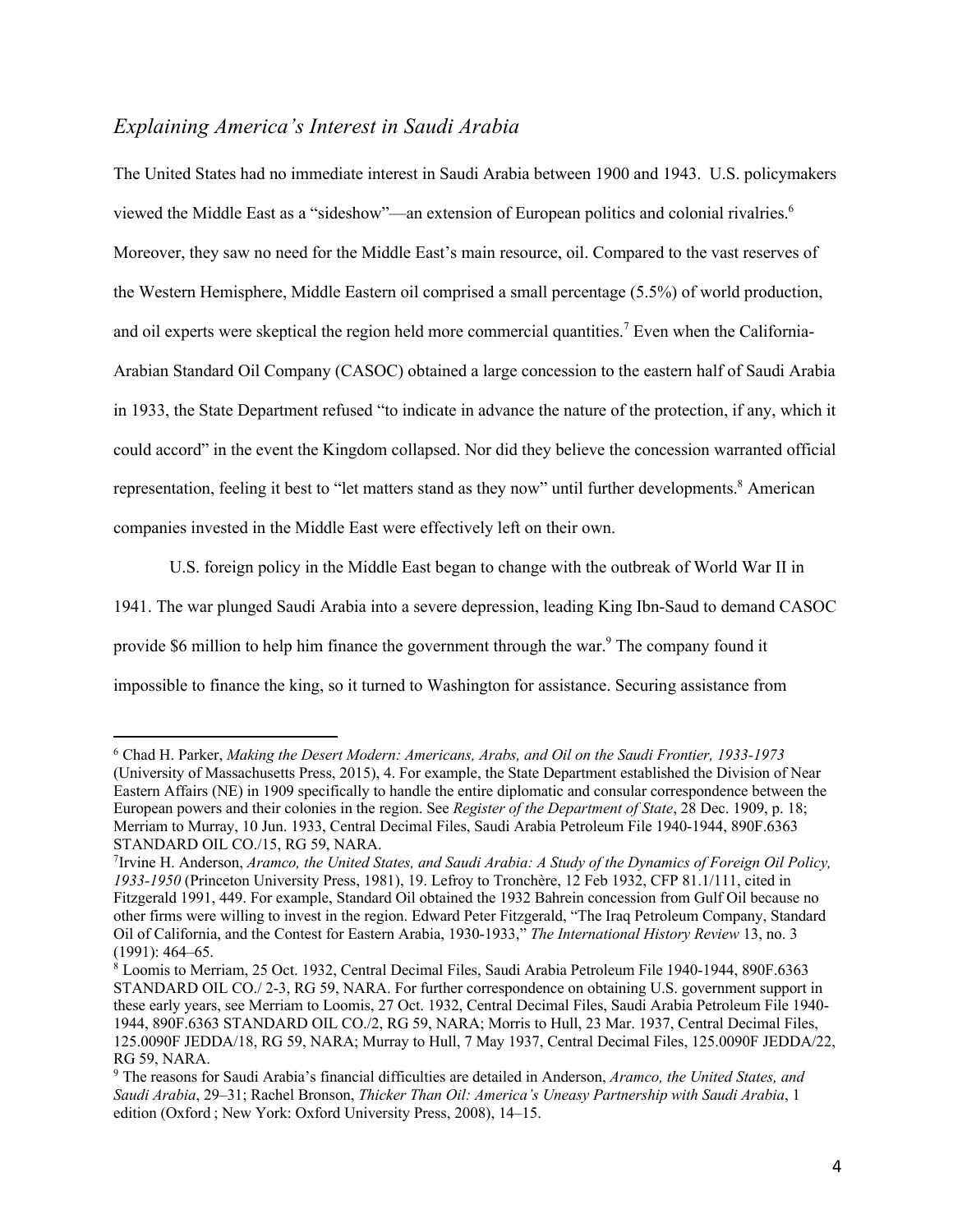Washington was not an easy accomplishment.<sup>10</sup> Most officials in Washington still did not see a reason for Middle East involvement. When CASOC's lobbyists first approached President Roosevelt in 1941 with the idea of extending lend-lease aid to Saudi Arabia, the president responded that Saudi Arabia was "a little far afield for us."<sup>11</sup> Roosevelt's position did not change until 1943, when he reversed his earlier position, deeming the Kingdom "vital to the defense of the United States" and therefore eligible for geopolitical aid. 12

International relations theorists offer three explanations for Roosevelt's *volte-face* on lend-lease aid to Saudi Arabia. The first explanations posits that World War II and rising American power pushed the United States into Saudi Arabia. The second explanation draws from general observations about the domestic politics of U.S. foreign policy during the 1940s. The third explanation holds that corporate power and "revolving doors" drove U.S. interest in Saudi Arabia.

#### "OIL-FOR-SECURITY"

The conventional wisdom is the "oil-for-security" explanation: World War II and American hegemony pushed the United States into Saudi Arabia. There are two versions of this argument. One version claims that fears of wartime and postwar oil shortages, brought on by rising military and domestic requirements of the war, focused Washington's attention on securing foreign oil reserves in Saudi Arabia.13 A more structural version focuses on the transition from British to American global hegemony. Christopher Layne

<sup>&</sup>lt;sup>10</sup> Davies to Ohliger, 2 Apr 1941, Hearings on Petroleum Arrangements with Saudi Arabia, Part 4 (Senate Special Committee Investigating the National Defense Program: 80<sup>th</sup> Congress, 1948), 25391; Memorandum by W.S.S. Rodgers, 27 Apr. 1944, Ibid., 25381-25382.

<sup>11</sup> Memorandum by the Federal Loan Administrator to the Secretary of State, FRUS 1941, vol. 3, *British Commonwealth, The Near East, Africa*, 643

<sup>12</sup> Davies to Ohliger, 9 Oct 1941, *Hearings on Petroleum Arrangements with Saudi Arabia, Part 4* (Senate Special Committee Investigating the National Defense Program: 80<sup>th</sup> Congress, 1948), 25427

<sup>13</sup> Stephen D. Krasner, *Defending the National Interest: Raw Materials Investments and U.S. Foreign Policy* (Princeton University Press, 1978), 188–206. G. John Ikenberry, *Reasons of State: Oil Politics and the Capacities of American Government* (Cornell University Press, 1988), 73. Even scholars who focus on electoral-politics believe that the lend-lease decision was motivated by strategic considerations. See, for example, Robert O. Keohane, *After Hegemony: Cooperation and Discord in the World Political Economy*, 1st Princeton Classic Ed (Princeton University Press, 1982), 155. I assess these arguments later.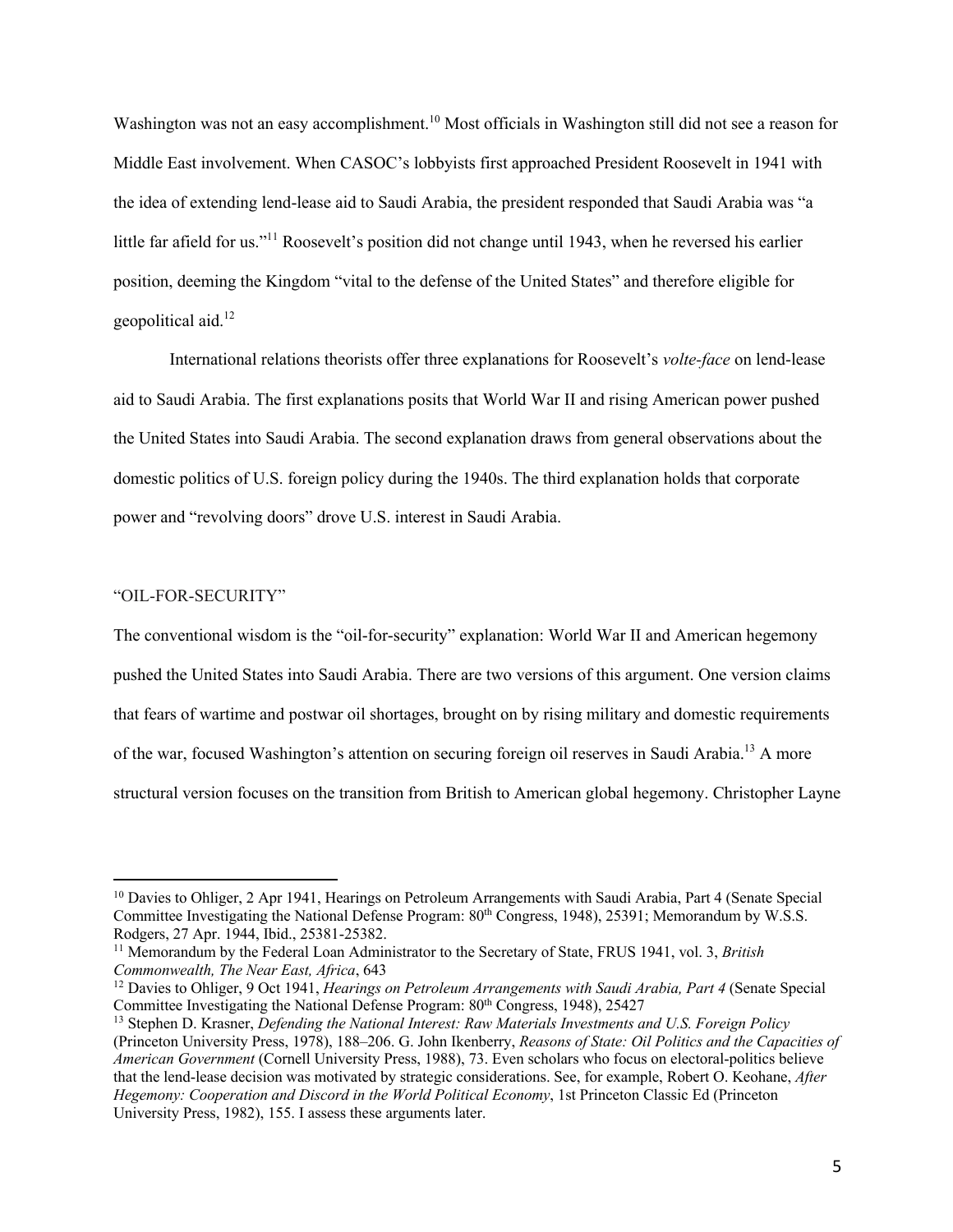claims that the United States sought to "wrest control of key raw materials sources—like Middle Eastern oil—from Britain" and "to replace Britain as the dominant regional player" in the Middle East.<sup>14</sup>

Although intuitive, this explanation is deeply problematic. First, concerns about domestic oil were not based on fact. Between 1941 and 1943, Middle Eastern oil production paled in comparison to domestic oil industry capacity and reserves in the Western Hemisphere.<sup>15</sup> The maximum rate at which domestic reserves could be extracted without permanently damaging a reservoir was almost a million barrels in excess of actual production—more than enough to supply the United States and its allies.<sup>16</sup> The closing off of the Mediterranean in 1940 also cut supply lines from the Middle East to Europe, severely slowing petroleum development in the area and making the Western Hemisphere a more stable source of supply for Allied operations.<sup>17</sup> Historian Aaron Miller explains that these factors were relatively constant between 1941 and 1943: "the emergence of Arabian oil as a key factor in war and postwar planning would have to await the changing political and strategic circumstances of 1943."18 Indeed, it was not until the spring of 1943—well after the decision to extend lend-lease—that military reports became concerned

<sup>14</sup> Layne, *The Peace of Illusions*, 47. Also see Jeffrey R. Macris, *The Politics and Security of the Gulf: Anglo-American Hegemony and the Shaping of a Region* (Routledge, 2010), 70.

<sup>15</sup> Aaron David Miller, *Search for Security: Saudi Arabian Oil and American Foreign Policy, 1939-1949* (University of North Carolina Press, 1980), 55.

<sup>&</sup>lt;sup>16</sup> See U.S. Congress, *Wartime Petroleum Policy Under the Petroleum Administration for War* (Senate Special Committee Investigating Petroleum Resources: 79<sup>th</sup> Congress, 1945), 6, 64.

<sup>&</sup>lt;sup>17</sup> To put this in perspective, in 1942, total Middle Eastern production was approximately 91, 302,000 barrels whereas Venezuela alone provided 147,625,000 (Miller, *Search for Security*, 54.). Also see, Thornburg to Feis, 13 Oct 1942, Office of the Petroleum Division 1940-1949, Box 3, Folder "General Middle East", RG 59, NARA; Statement of Secretary of Defense James Forrestal, 10 Jan. 1943, *Hearings on Petroleum Arrangements with Saudi Arabia, Part 4* (Senate Special Committee Investigating the National Defense Program: 80<sup>th</sup> Congress, 1948), 25446-25450

<sup>18</sup> Miller, 33.Some American intelligence reports recognized the significance of Middle East oil for the *future* prosecution of the war, but most military planners recognized that in the event that foreign reserves were needed, wells in the Caribbean and South America offered a more accessible and secure source of supply than the Middle East. Moreover, these reports were more concerned how Middle Eastern oil could be valuable for Axis operations than for Allied operations. One study in July 1942 warned that "the acquisition of the undamaged Middle East oil fields would solve the problem of the Axis" ("Importance of Middle East Oil Industry to the United Nations," July 1942, Office of the Petroleum Division 1940-1949, Box 3, Folder "General Middle East", RG 59). By the time of the lend-lease decision, the axis threat to these supplies had receded (The Secretary of State to the Minister in Egypt, 28 Aug 1942, FRUS 1942, vol. 4, *The Near East and Africa* (Washington, 1963), 583)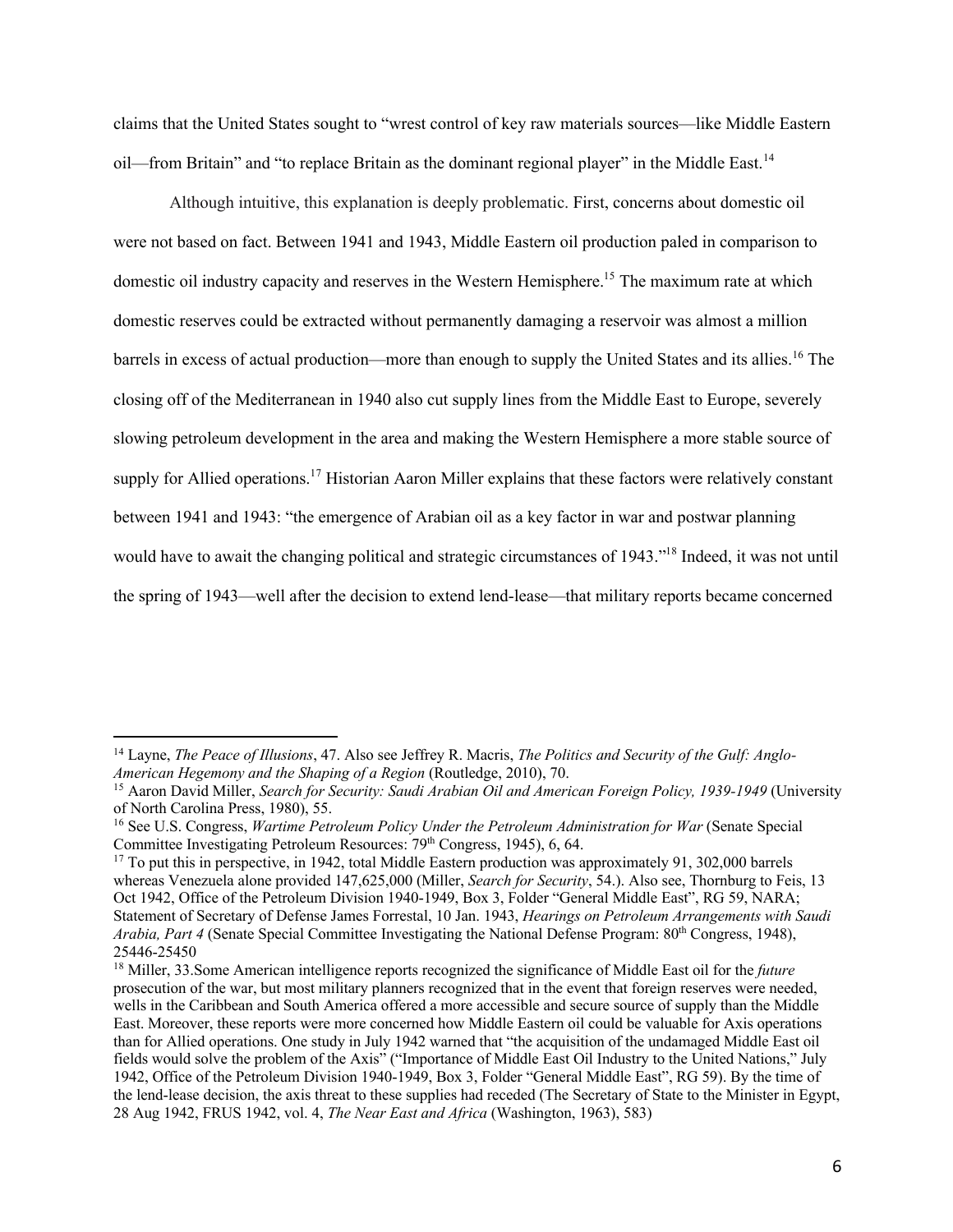about domestic oil shortages and reported the importance of securing Middle Eastern oil for post-war oil policy.19

Furthermore, if power and security explain the lend-lease decision, then United States should have been reluctant to cooperate with the British. Yet between 1941 and 1943, the War Department considered "Saudi Arabia as an area of British military responsibility" and refused to make unilateral commitments in the region.<sup>20</sup> Even when offered the possibility of gaining air transit rights in Saudi Arabia, the department favored cooperating with the British to obtain air transit rights, and had mixed views about offering assistance in light of the country's neutral status.<sup>21</sup>

Similarly, with the escalation of the war in Europe, fighting in the Pacific, and the opening of the North African campaign, the State Department was happy to support British hegemony in the region. Foreign service officers in the field complained that American policy toward the Middle East was far too passive.22 In the spring of 1942, the American minister to Egypt complained "the fact is that the Middle East means the Mediterranean, it means the richest oil fields, it means the communications to India and China and on to Japan and it means the springboard for offensives against Germany and Italy which after all happen to be the spots which are germinating the hell to which we have been reduced. I ask again are we going to laugh off this area for, if so my job is merely one of discreet preparation for a possible

<sup>21</sup> See the Acting Secretary of State to Kirk, 15 Apr. 1942, FRUS 1942, v4: 567-569

<sup>&</sup>lt;sup>19</sup> Even then, their concerns about domestic oil scarcity were over-exaggerated. See Roger J. Stern, "Oil Scarcity Ideology in US Foreign Policy, 1908–97," *Security Studies* 25, no. 2 (April 2, 2016): 214–57; Blake C. Clayton, *Market Madness: A Century of Oil Panics, Crises, and Crashes* (Oxford University Press, 2015), Ch. 3.

<sup>20</sup> Acting Secretary of State to the Minister in Egypt, 28 Aug 28, 1942, FRUS 1942, vol. 4, *The Near East and Africa* (Washington, 1963), 583; Miller, *Search for Security*, 53. For another example, see Acting Secretary of State to the Minister in Egypt, 15 Apr 1942, FRUS 1942, vol. 4, *The Near East and Africa* (Washington, 1963), 567. For an overview of U.S. military policy towards the Middle East, see Miller, 50–53.

 $^{22}$  For example. Roosevelt approved a permanent legation in Jedda and an agricultural mission to offer technical assistance to Ibn Saud in January 1942. The agricultural mission was devised with the British government as a means to help bolster Britain's position in the region and help quell anti-British feeling among Arab nationalists. See Twitchell to Hull, 15 May 1941, Central Decimal Files, Saudi Arabia General File 1940-1944, 890F.00/62, RG 59, NARA. The U.S. military also felt an agricultural mission could help it obtain air rights over Saudi Arabia. While interest in air transit rights raised the military's interest in lend-lease, ultimately, the department had mixed views about offering assistance in light of the country's neutral status and favored working in coordination with the British to obtain those rights. See the Acting Secretary of State to Kirk, 15 Apr. 1942, FRUS 1942, vol. 4, *The Near East and Africa* (Washington, 1963), 567-569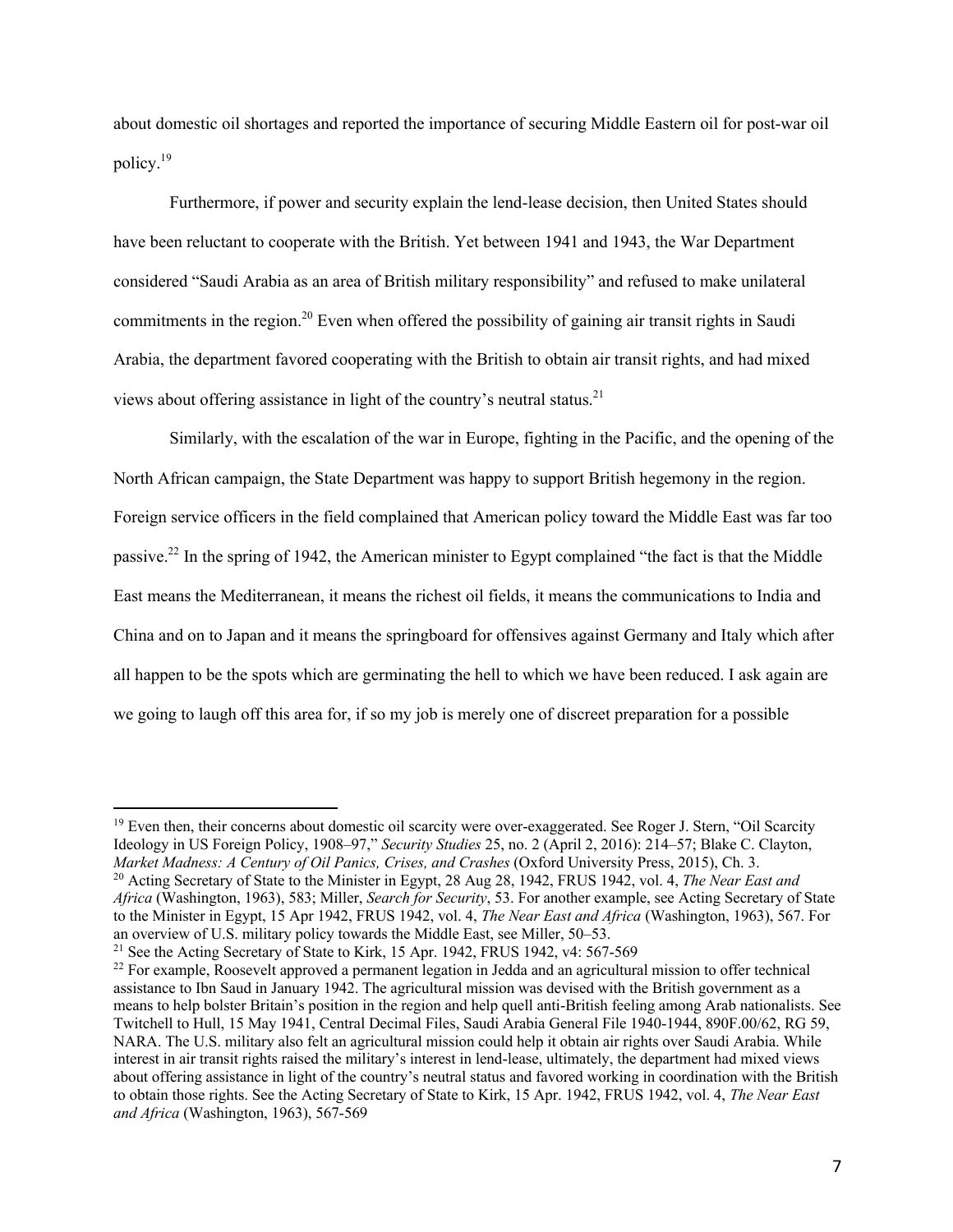evacuation of Americans."<sup>23</sup> These complaints had little effect on U.S. policy. When Axis forces were advancing in late 1942, the State Department and the War Department refused to enter Saudi Arabia to assist British forces and defend CASOC's oil fields from Axis forces.<sup>24</sup>

In sum, the decision to extend lend-lease to Saudi Arabia is puzzling. Between 1941 and 1943, oil was not yet a major factor in U.S. military planning, and officials generally viewed Saudi Arabia as lying within Britain's sphere of influence. What changed this perception?

### ELECTORAL POLITICS

Another explanation draws from general observations about the domestic politics of U.S. foreign policy during the 1940s. A significant literature on the role of domestic politics in foreign policy claims that domestic political coalitions affect the electoral benefits and costs to elected officials of choosing alternative foreign policies.<sup>25</sup> With regards to lend-lease as a general policy, Peter Trubowitz observes that "sectional politics defined the main lines of debate." President Roosevelt faced stiff resistance from Southern and Western isolationists, who accused big business of dragging the United States into World War I and attacked lend-lease as a step down the road towards American involvement in another world war.<sup>26</sup> Robert Keohane, while not focused specifically on lend-lease, stresses how divisions in the business community frustrated U.S. oil policy towards Saudi Arabia. Domestic oil independents, fearful of opening the American market to cheap foreign petroleum, prevented the United states from securing Saudi oil through direct government ownership or to achieve broader control over Middle Eastern

<sup>25</sup> Some examples include, but are not limited to, David N. Gibbs, *The Political Economy of Third World Intervention: Mines, Money, and U.S. Policy in the Congo Crisis*, 1 edition (Chicago: University Of Chicago Press, 1991); Ronald W. Cox, *Power And Profits: U.S. Policy in Central America* (University Press of Kentucky, 1994); Jeffry A. Frieden, "International Investment and Colonial Control: A New Interpretation," *International Organization* 48, no. 4 (1994): 559–93; Narizny, *The Political Economy of Grand Strategy*; Patrick J. McDonald, *The Invisible Hand of Peace: Capitalism, the War Machine, and International Relations Theory* (Cambridge University Press, 2009).

<sup>23</sup> Kirk to Secretary of State, 16 Feb 1942, FRUS 1942, vol. 4, *The Near East and Africa* (Washington, 1963), 72-73 <sup>24</sup> Michael B. Stoff, *Oil, War, and American Security: The Search for a National Policy on Foreign Oil, 1941-1947* (New Haven: Yale University Press, 1980), 53–54.

<sup>26</sup> Peter Trubowitz, *Defining the National Interest: Conflict and Change in American Foreign Policy* (University of Chicago Press, 1998), 97.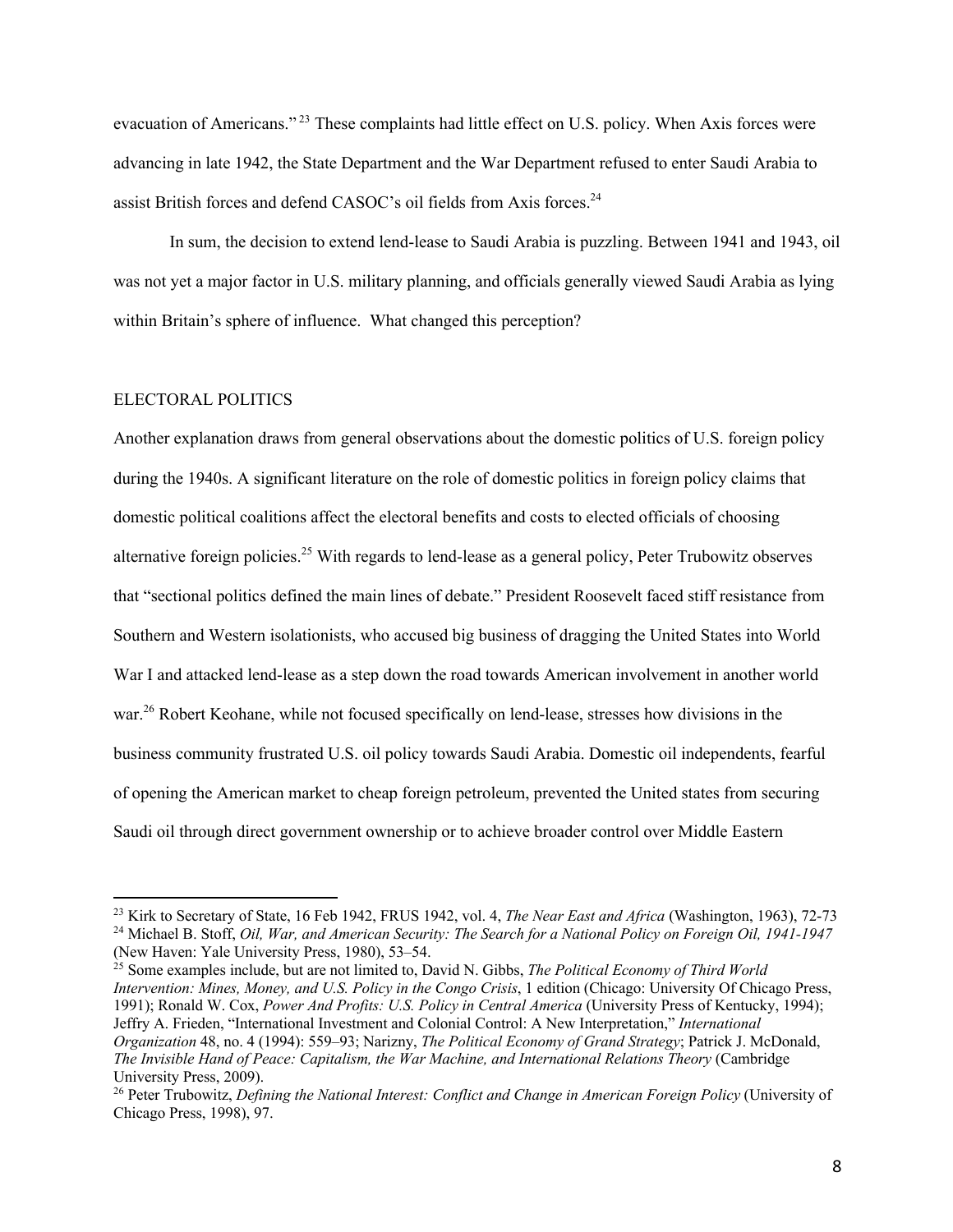petroleum through an Anglo-American Petroleum agreement," much to the chagrin of international oil companies like CASOC.<sup>27</sup>

Domestic political constraints are insufficient because they were largely the same in 1941 and 1943. There is evidence that the administration rejected CASOC's proposal in 1941, in part, because of Roosevelt's fear of provoking isolationists critics.<sup>28</sup> And yet, the political scene wasn't all that different in 1943. Public opinion towards the war was still mixed,<sup>29</sup> and domestic oil executives distrusted Roosevelt, particularly for his attempts to coordinate oil production during the war.<sup>30</sup> This makes it all the more puzzling why Roosevelt decided to bear the costs of extending lend-lease to Saudi Arabia in 1943, precisely when he needed support from isolationists and the domestic oil industry to carry out the war. The costs were significant. Isolationists were outraged that 'big oil' appeared to be pulling the strings in Washington,<sup>31</sup> and accused the United States of moving backwards, to the era of dollar diplomacy and economic imperialism.32 Domestic oil producers accused the Administration of favoritism, placing immense pressure inside and outside of government for a Senate investigation into U.S. oil policy towards Saudi Arabia.<sup>33</sup> The opposition caused by the lend-lease decision made it increasingly difficult for the Administration to cooperate with domestic oil producers on U.S. oil policy going forward. What led him to bear these costs?

<sup>27</sup> Keohane, *After Hegemony*, 155.

<sup>&</sup>lt;sup>28</sup> See National Preparedness: A Report by the National Policy Council, 24 Jan 1941, Box 81, Chamber of Commerce Archives; Lend-Lease Bill: A Statement by the Board of Directors, Ibid. See Petroleum: Report of the National Resources Department Committee, 21 Sept 1941, Ibid.

<sup>29</sup> Adam J. Berinsky, *In Time of War: Understanding American Public Opinion from World War II to Iraq*, 1 edition (Chicago ; London: University of Chicago Press, 2009); Steven Casey, *Cautious Crusade: Franklin D. Roosevelt, American Public Opinion, and the War against Nazi Germany* (Oxford University Press, 2001). <sup>30</sup> Clayton, *Market Madness*, 71.

<sup>&</sup>lt;sup>31</sup> Jane Wyeth Knight, "Arabian Oil Deal Opposed: Plan to Seek Reserves Abroad Held Move Toward Imperialism," *New York Times*, 1944.

<sup>32</sup> "Oil and the Near East," *New York Times*, 1944. Also see "American Oil Policy," *New York Times*, 1944. <sup>33</sup> Robert Vitalis, *America's Kingdom: Mythmaking on the Saudi Oil Frontier*, 1 edition (Stanford, Calif: Stanford University Press, 2006), 76–77.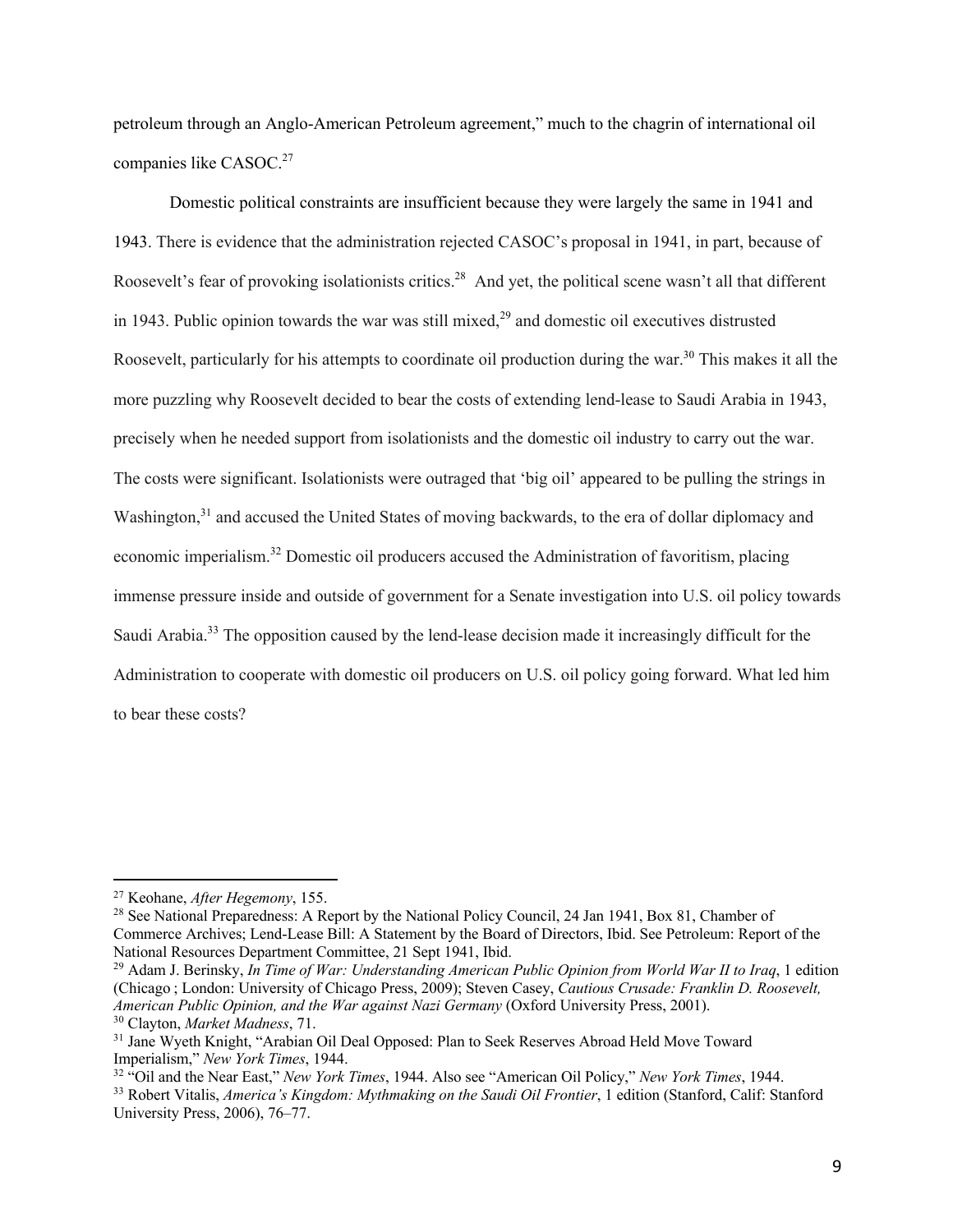#### CORPORATE POWER

A final explanation comes from New Left scholarship and focuses on CASOC's lobbying efforts within the Roosevelt administration.<sup>34</sup> The New Left was a movement of scholars from history, sociology, and political science between the 1950s and 1970s who took a revisionist view of American public policy. They argued that U.S. institutions since World War II centralized power into the hands of a small elite network of corporate, military, and political leaders.<sup>35</sup> Among New Left historians, CASOC drove the United States into Saudi Arabia. Gabriel Kolko, Benjamin Shawdran, and Louis Turner describe lendlease as "the crowning achievement of almost three years of effort on the part of [CASOC]," suggesting that the company manipulated the United States for their own purposes.<sup>36</sup>

Generally speaking, State Department archives support the New Left interpretation. Aaron Miller's documents how CASOCs lobbyists fueled "almost hysterical views of British designs" within the State Department, in which Britain was attempting to seize control of the global petroleum trade from the United States.<sup>37</sup> Rex Casillas, likewise, finds that CASOC's lobbyists would continually "resurrect the British bogeyman" to push for lend-lease.<sup>38</sup> Neither finds evidence of an actual British plot against the United States.39

<sup>&</sup>lt;sup>34</sup> Gabriel Kolko, *The Politics of War: The World and United States Foreign Policy, 1943-1945* (Random House, 1968); Benjamin Shawdran, *The Middle East, Oil and the Great Powers*, Enlarged 3rd edition (New York: John Wiley & Sons Inc, 1973); Gerald D. Nash, *United States Oil Policy, 1890-1964: Business and Government in Twentieth Century America*, 1 edition (Pittsburgh, Pa.: University of Pittsburgh Press, 1968); Anthony Sampson, *The Seven Sisters: The Great Oil Companies & the World They Shaped* (New York: Viking, 1975); Mira Wilkins, *The Maturing of Multinational Enterprise: American Business Abroad from 1914 to 1970* (Harvard University Press, 1974).

<sup>35</sup> C. Wright Mills, *The Power Elite* (Oxford University Press, USA, 1956). Also see, Floyd Hunter, *Community Power Structure: A Study of Decision Makers* (Anchor Books, 1953); Ralph Miliband, *The State in Capitalist Society* (Merlin Press, 1969); G. William Domhoff, *Who Rules America?: Power and Politics, and Social Change* (McGraw-Hill, 1967).

<sup>36</sup> Shawdran, *The Middle East, Oil and the Great Powers*, 309. Also see Kolko, *The Politics of War*, 295–96; Louis Turner, *Oil Companies in the International System* (London: Allen & Unwin, 1978), 41.

<sup>37</sup> Miller, *Search for Security*, xv.

<sup>38</sup> Rex J. Casillas, *Oil and Diplomacy: The Evolution of American Foreign Policy in Saudi Arabia, 1933-1945* (Garland Pub., 1987), 199.

<sup>&</sup>lt;sup>39</sup> British Foreign Office records reveal that Britain wanted to cooperate with the United States on post-war oil policy, and Saudi Arabia (Simon Davis, "Keeping the Americans in Line? Britain, the United States and Saudi Arabia, 1939–45: Inter‐Allied Rivalry in the Middle East Revisited," *Diplomacy & Statecraft* 8, no. 1 (1997): 96– 136). In a letter to Paul Alling in the Division of Near Eastern Affairs, one CASOC official admits : "In fairness to the British it must be pointed out that there does not seem to have been the slightest Inclination to gain political advantages out of this aid or to infringe upon the country's sovereignty or management any more than necessary to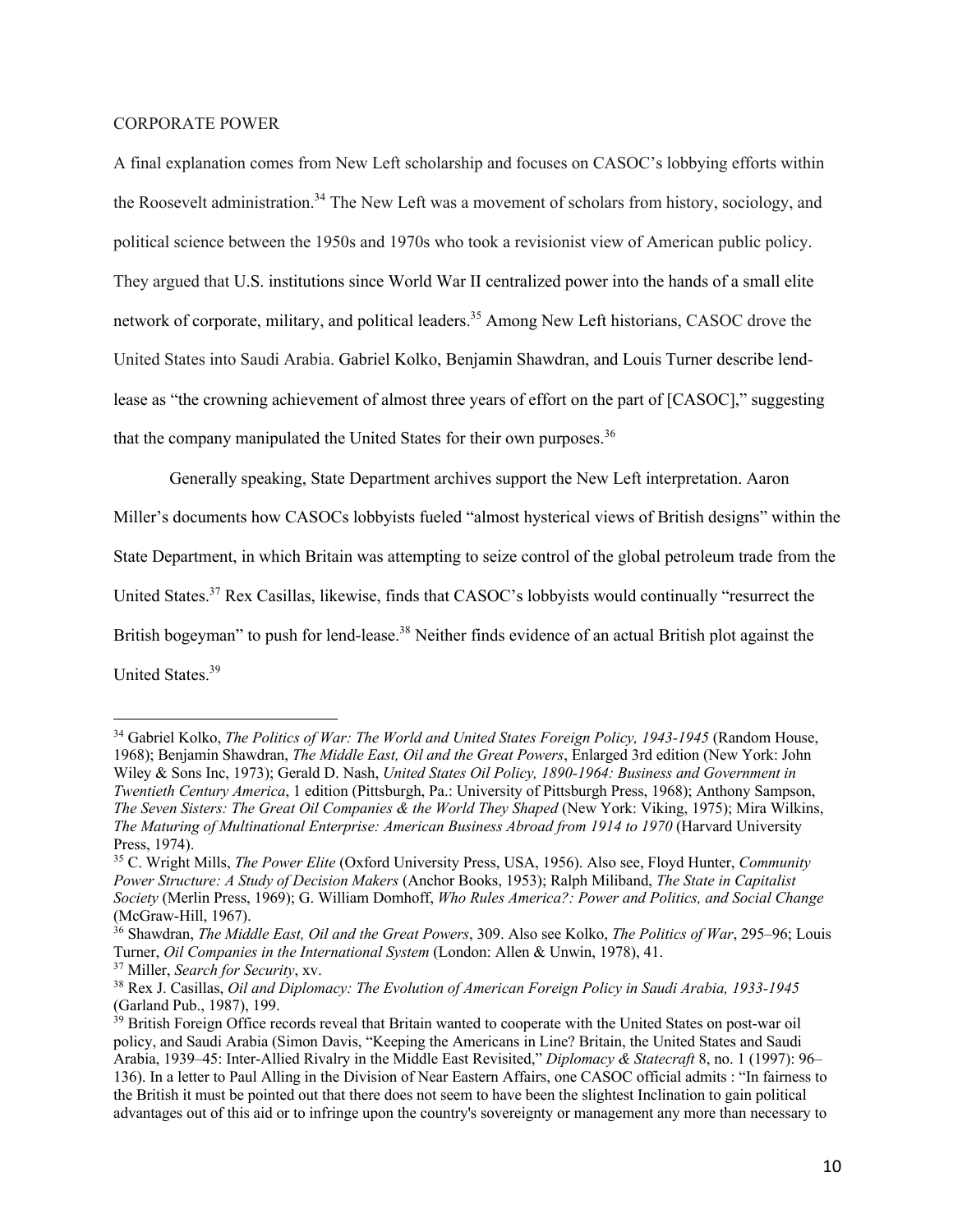The argument I make is largely consistent with the New Left interpretation but departs it in two keys ways. First, my account is more thorough than the New Left's interpretation of the lend-lease decision. Their analyses are drawn mostly from the final report of the 1944 Senate investigation into the lend-lease decision, which focused on CASOC's lobbying efforts in February.<sup>40</sup> State Department records and personal archives that have been opened since these accounts were formulated reveal that the proposal for extending lend-lease reemerged in the State Department almost a month prior to when CASOC's representatives descended on Washington.<sup>41</sup> Moreover, historian Linda Wills Qaimmaqami reveals in her dissertation "Max Thornburg and the Quest for a Corporate Foreign Oil Policy: An Experiment in Cooperation" that documents most relevant to CASOC's ties to State Department officials were removed from the official record—a bias that is implicit to almost every historical narrative of the lend-lease decision.<sup>42</sup> I tried to obtain these records but discovered that the records were burned in a family dispute. Luckily, her account of the records is thorough and comprehensive. By including these documents vis-à-vis her work, I provide the most comprehensive picture to date of how CASOC influenced decisionmakers' to believe domestic oil was scarce, that Britain could not be trusted, and to build support for lend-lease assistance.

Second, the New Left's account ignores interesting variation in CASOC's power and influence. One of most common problems with the New Left is that it "tends to produce generalizations" of the United States as a single entity bent on economic expansion; consequently, conflicts between the

accomplish the purposes. The entire motive (for the present) seems to be one of helpfulness and of maintaining the stability of a friendly country. Nevertheless, it is still a pity that America is not contributing and collaborating and I hope that this can still be worked out in some; way. Britain is gaining, and deserves, a great deal of-good will that America should Justifiably be sharing in view of the aid that we are giving to Britain. Saudi Arab good will to America and Americans (and not necessarily at Britain's expense) is more important to America and Americans than to the British as Saudi Arabia stands unique as a large foreign field of American enterprise—enterprise that is a credit to Americans and will be of enormous ultimate benefit to this undeveloped country" (Lebkicher to Alling, "Notes on British Aid to Saudi Arabia," 22 May 1942, Central Decimal Files, Saudi Arabia Petroleum File 1940- 1944, 890F.6363 STANDARD OIL/139).

<sup>40</sup> Testimony of Rodgers, 29 Oct 1947, *Hearings on Petroleum Arrangements with Saudi Arabia, Part 4* (Senate Special Committee Investigating the National Defense Program: 80<sup>th</sup> Congress, 1948), 24861, 24888.

<sup>41</sup> Anderson, *Aramco, the United States, and Saudi Arabia*; Miller, *Search for Security*; Bronson, *Thicker Than Oil*.

<sup>&</sup>lt;sup>42</sup> Linda Wills Qaimmaqami, "Max Thornburg and the Quest for a Corporate Foreign Oil Policy: An Experiment in Cooperation" (Dissertation, 1986), 395, fn. 141.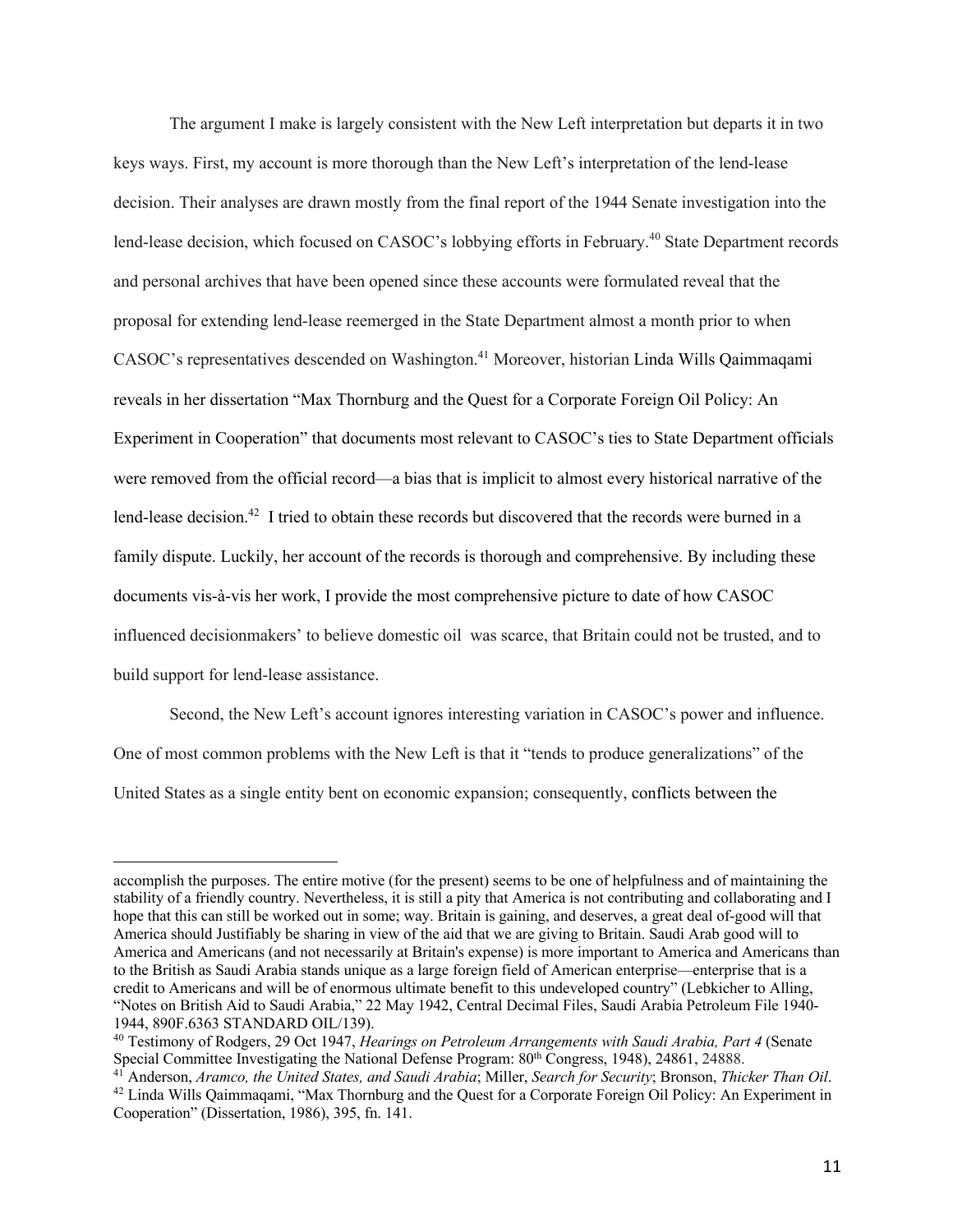corporate executives and government officials are completely ignored because CASOC and the Roosevelt administration are assumed to have common interests.<sup>43</sup> Not only is this a simplistic view of how foreign policy is made, but it also exaggerates the power of corporations in U.S. foreign policy. The New Left view does not answer why CASOC was able to secure lend-lease in 1943 but not in 1941.

Missing in the New Left's account is a theory of corporate power; put another way, it lacks a theoretical framework that explains under what conditions a corporation can encourage overseas expansion. It was changes in CASOC power that allowed the company to encourage U.S. expansion into the Middle East through lend-lease.

### *Linking Corporate Power to Overseas Expansion*

I argue CASOC's social ties to key decision makers increased its power and influence within the Roosevelt Administration, allowing the company to manipulate perceptions and build support for lendlease to Saudi Arabia. While scholars of political economy generally recognize the importance of "revolving doors" in shaping a firm's influence, the logic has not been systematically applied to matters of international security. Much of the attention has gone to the indirect influence of elite social networks, for example, how the "revolving door" between appointments in government, foundations, think tanks, universities, and major corporations socializes decisionmakers into a common worldview that bounds

<sup>43</sup> For example, Kolko, *The Politics of War*, xii–xiv. A similar criticism is made by Irvine H. Anderson, "Lend-Lease For Saudi Arabia: A Comment On Alternative Conceptualizations," *Diplomatic History* 3, no. 4 (1979): 413– 23; Robert A. Divine, review of *Review of The Politics of War: The World and United States Foreign Policy, 1943- 1945*, by Gabriel Kolko, *Political Science Quarterly* 85, no. 4 (1970): 650–53.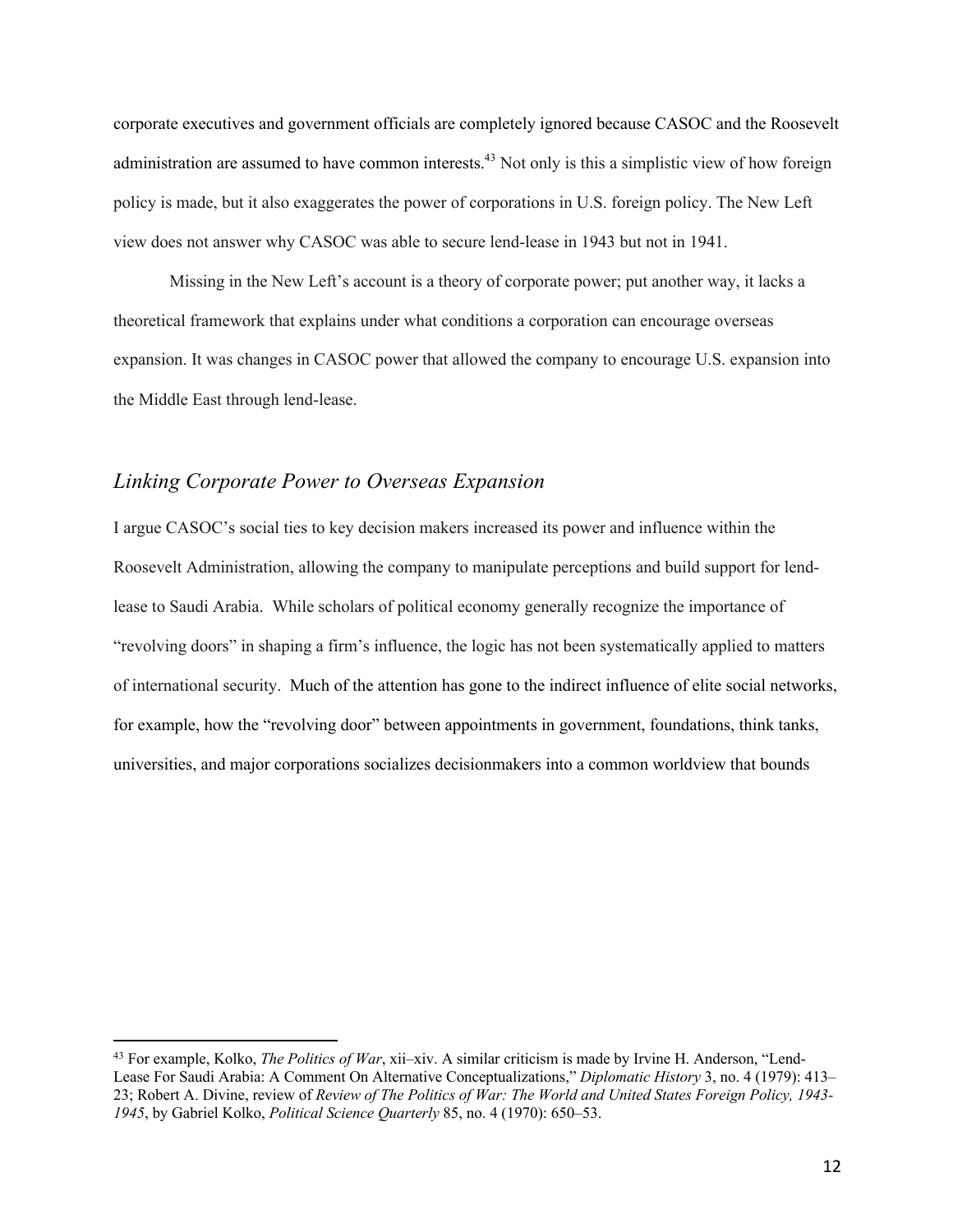policy discussions.44 Much less developed is how "revolving doors" can be used to directly influence foreign policy outcomes.45

Instead, political scientists often claim that the state is insulated from corporate pressures on issues of national security and is able to make autonomous decisions related to geopolitical aid, foreign intervention, and economic sanctions.<sup>46</sup> Some scholars claim that corporations have limited access to the national security bureaucracy. Many foreign policy issues require secrecy and quick responses, leading decision-making to occur behind closed-doors in the executive branch rather than within the legislative process, where decision-making is slow, public, and there are "a hundred times greater" points of access.<sup>47</sup> As Mark Peterson writes, while Congress "remains a highly permeable institution, the White House complex is open to groups largely by presidential invitation only."<sup>48</sup> Other scholars claim that

<sup>44</sup> Notable examples include Bastiaan Van Apeldoorn and Naná de Graaff, *American Grand Strategy and Corporate Elite Networks: The Open Door since the End of the Cold War* (Abingdon, Oxon ; New York, NY: Routledge, 2015); Paul Porter, "Why American Grand Strategy Has Not Changed: Power, Habit, and the U.S. Foreign Policy Establishment," *International Security* 42, no. 4 (2018): 9–46; Christopher Layne, "The US Foreign Policy Establishment and Grand Strategy: How American Elites Obstruct Strategic Adjustment," *International Politics* 54 (2017): 260–75; Inderjeet Parmar, *Foundations of the American Century: The Ford, Carnegie, and Rockefeller Foundations in the Rise of American Power* (New York: Columbia University Press, 2012); G. William Domhoff, *Studying the Power Elite: Fifty Years of Who Rules America?* (Routledge, 2017).

<sup>45</sup> Apeldoorn and Graaff, *American Grand Strategy and Corporate Elite Networks*, 21–22, 244; Nicos Poulantzas, "The Problem of the Capitalist State," *New Left Review* 1, no. 58 (1969): 67–78; Michael Hardt and Antonio Negri, *Empire* (Harvard University Press, 2000), 304–10. Some exceptions to this include David N. Gibbs, *The Political Economy of Third World Intervention: Mines, Money, and U.S. Policy in the Congo Crisis*, 1 edition (Chicago: University Of Chicago Press, 1991); Ronald W. Cox, *Power And Profits: U.S. Policy in Central America* (University Press of Kentucky, 1994). However, they do not sufficiently unpack the logic behind these ties, treating "revolving doors" as transmission belts for corporate interests.

<sup>46</sup>Among IR scholars, this is reflected in the emphasis on the preferences of political elites and state leaders. See, for example , Michael Mastanduno, David A. Lake, and G. John Ikenberry, "Toward a Realist Theory of State Action," International Studies Quarterly 33, no. 4 (1989): 457–74, https://doi.org/10.2307/2600522; Daniel L. Byman and Kenneth M. Pollack, "Let Us Now Praise Great Men: Bringing the Statesman Back In," International Security 25, no. 4 (2001): 107–46; Keren Yarhi-Milo, "In the Eye of the Beholder How Leaders and Intelligence Communities Assess the Intentions of Adversaries," International Security 38, no. 1 (SUM 2013): 7-+,

https://doi.org/10.1162/ISEC\_a\_00128; Elizabeth N. Saunders, "War and the Inner Circle: Democratic Elites and the Politics of Using Force," Security Studies 24, no. 3 (July 3, 2015): 466–501. It is also shared by scholars of American politics who claim that are "Two Presidencies": one for domestic policy and one for foreign policy. See, for example, Aaron Wildavsky, "The Two Presidencies," in The Two Presidencies: A Quarter Century Assessment, ed. Steven Shull, 1 edition (Chicago: Wadsworth Publishing, 1991), 11–25.

<sup>47</sup> Lester W. Milbrath, "Interest Groups and Foreign Policy," in Domestic Sources of Foreign Policy, ed. James N. Rosenau (New York: Free Press, 1967), 236. This argument is also made in Krasner, Defending the National Interest, 86–87.

<sup>&</sup>lt;sup>48</sup> Mark A. Peterson, "Interest Mobilization and the Presidency," in The Politics Of Interests: Interest Groups Transformed, ed. Mark P. Petracca (Avalon Publishing, 1992), 224. Because accessing legislators is easier than accessing national security bureaucrats, foreign policy interests tend to target key congressional committees to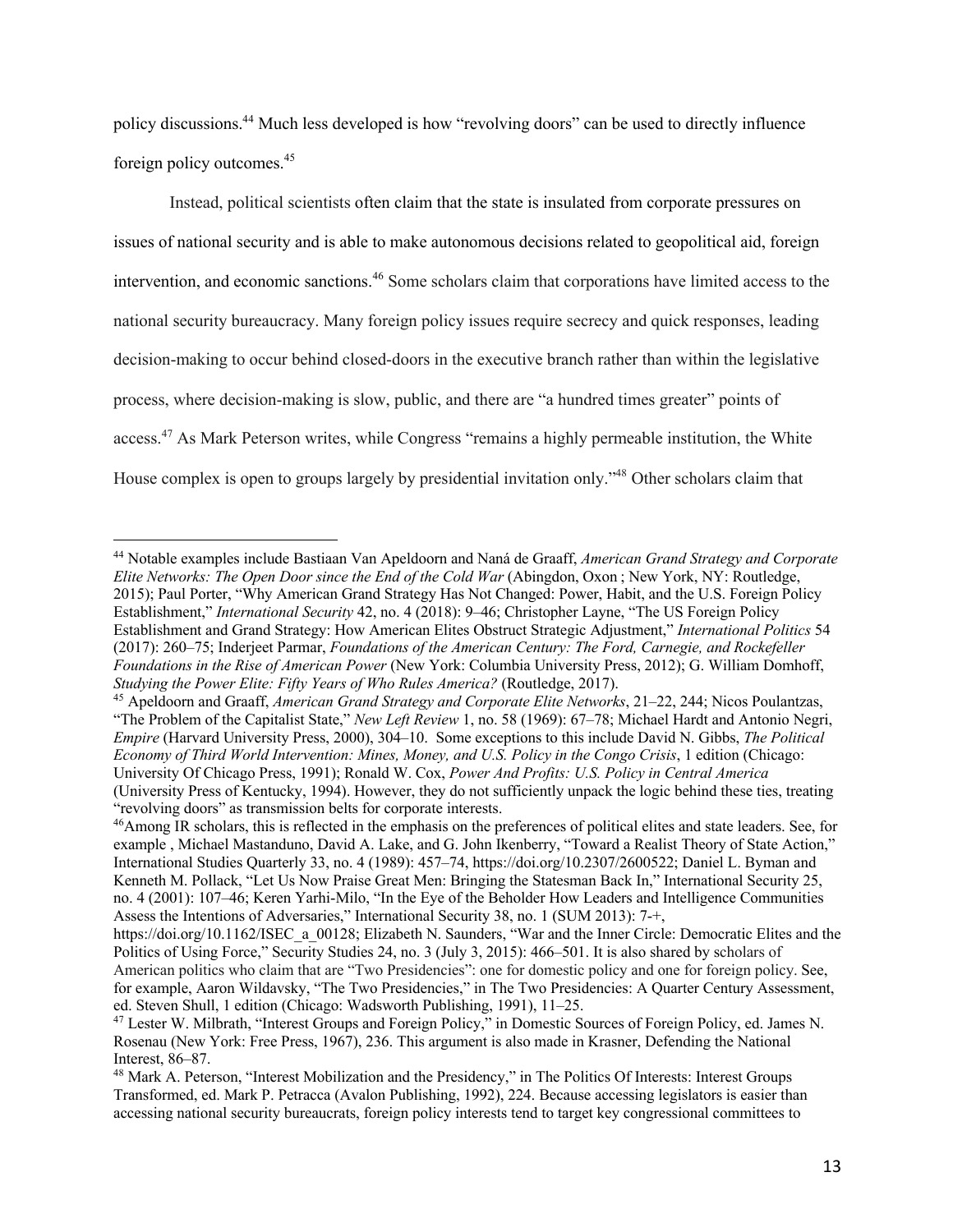national security decision-makers are insulated from special interests because of their informational advantages on foreign policy. National security issues, in particular, tend to be complex and large in scope, requiring unique expertise and channels of information that the average person does not have. U.S. presidents, for example, have access to a large, specialized bureaucracy that is designed to gather intelligence and provide them with the best information about foreign affairs, much of which is restricted from Congress or the public.<sup>49</sup> This information advantage allows Presidents to "rally" public opinion and shape business preferences on matters of national security because they should know "what is best for the national interest."50

The argument that national security decision-making is relatively insulated from special interests should be treated with a degree of skepticism, however. First, the informational advantage behind the national security bureaucracy is not as strong as some assume. Studies of presidential decision-making and bureaucratic politics often describe how the hierarchical structure of foreign policy decision-making constrains the flow of information: "personnel on the way up the pyramid may make decisions about what is extraneous that differ from the president's needs. Staff may not share the presidential perspective, and may hide information that shows them in a bad light." In result, Andrew Ruveldidge explains, "the sea of information at the bottom of any hierarchical pyramid is reduced to a puddle at the top."<sup>51</sup> Organizational biases and competition among agencies can also foster distrust in the national security bureaucracy,

<sup>50</sup> On rallying public opinion, see Matthew Levendusky and Michael C. Horowitz, "When Backing Down Is the Right Decision: Partisanship, New Information, and Audience Costs," Journal of Politics 74, no. 2 (2012): 323–38; Miles M. Evers, Aleksandr Fisher, and Steven D. Schaaf, "Is There a Trump Effect? An Experiment on Political Polarization and Audience Costs," Perspectives on Politics 17, no. 2 (June 2019): 433–52, https://doi.org/10.1017/S1537592718003390. On shaping business preferences, see Krasner, Defending the

exercise oversight on the executive branch. See Roger Z. George and Harvey Rishikof, The National Security Enterprise: Navigating the Labyrinth (Georgetown University Press, 2017), 329–31.

<sup>49</sup> Helen V. Milner and Dustin Tingley, Sailing the Water's Edge: The Domestic Politics of American Foreign Policy (Princeton University Press, 2015); Michael P. Colaresi, Democracy Declassified: The Secrecy Dilemma in National Security (Oxford University Press, 2014).

National Interest, 81.

<sup>51</sup> Andrew Rudalevige, "The Structure of Leadership: Presidents, Hierarchies, and Information Flow," Presidential Studies Quarterly 35, no. 2 (June 1, 2005): 338–39, https://doi.org/10.1111/j.1741-5705.2005.00252.x. On presidential leadership and advisory processes, see Alexander L. George, Presidential Decision Making in Foreign Policy: The Effective Use of Information and Advice (Boulder, CO: Westview Press, 1980); Thomas Preston, The President and His Inner Circle: Leadership Style and the Advisory Process in Foreign Affairs (New York: Columbia University Press, 2001).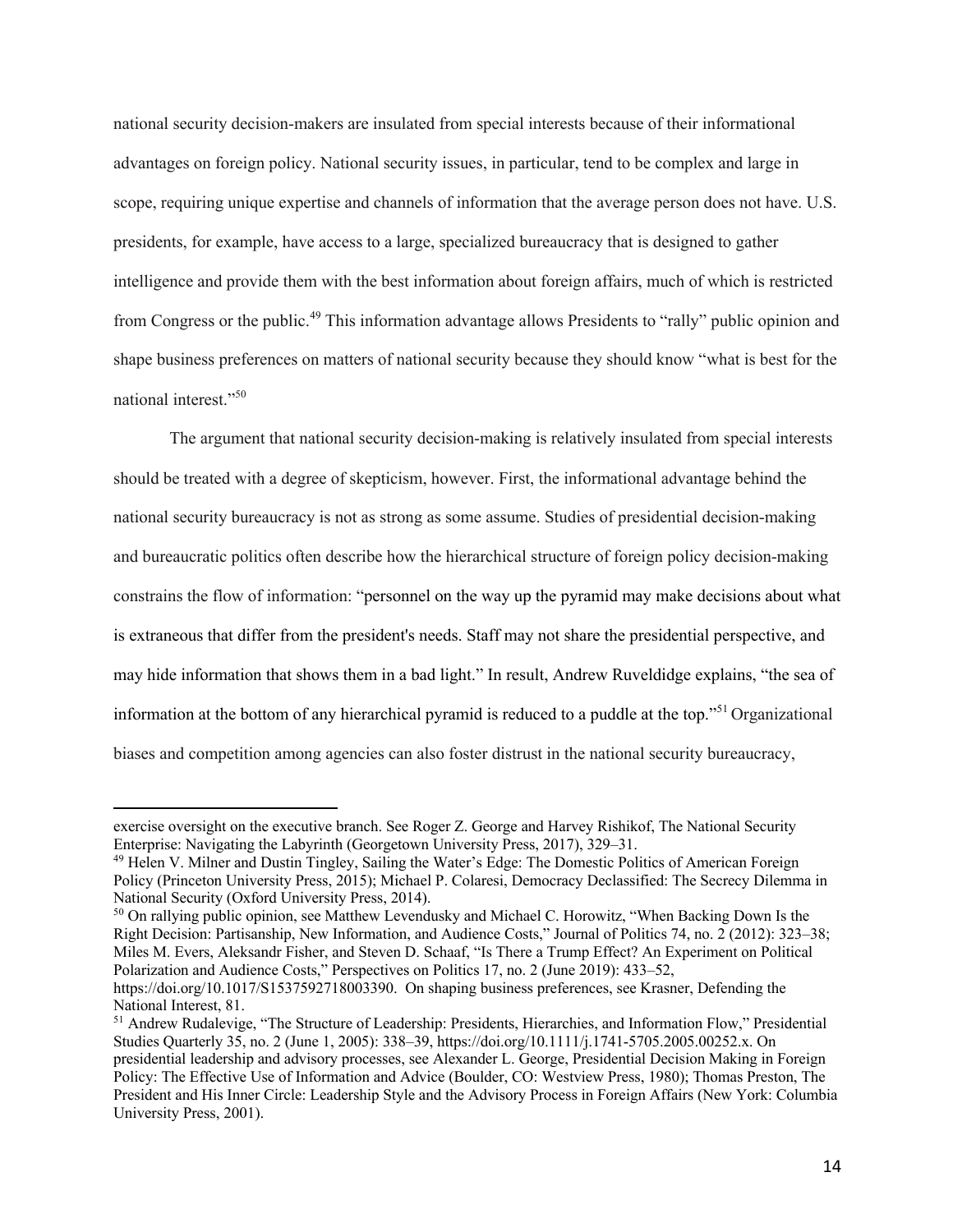leading Presidents to confine decision-making to a few trusted advisors inside and outside the executive branch.52 Consequently, corporations may not need to compete with the information advantages of the entire national security bureaucracy. They only need to shape the limited information held by a few key decisionmakers.

Second, informal links between business and government can provide access to national security decisionmakers.<sup>53</sup> Canonical work by Lenin, Hobbes, and Miliband emphasized personal relationships to policymakers as the primary means by which economic elites captured the state, and more recent scholarship has associated personal relationships with business influence in Latin America, Europe, the United States, and Russia.<sup>54</sup> These studies suggest that interpersonal relationships transcend the individual, bringing the organizations socially closer together and enabling what Yanjie Bian (1997) calls "unauthorized activities"—informal exchanges or transactions that may be constrained or prevented by formal institutions.<sup>55</sup> Policymakers will informally consult with their friends in the corporate community on the formulation of policy, and corporate elites will use these connections to informally consult with policymakers on behalf of their firm. Many corporations, of course, do not have such intimate

<sup>52</sup> Amy Zegart, Flawed by Design: The Evolution of the CIA, JCS, and NSC, 1 edition (Stanford University Press, 2000), 44–51; Morton H. Halperin, Priscilla Clapp, and Arnold Kanter, Bureaucratic Politics and Foreign Policy (Brookings Institution Press, 1974), 18–19. For the bureaucratic model of foreign policy and how decisionmakers can distort information, see Graham Allison and Philip Zelikow, Essence of Decision: Explaining the Cuban Missile Crisis, 2nd ed. (Pearson, 1999); Robert J. Art, "Bureaucratic Politics and American Foreign Policy: A Critique," Policy Sciences 4, no. 4 (1973): 467–90; Irving Lester Janis, Groupthink: Psychological Studies of Policy Decisions and Fiascoes (Houghton Mifflin, 1983); Paul t'Hart, Eric K. Stern, and Bengt Sundelius, "Foreign Policymaking at the Top: Political Group Dynamics," in Beyond Groupthink: Political Group Dynamics and Foreign Policymaking, ed. Paul t'Hart, Eric K. Stern, and Bengt Sundelius (Ann Arbor: University of Michigan Press, n.d.), 3–34. <sup>53</sup> In the United States, for example, almost two-thirds of all national security bureaucrats since the end of World War II have a background in business or corporate law. See Apeldoorn and Graaff, American Grand Strategy and Corporate Elite Networks.

<sup>54</sup> Lenin, Imperialism, the Highest Stage of Capitalism; Ralph Miliband, The State in Capitalist Society (Merlin Press, 1969); John Atkinson Hobson, Imperialism: A Study (J. Pott, 1902)). For more recent work, Tasha Fairfield, *Private Wealth and Public Revenue* (Cambridge University Press, 2015); Pepper D. Culpepper, *Quiet Politics and Business Power: Corporate Control in Europe and Japan* (New York: Cambridge University Press, 2010); G. William Domhoff, *The Power Elite and the State* (Routledge, 2017); David Szakonyi, "Businesspeople in Elected Office: Identifying Private Benefits from Firm-Level Returns," *American Political Science Review*, December 2017, 1–17, https://doi.org/10.1017/S0003055417000600.)

<sup>&</sup>lt;sup>55</sup> Yanjie Bian, "Bringing Strong Ties Back in: Indirect Ties, Network Bridges, and Job Searches in China," *American Sociological Review* 62, no. 3 (1997): 366–85, https://doi.org/10.2307/2657311. For a discussion on how individual ties form an interorganizational tie, see Kevin L. Young, Tim Marple, and James Heilman, "Beyond the Revolving Door: Advocacy Behavior and Social Distance to Financial Regulators," Business and Politics 19, no. 2 (2017): 334–35.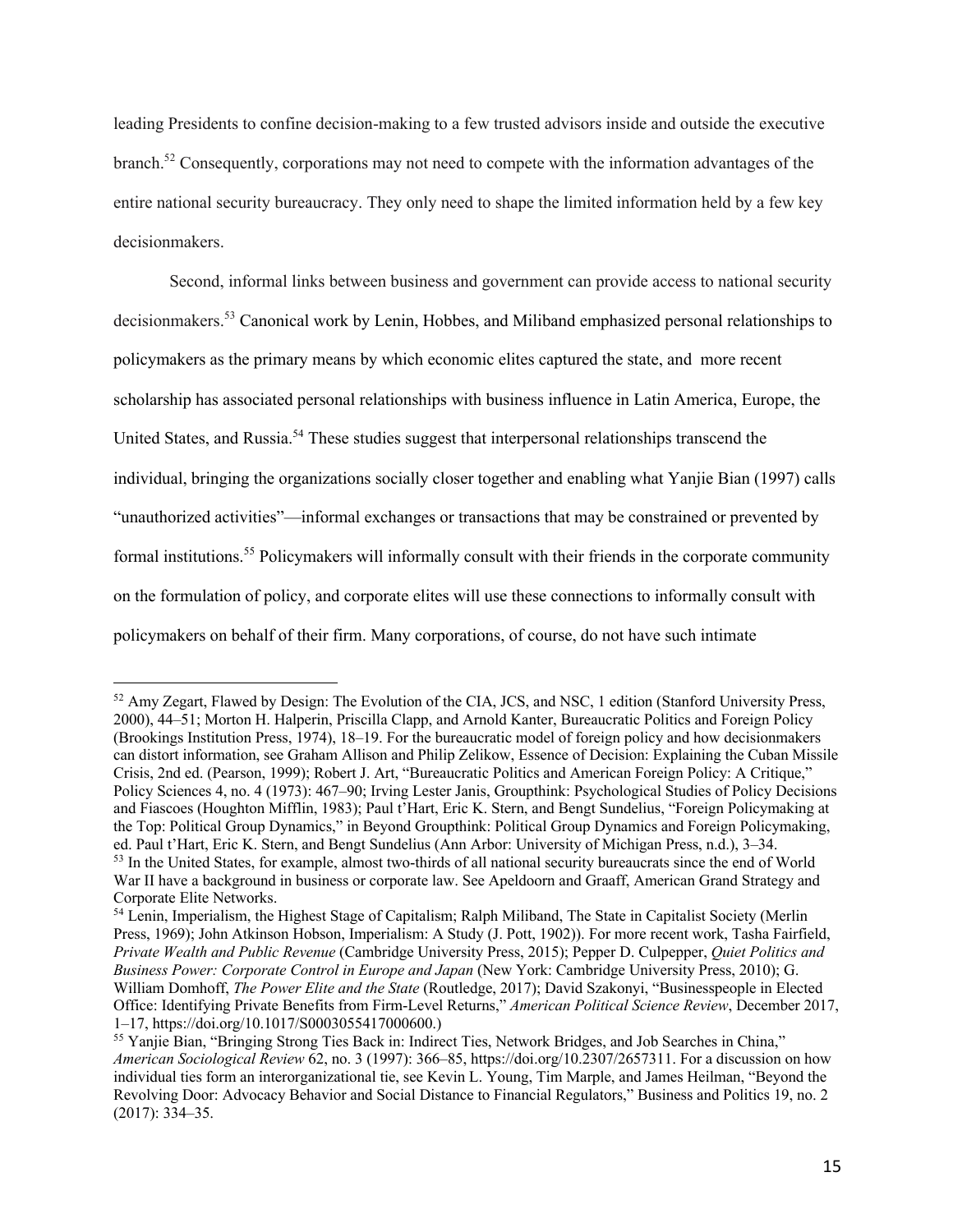connections with policymakers.<sup>56</sup> The point is not that the national security bureaucracy is accessible to everyone, but that we must be careful to specify how these ties make it accessible to some corporations and not others.

### "REVOLVING DOORS" AND SOCIAL PROXIMITY

In order to understand how "revolving doors" provide power in international security, I turn to social network analysis. A key idea in social network analysis is that power is relational. Power depends not on the resources one "has," but rather on one's relationships—social ties–with other actors. Social ties are broadly conceived as any routine transaction to which two individuals or organizations "attach shared understandings, memories, forecasts, rights, and obligations."<sup>57</sup> Any durable transaction, whether it be an economic exchange, a political briefing, or a shared Netflix account, can constitute a social tie. These ties determine an actor's ability to gain access to, make connections with, or quickly spread resources to others' actors in a network, as well as what kinds of resources and actors they have access to.

Still, not all social ties are the same. Sociologists distinguish between two types of social ties: direct versus indirect ties, and strong versus weak ties. Direct ties are immediate transactions between two actors, like a marriage or a business contract. Indirect ties, by contrast, are transactions between two individuals who have no direct relation but are connected through a third person, such as a "friend-of-afriend."58 For example, a company may directly hire a lobbyist to represent them and that lobbyist may have worked with the Secretary of State, making the Secretary an indirect contact.<sup>59</sup> Social ties also vary in strength. Strong ties are reciprocal, frequent, and sustained over time, such as between close friends or longstanding business partners, whereas weak ties are rare, unidirectional, and fleeting, like among

<sup>56</sup> Young, Marple, and Heilman, "Beyond the Revolving Door: Advocacy Behavior and Social Distance to Financial Regulators." Previous work in IR has focused on differences among sectors, but not individual firms. See, for example, Cox, *Power And Profits*; Gibbs, *The Political Economy of Third World Intervention*.

<sup>57</sup> Charles Tilly, Stories, Identities, and Political Change (Rowman & Littlefield, 2002), 80.

<sup>58</sup> Bian, "Bringing Strong Ties Back In."

<sup>59</sup> In American politics, these claims are often made, such as in Jordi Blanes i Vidal, Mirko Draca, and Christian Fons-Rosen, "Revolving Door Lobbyists," American Economic Review 102, no. 7 (December 2012): 3731–48, https://doi.org/10.1257/aer.102.7.3731.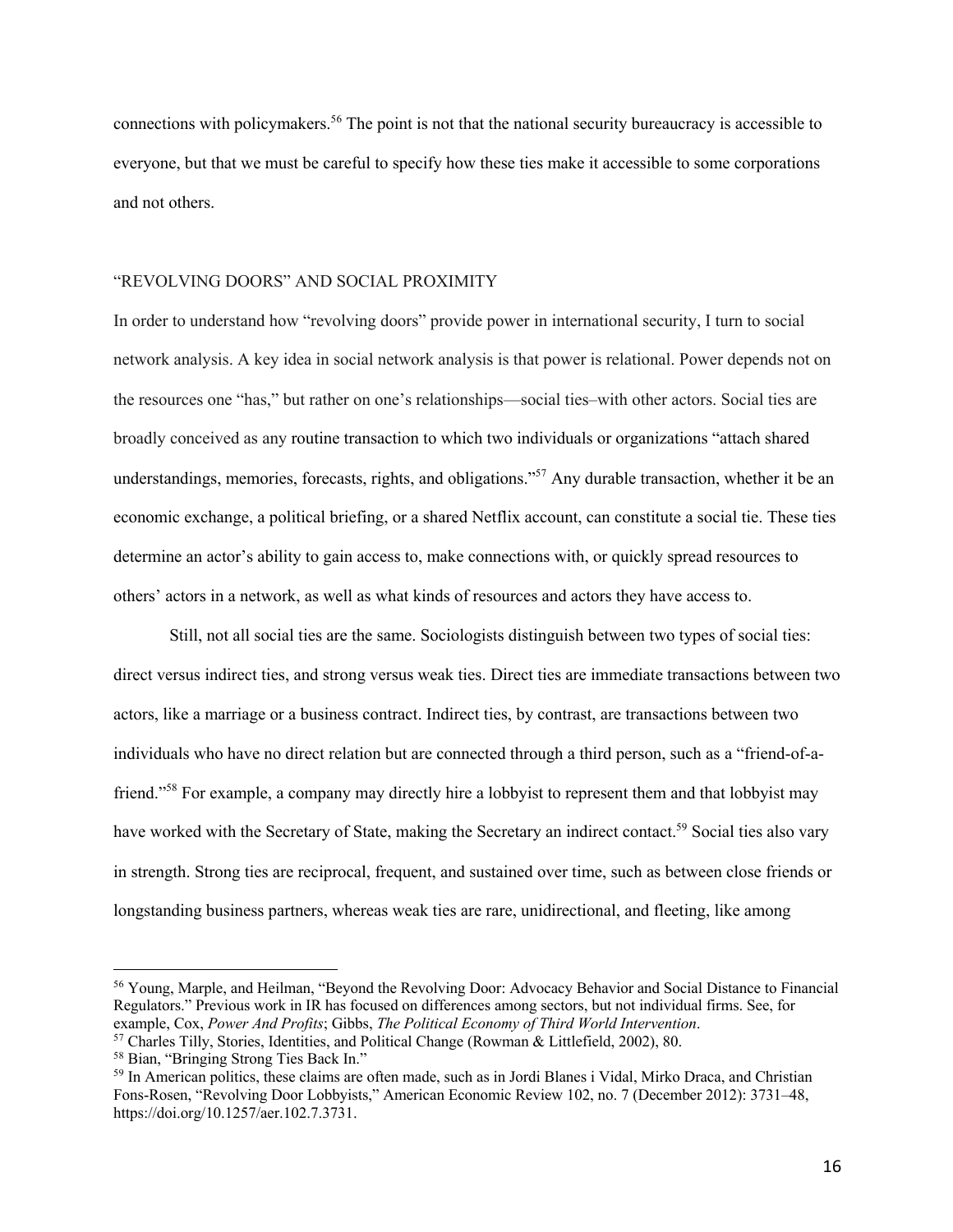acquaintances or casual buyers and sellers.<sup>60</sup> Importantly, the type of social tie may change overtime. An indirect tie can become a direct tie, for example, if that same lobbyist introduced the Secretary of State to their benefactors. Moreover, a weak tie can become a strong tie. Elites whose professions are linked, such as defense contractors and military advisors, often form shared understandings, skills, and interests that transcend their common material interests.<sup>61</sup>

These factors suggest that a corporation's political ties will affect whether they can encourage expansion. By political ties, I mean direct interpersonal relationships between corporate elites and decisionmakers, such as through common educational, social, or employment experiences, as well as indirect relationships through contract lobbyists or corporate elites from a sister entity.<sup>62</sup> In general, a company's political ties can take one of two forms. On one hand, a company's can be relatively close to the national security process, where a company has strong and direct ties to key decisionmakers. On the other hand, a company can be relatively distant to the national security process, where it has weak and indirect ties to key decisionmakers.<sup>63</sup> All things being equal, I argue that it is easier for a corporation encourage expansion when they are close to the national security process.

Close corporations have two features that enable them to influence decisionmakers and encourage expansion. First, their ability to disseminate information efficiently can influence decisionmakers' perception and beliefs about foreign affairs. Recall that the national security bureaucracy can be an

<sup>60</sup> Mark S. Granovetter, "The Strength of Weak Ties," American Journal of Sociology 78, no. 6 (1973): 1360–1380; Peter V. Marsden and Karen E. Campbell, "Reflections on Conceptualizing and Measuring Tie Strength," Social Forces 91, no. 1 (September 1, 2012): 17–23, https://doi.org/10.1093/sf/sos112.

<sup>61</sup> Andrew Abbott, "Linked Ecologies: States and Universities as Environments for Professions," Sociological Theory 23, no. 3 (2005): 245–74; Gordon Adams, The Politics of Defense Contracting: The Iron Triangle, Worn (Transaction Publishers, 1981).

 $62$  By corporate elite, I mean anyone with major influence over the investment decisions and policies of a company, such as important stockholders, members of the board of directors, and top managers. Decisionmakers, to reiterate, include anyone with access to the national security apparatus and information sources, and who are seen as authoritative in that domain, such as high-level bureaucrats, state leaders, military leaders, and the legislators of key committees. For these definitions, see respectively Michael Useem, "Corporations and the Corporate Elite," Annual Review of Sociology 6 (1980): 41–77; Saunders, "War and the Inner Circle," 468.

 $63$  Key decisionmakers is meant to capture the idea that some decisionmakers matter more than others in different administrations, since as I suggested before, some may be trusted advisors whereas others may not. Certainly, some corporate elites may also matter more than others, depending on how the company is organized. Given that who matters is specific to different contexts, a company's political ties should be carefully assessed on a case-by-case basis.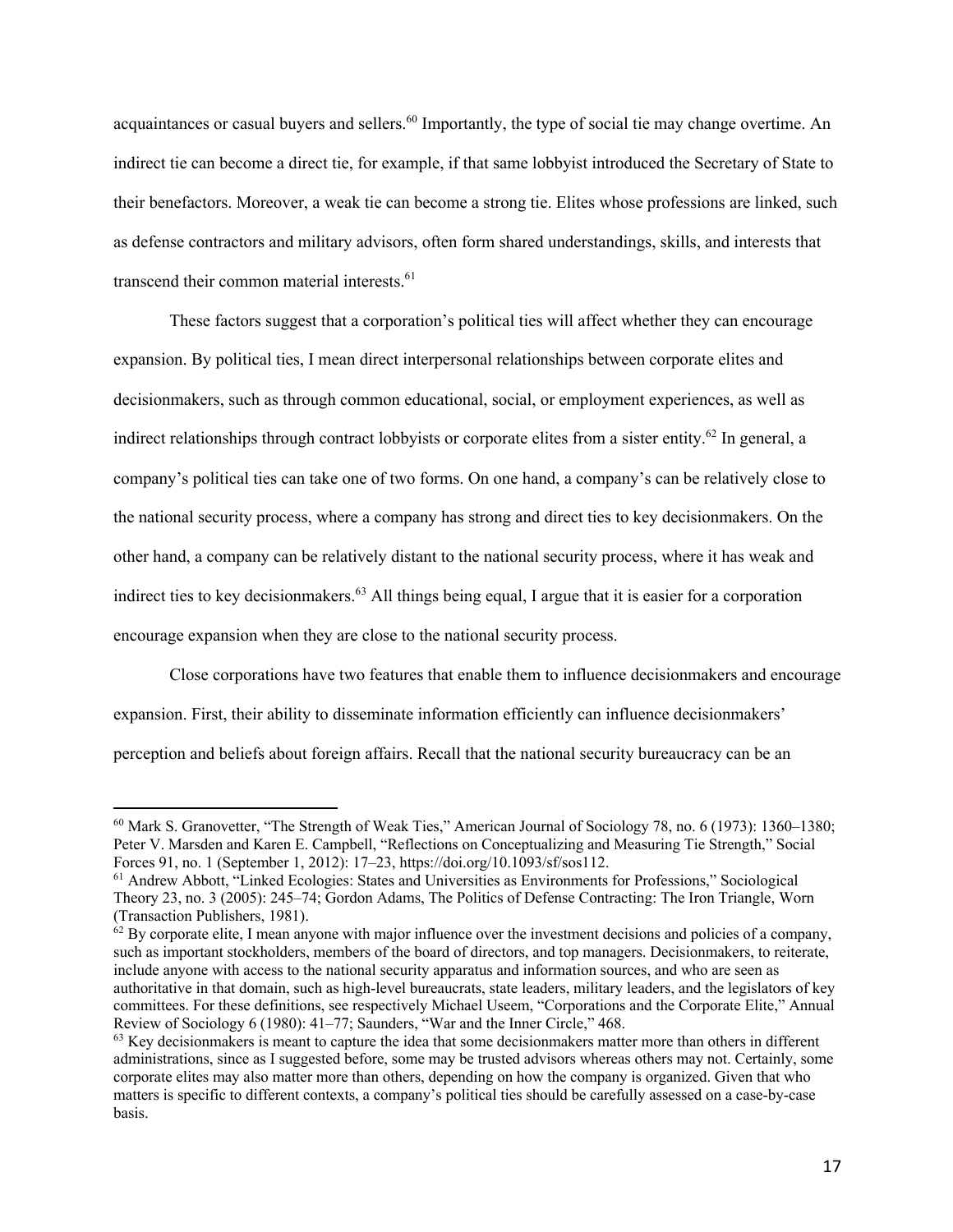inefficient source of information. Since close corporations have many direct ties to the national security bureaucracy, they can disseminate information to decisionmakers quicker and with more control than if they relied on contract lobbyists or formal channels of communication.<sup>64</sup> They can also reach a wider audience. Through their direct connections, close corporations can indirectly spread information to other decisionmakers that they are disconnected from, oftentimes without disclosing their involvement; for instance, former National Security Advisor Michael Flynn pushed a foreign assistance project onto National Security Council staffers without disclosing he had been paid by and in contact with the plan's backers.65 This capacity for greater efficiency provides opportunities for close corporations to "movefirst" on an issue, defining the stakes of an issue before other bureaucrats can, or framing the interests and intentions of foreign parties in ways that suit their interests. This strategy occurred in nearly every case of investment protection throughout this book, where close corporations staked an investment dispute on their home-country's international status or claimed a foreign government was a threat to its national security.

Second, the trust generated from strong, personal ties is useful for close corporations to gain support in their policy proposals. Sociological theory emphasizes the role of personal ties in generating trust. Strong interpersonal ties reduce the costs of evaluating the credibility of information and help ameliorate fears of being cheated; I am more likely to trust the word of a mechanic I know than one I don't.<sup>66</sup> Thus, close corporations may be perceived as having "inside knowledge" and technical expertise

<sup>&</sup>lt;sup>64</sup> Informal ties tend to move information faster, and more efficiently than formal ties. See, for example, Suzanne M. Crampton, John W. Hodge, and Jitendra M. Mishra, "The Informal Communication Network: Factors Influencing Grapevine Activity," Public Personnel Management 27, no. 4 (1998): 569–84; Granovetter, "The Strength of Weak Ties."

<sup>65</sup> Paul R. Milgrom, Douglass C. North, and Barry R. Weingast, "The Role of Institutions in the Revival of Trade: The Law Merchant, Private Judges, and the Champagne Fairs," Economics & Politics 2, no. 1 (March 1, 1990): 1– 23, https://doi.org/10.1111/j.1468-0343.1990.tb00020.x; Susan Rose-Ackerman, Corruption: A Study in Political Economy (New York: Academic Press, 1978). For the example, see David A. Graham, "The Expanding Investigation Into Michael Flynn," The Atlantic, September 13, 2017,

https://www.theatlantic.com/politics/archive/2017/09/the-surprising-scope-of-michael-flynns-dubious-businessdeals/539733/.

<sup>66</sup> Miller McPherson, Lynn Smith-Lovin, and James M. Cook, "Birds of a Feather: Homophily in Social Networks," *Annual Review of Sociology* 27, no. 1 (2001): 428–29, 435, https://doi.org/10.1146/annurev.soc.27.1.415; David Knoke, *Political Networks: The Structural Perspective* (Cambridge University Press, 1994); James S. Coleman, "Social Capital in the Creation of Human Capital," *American Journal of Sociology* 94 (1988): S95–S120; Damon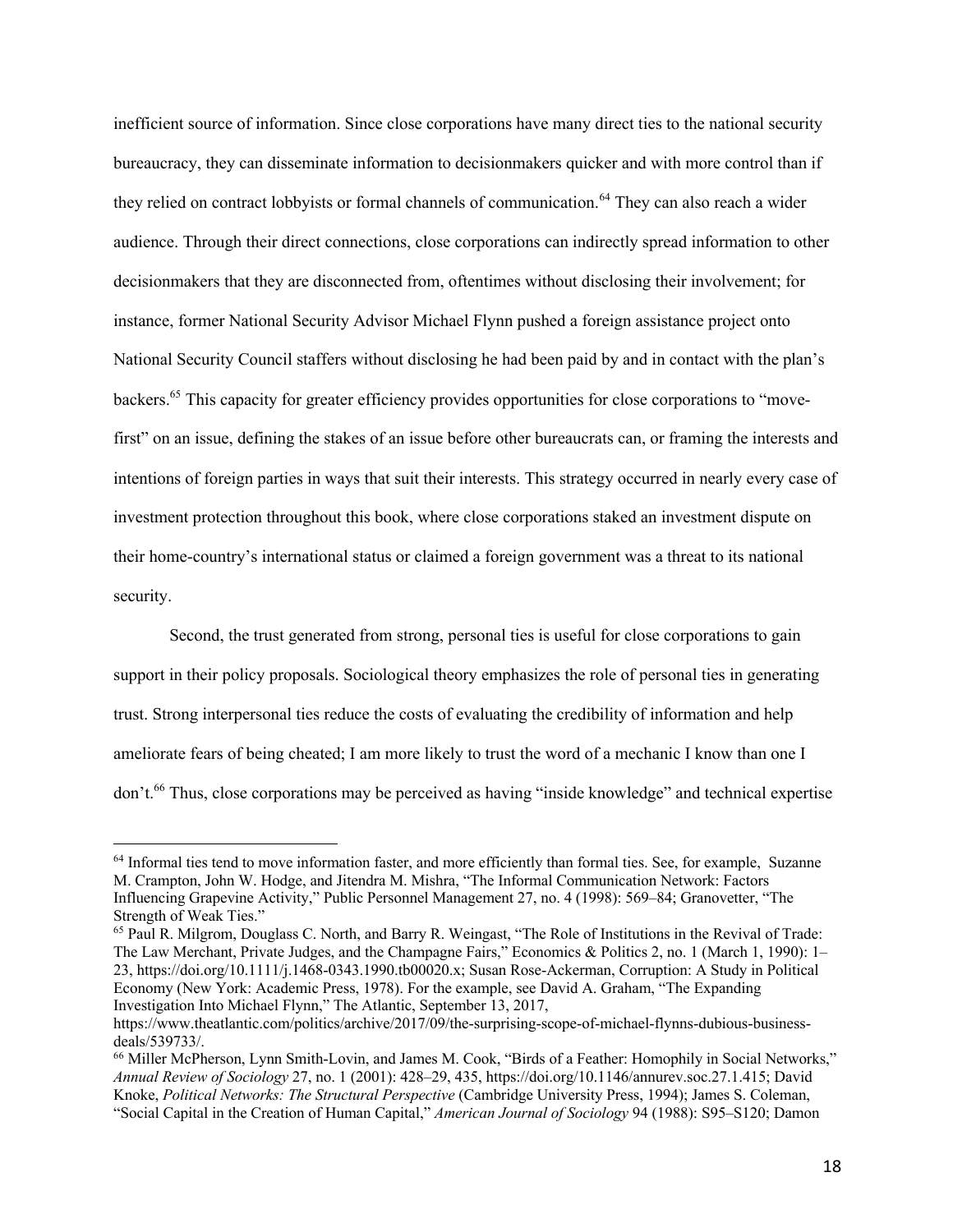about foreign territories, helping them to frame their policies as congruent with the country's national security interests, whereas they might otherwise be perceived as purely self-interested.<sup>67</sup> Moreover, strong personal ties can help close corporations gain the trust of decisionmakers that they are otherwise disconnected from. A person setting up a blind-date between a friend and a colleague, for example, may provide advice to their friend about what topics to avoid for the date to go well. <sup>68</sup> The same logic applies here. A decisionmaker with corporate ties may arrange meetings with other decisionmakers on behalf of the company, and provide advice to them how to convey a harmony of interests so that their proposals are well-received. In doing so, their connections may cultivate a reputation of themselves as being a neutral party, such as by promising to recuse oneself from the meetings or severe ties with the company.<sup>69</sup>

Of course, there are conditions under which indirect ties—ties through an intermediary, such as a contract-lobbyist or someone from a sister firm—may be sufficient to influence what policies get implemented. The first condition is that the tie between the intermediary and the corporation must be strong. Because distant corporations do not have direct ties to the national security bureaucracy, they have less control and awareness over what information the intermediary transmits and to whom. This information asymmetry gives room for intermediaries to operate and spin: they may miscommunicate information to policymakers, or have competing interests and beliefs that lead them to shirk their responsibilities and take credit for small policy victories. Thus, there must be sufficient trust and complementary interests between the intermediary and the corporation, often made through repeated interactions, to ensure the smooth flow of information.<sup>70</sup> Second, the intermediary must also have strong

Centola and Michael Macy, "Complex Contagions and the Weakness of Long Ties," *American Journal of Sociology* 113, no. 3 (2007): 702–34, https://doi.org/10.1086/521848.

<sup>67</sup> A similar point is made in Fairfield, Private Wealth and Public Revenue, 39.

<sup>68</sup> Raymond L Paquin and Jennifer Howard-Grenville, "Blind Dates and Arranged Marriages: Longitudinal Processes of Network Orchestration," Organization Studies 34, no. 11 (November 1, 2013): 1623–53, https://doi.org/10.1177/0170840612470230.

<sup>69</sup> Milgrom, North, and Weingast, "The Role of Institutions in the Revival of Trade"; Rose-Ackerman, Corruption. <sup>70</sup> Lee Drutman, The Business of America Is Lobbying: How Corporations Became Politicized and Politics Became More Corporate (Oxford University Press, 2015), 165–67; Rogan Kersh, "State Autonomy & Civil Society: The Lobbyist Connection," Critical Review 14, no. 2–3 (January 1, 2000): 237–58,

https://doi.org/10.1080/08913810008443559; John C. Scott, The Social Process of Lobbying: Cooperation or Collusion?, 1 edition (New York: Routledge, 2014).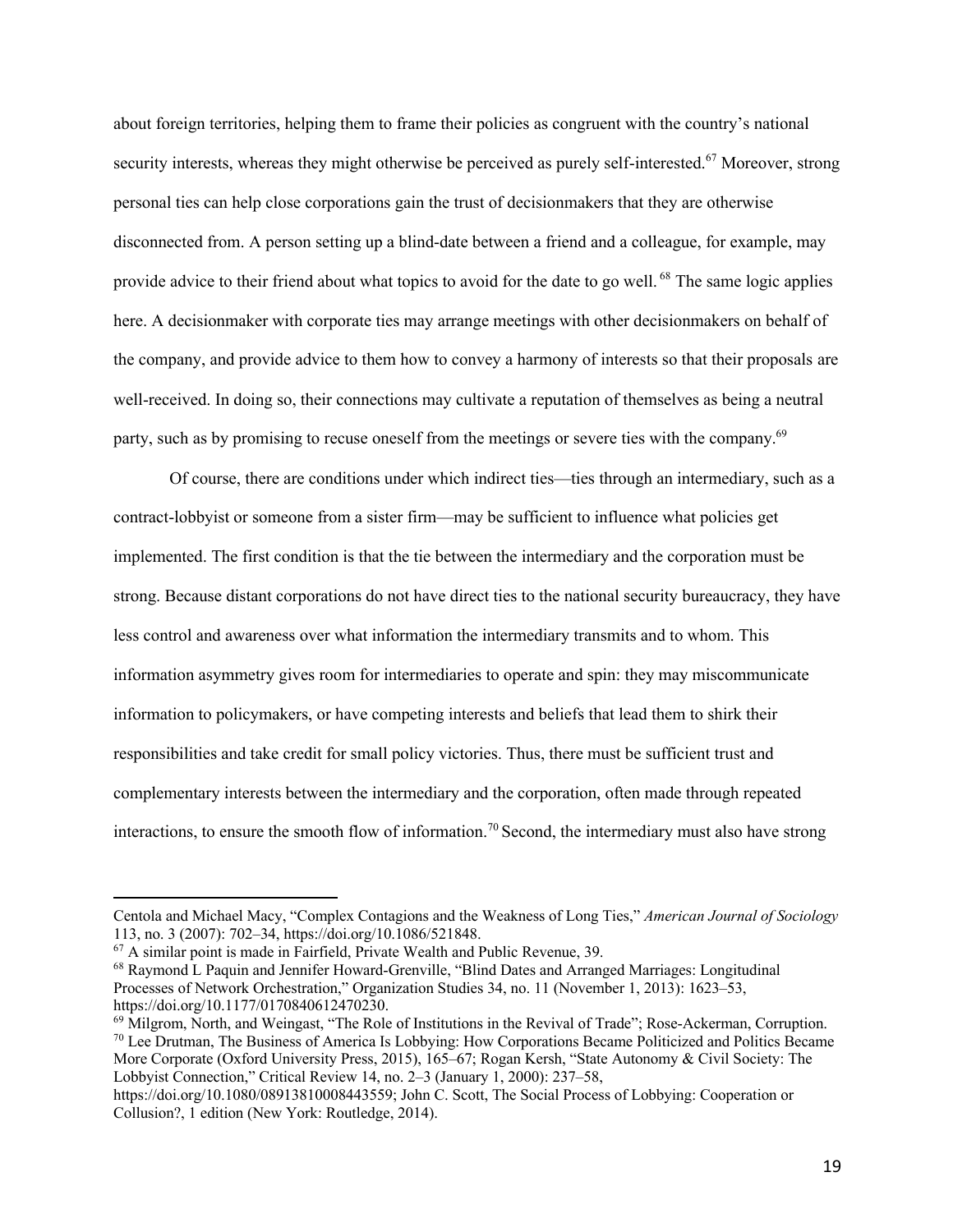ties to key decisionmakers. Sociological research shows that individuals often use trusted third-parties as proxies for assessing the trustworthiness of other actors; for instance, job recruiters use professional references to evaluate the reliability of a potential hire.<sup>71</sup> Similarly, decisionmakers may decide to trust a corporation they don't know on the word of an intermediary who they know and trust. Intermediaries may work to develop a reputation as being an honest source of information, or as having relevant expertise on foreign affairs. Much like corporations, however, not all intermediaries are cut from the same cloth: some have strong personal ties, interests, and experiences that others don't.<sup>72</sup> Given the specificity of indirect ties to the individual, whether indirect ties are a sufficient source of power must be evaluated on a caseby-case basis.

A few factors may affect a corporation's closeness. One factor is money, as large, wealthy corporations can expend money to recruit policymakers leaving government, as well as to hire expensive lobbying teams that maintain strong connections to decisionmakers. Another factor that can increase a company's closeness is a reputation for revolving doors. A company can gain a reputation for hiring people with similar career backgrounds or who have worked for particular organizations, allowing them to attract new entrants and preserve their closeness across different administrations.<sup>73</sup> Relatedly, being in a sector closely related to national defense can also increase a company's closeness. Corporations that provide goods-and-services for the military, such as oil companies or military contractors, are likely to

 $72$  American politics research describes significant variability in lobbyists' ties. For example, see Blanes i Vidal, Draca, and Fons-Rosen, "Revolving Door Lobbyists"; Joshua McCrain, "Revolving Door Lobbyists and the Value of Congressional Staff Connections," *Journal of Politics* 80, no. 4 (2018): 1369–83; Timothy M. LaPira and Herschel F. Thomas III, *Revolving Door Lobbying: Public Service, Private Influence, and the Unequal Representation of Interests* (Lawrence: University Press of Kansas, 2017); Ivana Katic and Jerry W. Kim, "Caught in the Revolving Door: Firm-Government Ties as Determinants of Regulatory Outcomes," *Academy of Management Proceedings* 2013, no. 1 (January 1, 2013): 12899, https://doi.org/10.5465/ambpp.2013.199.

 $71$  Culpepper, Quiet Politics and Business Power, 178. On the importance of having strong ties for third party proxies, see Ronald S. Burt and Marc Knez, "Kinds of Third-Party Effects on Trust," Rationality and Society 7, no. 3 (July 1, 1995): 255–92; Bian, "Bringing Strong Ties Back In"; Centola and Macy, "Complex Contagions and the Weakness of Long Ties." For a contrary take, see Grynaviski, America's Middlemen.

<sup>&</sup>lt;sup>73</sup> Young, Marple, and Heilman, "Beyond the Revolving Door: Advocacy Behavior and Social Distance to Financial Regulators," 335. This is related to the idea of preferential attachment in social network analysis. See Albert-László Barabási and Réka Albert, "Emergence of Scaling in Random Networks," Science 286, no. 5439 (1999): 509–12; Zeev Maoz, "Preferential Attachment, Homophily, and the Structure of International Networks, 1816–2003," Conflict Management and Peace Science 29, no. 3 (2012): 341–69.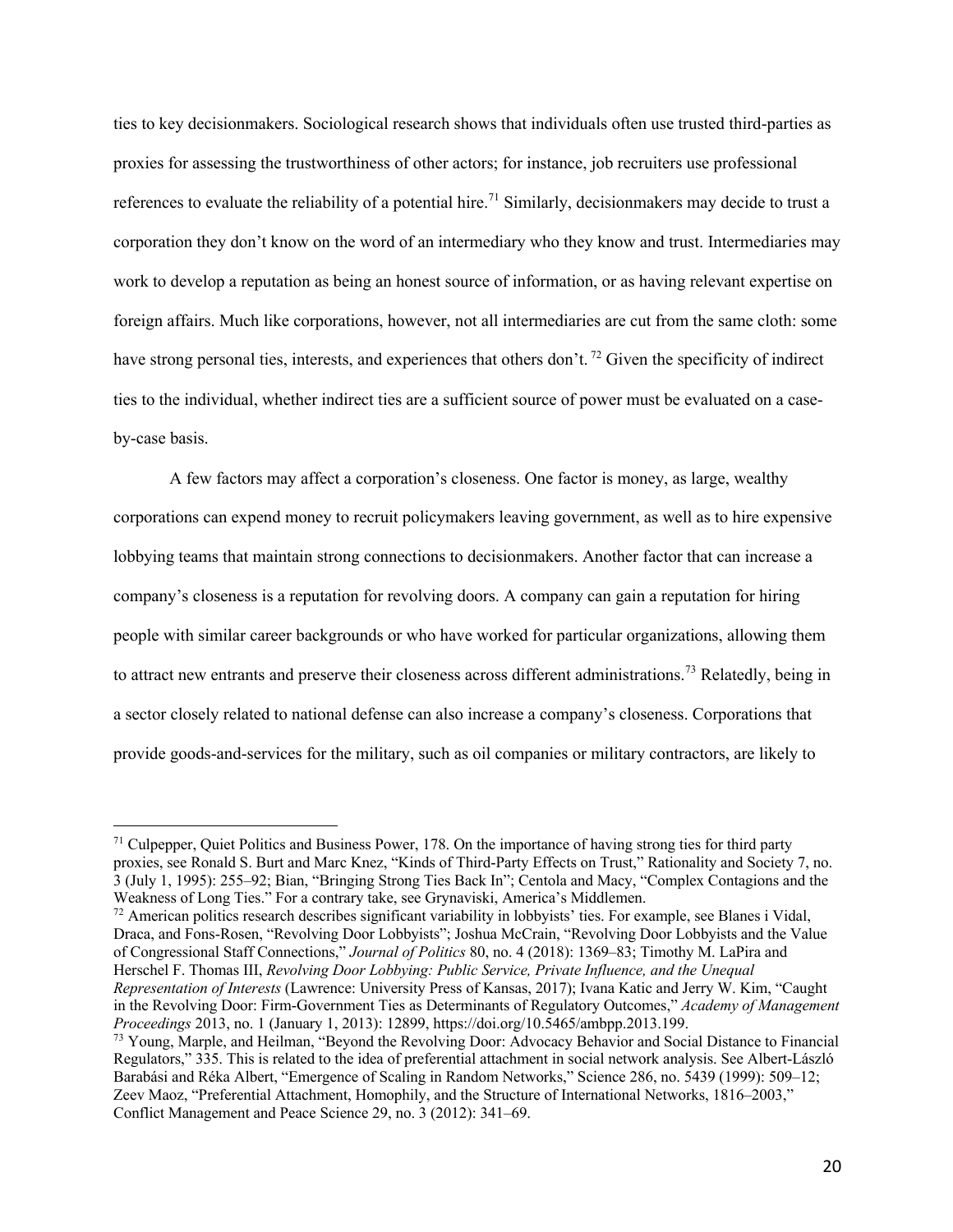form strong ties with decisionmakers by virtue of their close and frequent interactions, as well as to enter government service because of their shared skills and expertise.74 Finally, turnover in personnel, such as through elections, cabinet shake-ups, and institutional reforms, can drive fluctuations in a corporation's closeness.<sup>75</sup>

The crucial argument is that the structure of political ties may make some corporations more important to the decision-making process than others. Close corporations are more efficient and trustworthy sources of information on foreign affairs than distant companies. Importantly, the logic of closeness does not require some nefarious purpose like corruption, or a perfectly homogenous interest between corporate elites and decisionmakers. The efficiency of a close corporation means that they can shape the information that informs decisionmakers' perceptions and beliefs about foreign affairs. And, the trust that is generated from having strong personal ties helps to build credibility around that information. Both actors are working within their (assumed) respective interests: decisionmakers to advance their country's national interest, and corporate elites to advance their company's private interests.

# *Lobbying for Expansion: How CASOC Encouraged Lend-Lease*

I argue that CASOC was able to encourage lend-lease assistance for Saudi Arabia in 1943 because it was close to the Roosevelt Administration: through its tie to two key decisionmakers in the Department of State and Department of Interior, CASOC shaped decisionmakers perceptions of Saudi Arabia, and built support for lend-lease assistance. To show how CASOC's social ties shaped its power and influence, I compare its lobbying campaign in 1941 (failure) and in 1943 (success).

WHY DID CASOC FAIL IN 1941?

<sup>74</sup> Neo-classical realists often claim that government elites need the resources and support of economic actors to implement their foreign policy, and will bring them into the policymaking process. See Steven E. Lobell, Norrin M. Ripsman, and Jeffrey W. Taliaferro, eds., Neoclassical Realism, the State, and Foreign Policy, 1 edition (Cambridge, UK ; New York: Cambridge University Press, 2009), 27.

<sup>&</sup>lt;sup>75</sup> David J. Rothman, Politics and Power: The United States Senate, 1869-1901 (Harvard University Press, 1966), 205; Fairfield, Private Wealth and Public Revenue, 49.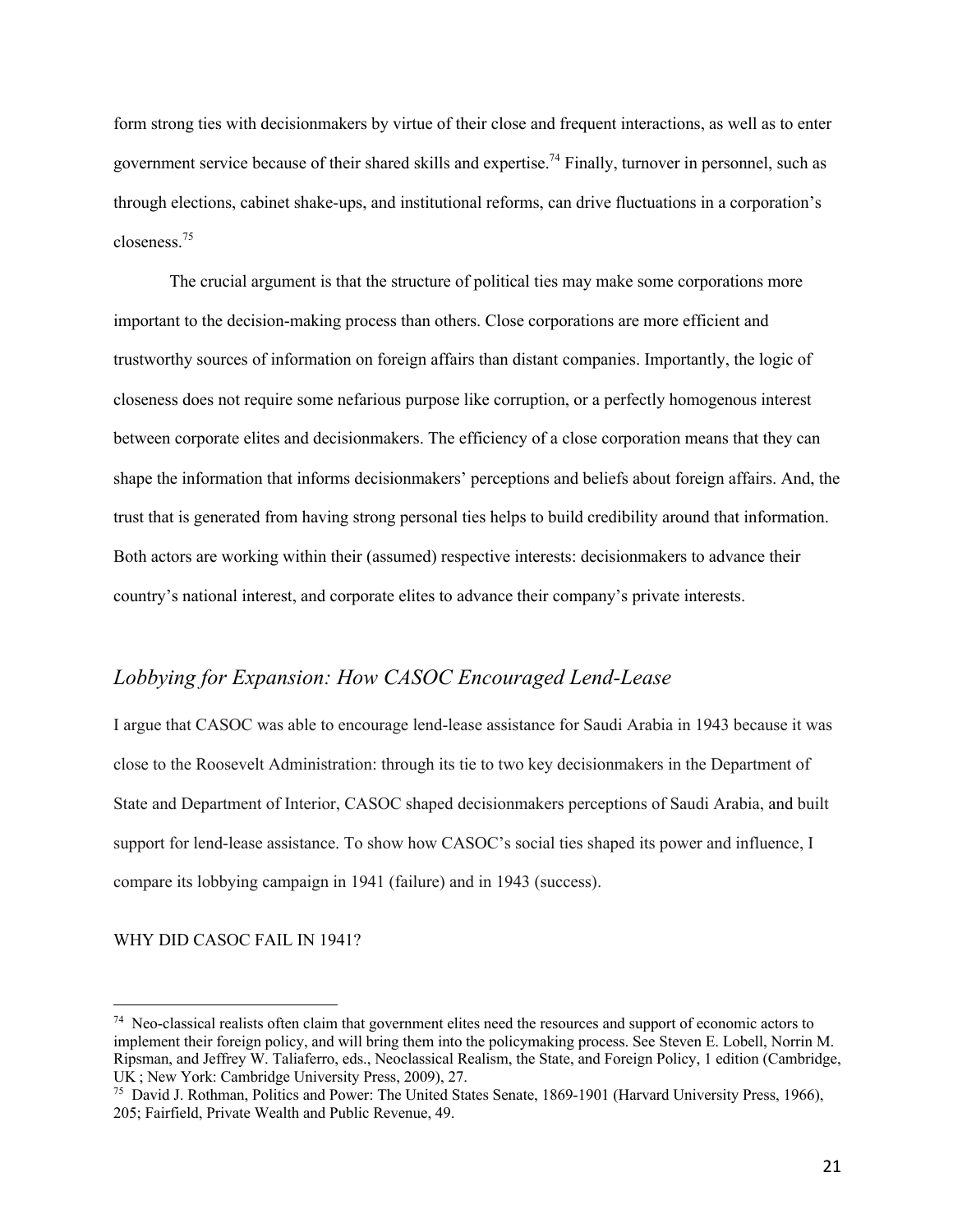As I stated earlier, CASOC had a strong interest in obtaining lend-lease assistance for Saudi Arabia. When King Ibn Saud demanded CASOC provide \$6 million to help the government wade through WWII, CASOC had little money to spare. The company had already paid out \$6.8 million in advances to the king, and \$27.5 million in developing the concession since 1939, without a significant return.<sup>76</sup> Nonetheless, the company could see no alternative but to pay. Since the concession was the sole grant of the King, he could cancel it overnight if they did not keep him satisfied.77 Luckily for the company, the war also presented a potential solution. In 1941, the United States instituted an innovative program known as Lend-Lease, in which military supplies and related assistance would be extended to the Allies and any other any government President Roosevelt deemed vital to the defense of the United States. The program was meant to support America's war interests without actually entering the war, but CASOC's officials saw it as a way to protect their concession for good. In April 1941, CASOC's executives met in New York to consider approaching Washington officials "for [the] purpose [of] soliciting their assistance."<sup>78</sup>

In March 1940, CASOC dispatched a team of lobbyists to Washington to obtain lend-lease assistance for Saudi Arabia. As noted earlier, this attempt failed because CASOC was in a peripheral political position—it was indirectly tied to officials in the Roosevelt administration. Chief among the oil company lobbyists CASOC hired was Max Thornburg and James Moffett, the president and chairman of Bahrein Petroleum Company, respectively. Thornburg was not well known at the State Department but would become important later. Moffett, on the other hand, a well-connected lobbyist as he knew President Roosevelt. The two were more than casual acquaintances. The president's staff assistant observed, "the

Committee Investigating the National Defense Program: 80<sup>th</sup> Congress, 1948), 24715; Lebkicher to Davies 28 Nov. 1941, Ibid., 25435. Another fear was that the kingdom might crumble from within, creating an opportunity for tribal leaders who were notoriously opposed to CASOC to seize control and cancel the concession (Thornburg Memorandum, 30 Oct 1940, Central Decimal Files, Saudi Arabia General File 1940-1944, 890F.00/61, RG 59, NARA; Shullaw to Hull, 22 Apr. 1943, Central Decimal Files, Saudi Arabia General File 1940-1944, 890F.00/87, RG 59, NARA).

<sup>76</sup> Memorandum by W.S.S. Rodgers, 27 Apr. 1944, *Hearings on Petroleum Arrangements with Saudi Arabia, Part 4* (Senate Special Committee Investigating the National Defense Program: 80th Congress, 1948). 25381-25382 <sup>77</sup> Testimony of James Moffett, *Hearings on Petroleum Arrangements with Saudi Arabia, Part 4* (Senate Special

<sup>78</sup> Davies to Ohliger, 2 Apr 1941, *Hearings on Petroleum Arrangements with Saudi Arabia, Part 4* (Senate Special Committee Investigating the National Defense Program: 80<sup>th</sup> Congress, 1948), 25391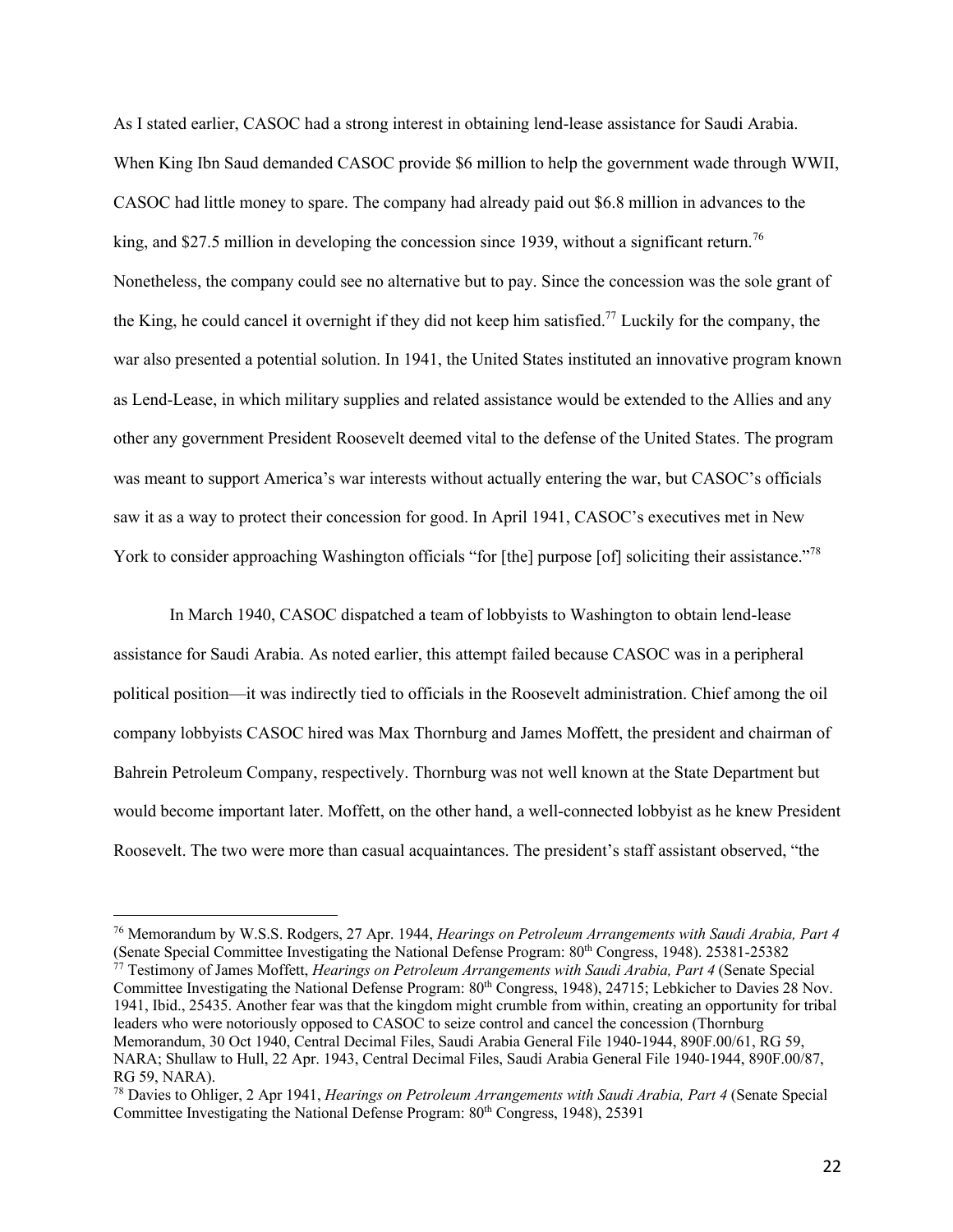President loves Jimmy and Jim loves him."79 Roosevelt and Moffett first met during World War I, and they maintained a close, personal friendship afterward.<sup>80</sup> Roosevelt also trusted Moffett's expertise; one administration official recounts that by the start of World War II, Moffett had become Roosevelt's unofficial advisor on oil matters, insofar as "he was able to go in to see the President practically whenever he wanted to."<sup>81</sup>

Initially, Moffett's access and relationship to the president appeared to be working for CASOC's benefit.<sup>82</sup> On April 9, 1940, Moffett informally discussed CASOC's situation with Roosevelt at the White House.<sup>83</sup> Moffett was working at informational advantage; although Roosevelt had already known "a good deal" about Arabia, the meeting was the first time he learned of the king's situation.<sup>84</sup> Moffett exploited the opportunity, claiming CASOC had inside knowledge that Ibn Saud was a pro-ally Arab leader. This information was important to Roosevelt. He appeared willing to assist the company and requested Moffett consult with CASOC to submit a formal proposal for further consideration. A week later, CASOC submitted its proposal to Roosevelt: through lend-lease or an outright grant, the United States would advance Ibn Saud \$6 million per year, in exchange for an equivalent amount of gasoline, diesel, and fuel oil.<sup>85</sup> Roosevelt was eager to sound out the practicality of the proposal, forwarding it

<sup>79</sup> Early to Watson, 6 May 1939, President's Personal Files 1933-1945, Container 2800, Franklin D. Roosevelt Library.

<sup>80</sup> For an overview of their relationship, see Stoff, *Oil, War, and American Security: The Search for a National Policy on Foreign Oil, 1941-1947*, 47–48; Miller, *Search for Security*, 38.

<sup>&</sup>lt;sup>81</sup> Harold L. Ickes, *The Secret Diary of Harold L. Ickes, Vol. 3: The Lowering Clouds, 1939-1941*, First edition (Simon and Schuster, 1954), 62. Also see, Testimony of Moffett, PASA, p. 24710.

 $s<sup>82</sup>$  "Arabian American Oil Company James A. Moffett Suit, Moffett's Story", 23 Jun 1948, James McCauley Landis Papers, MSS29348, Box 31, Folder "Arabian American Oil Company Co. 1947-49", LC, 4

<sup>&</sup>lt;sup>83</sup> There is no official record of the meeting, except for what is referenced in Moffett's own statements and congressional hearings. See, for example, Moffett's Proposal, *Hearings on Petroleum Arrangements with Saudi Arabia, Part 4* (Senate Special Committee Investigating the National Defense Program: 80<sup>th</sup> Congress, 1948), 25379-80.

<sup>84</sup> Testimony of Moffett, U.S. Congress, Petroleum Arrangements with Saudi Arabia, p. 24710

<sup>85</sup> Roosevelt claimed "it was impossible" to loan government money against oil in the ground. Therefore, the proposal needed to be framed in terms of finished products. See Moffett's Story 4; Moffett's Proposal, *Hearings on Petroleum Arrangements with Saudi Arabia, Part 4* (Senate Special Committee Investigating the National Defense Program: 80<sup>th</sup> Congress, 1948), 25379-25380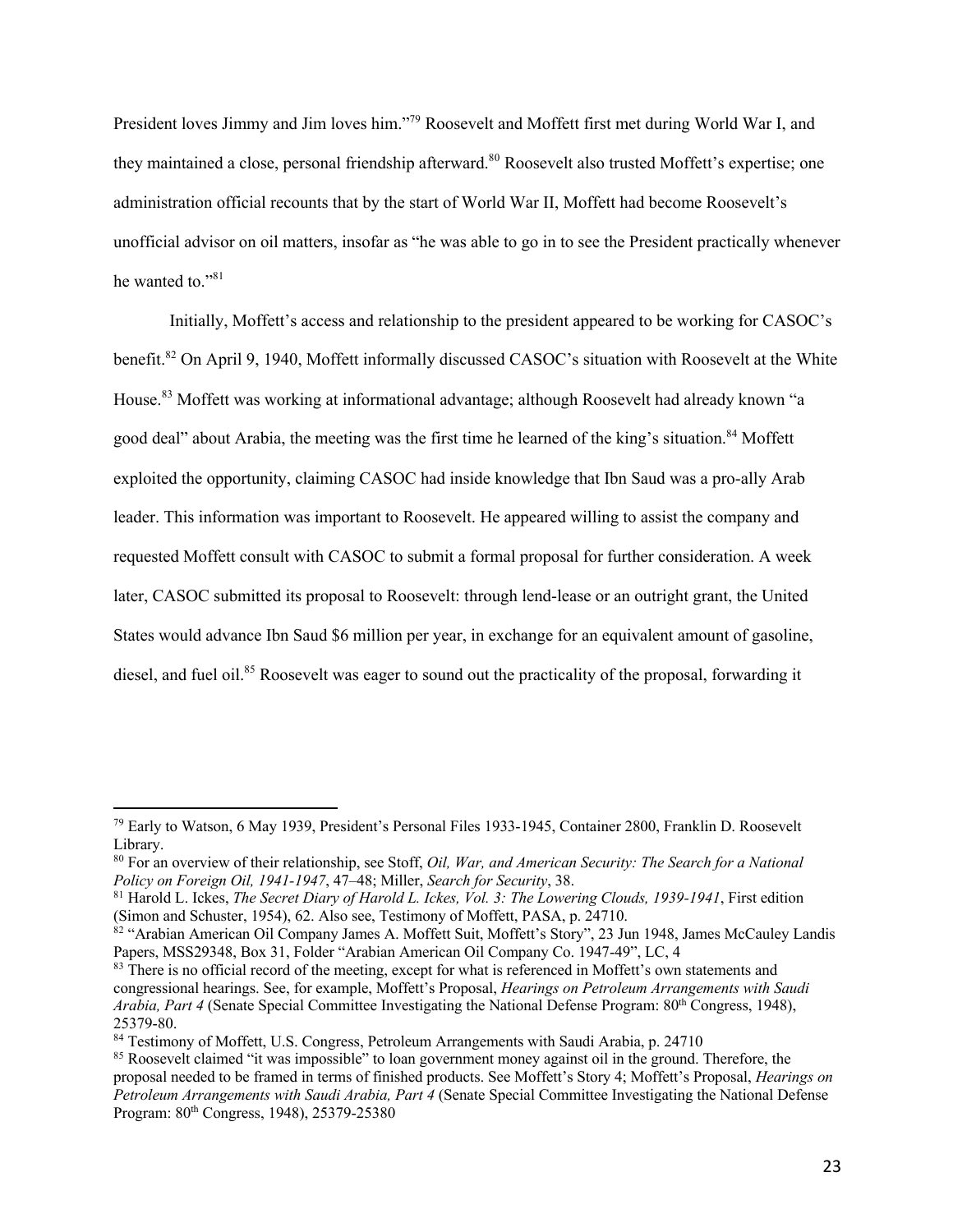Secretary of State Cordell Hull for consideration. One CASOC official attributed Roosevelt's willingness to help CASOC to the "personal friendship of President for Moffett."86



*Figure 2: Position (Peripheral) of California-Arabian Standard Oil Company in Roosevelt Administration, 1941 (Derived from George, Alexander L. Presidential Decision Making in Foreign Policy: The Effective Use of Information and Advice. Boulder, CO: Westview Press, 1980.)* 

Why, then, did CASOC fail at its first attempt to secure lend-lease for Saudi Arabia? I argue CASOC was too distant to the Roosevelt administration to secure lend-lease. This may seem odd given Moffett's relationship with Roosevelt, but Moffett was an employee of Bahrein Petroleum Company. This made him an indirect connection, meaning CASOC was peripheral to the decision-making process, and thus, not able to shape perceptions and build support. The relationship between Bahrein and CASOC is important for my argument and worth explaining. Standard Oil and the Texas Company formed Bahrein to handle the production, refining, and distribution of CASOC's oil. However, they organized the company in Canada as a legally separate entity. Moffett explains this separation meant he "could not have anything to do with Arabian" day-to-day-operations.<sup>87</sup> He had never even heard of Saudi's financial situation until CASOC representatives solicited his services to lobby the president. Even then, Moffett

<sup>86</sup> Davies to Ohliger, 15 May, 1941, *Hearings on Petroleum Arrangements with Saudi Arabia, Part 4* (Senate Special Committee Investigating the National Defense Program: 80<sup>th</sup> Congress, 1948), 25418<br><sup>87</sup> Testimony of James Moffett, 28 Mar. 1947, *Hearings on Petroleum Arrangements with Saudi Arabia, Part 4* 

<sup>(</sup>Senate Special Committee Investigating the National Defense Program: 80th Congress, 1948), 24709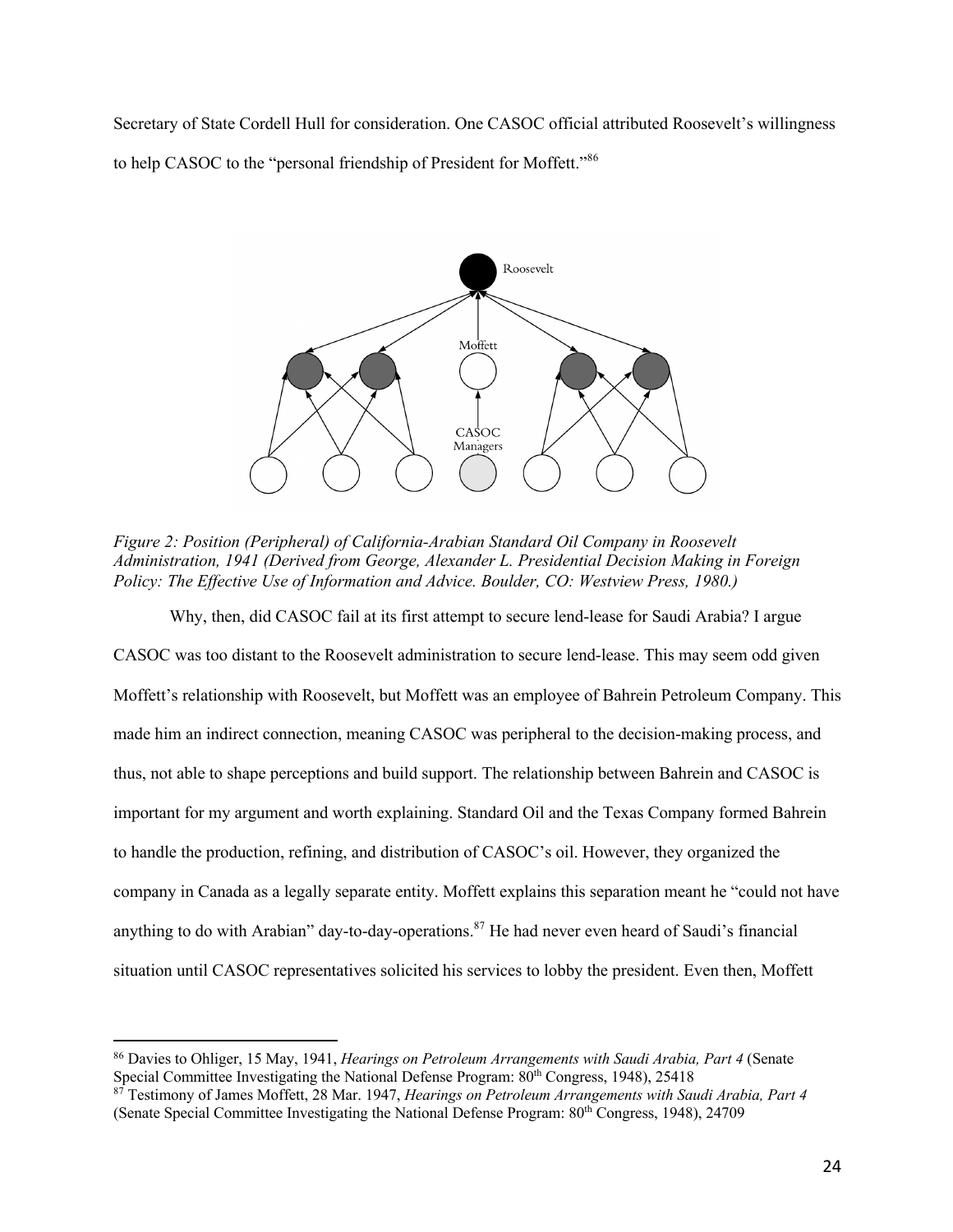stressed to them that he "had nothing to do with the parents [Standard Oil and Texaco];" his lobbying services were "separate and distinct" from CASOC; his position "was confined to Bahrein"; and he "wasn't an employee of Standard of California."<sup>88</sup> In effect, he reminded them he was simply a hired lobbyist, an intermediary between Roosevelt and CASOC.

As the previous chapter explains, hired-lobbyists can be ineffective representatives of a company's interests; the intermediary may have conflicting interests and shirk their responsibilities, making it difficult for the company to shape decisionmakers perceptions or build support. In the current case, Moffett's role as a lobbyist for CASOC conflicted with his position as Bahrein's chairman. The commercial aspect of the April proposal—the sale of finished oil products—violated Bahrein's pricing arrangement with CASOC. By his own account, Moffett "feared getting caught in any internal political jam" between Bahrein and CASOC, and began to restrict his lobbying activities on behalf of the company.89 Although CASOC's executives had suggested he use his contacts at the State Department, Moffett focused solely on Roosevelt and did not attempt "to make any real representation to the State Department."90 His only real interaction with the State Department on the matter was by happenstance, at a dinner party that Secretary of State Cordell Hull attended. Hull told Moffett pointedly that the King's financial situation was important but "a matter within the British sphere of influence." Moffett did not press Hull on the issue, nor did he attempt to follow-up with Hull. As he explains, "I did not seek this

<sup>88 &</sup>quot;Arabian American Oil Company James A. Moffett Suit, Moffett's Story", 23 Jun 1948, James McCauley Landis Papers, MSS29348, Box 31, Folder "Arabian American Oil Company Co. 1947-49", LC, 3; Testimony of William Rodgers, 29 Oct. 1947, *Hearings on Petroleum Arrangements with Saudi Arabia, Part 4* (Senate Special Committee Investigating the National Defense Program: 80<sup>th</sup> Congress, 1948), 24709

<sup>89</sup> "Arabian American Oil Company James A. Moffett Suit, Moffett's Story", 23 Jun 1948, James McCauley Landis Papers, MSS29348, Box 31, Folder "Arabian American Oil Company Co. 1947-49", LC, 6. This concern comes up frequently throughout Moffett's account, indicating its importance.

<sup>90 &</sup>quot;Arabian American Oil Company James A. Moffett Suit, Moffett's Story", 23 Jun 1948, James McCauley Landis Papers, MSS29348, Box 31, Folder "Arabian American Oil Company Co. 1947-49", LC, 8; Miller, *Search for Security*, 38. Whether or not Moffett shirked his responsibility became the subject of a lawsuit between the company and him. In January 1947, Moffett filed a \$6,000,000 suit against CASOC charging that the company never compensated him for his services. While Moffett cannot be trusted as a reliable narrator, he admits a reluctance to work with the CASOC executives in good faith, including having a poor relationship between the Texas Company's president (10), being skeptical of the notion that the company couldn't finance the kingdom (11), and wanting "to wash my hands of the whole thing" (14).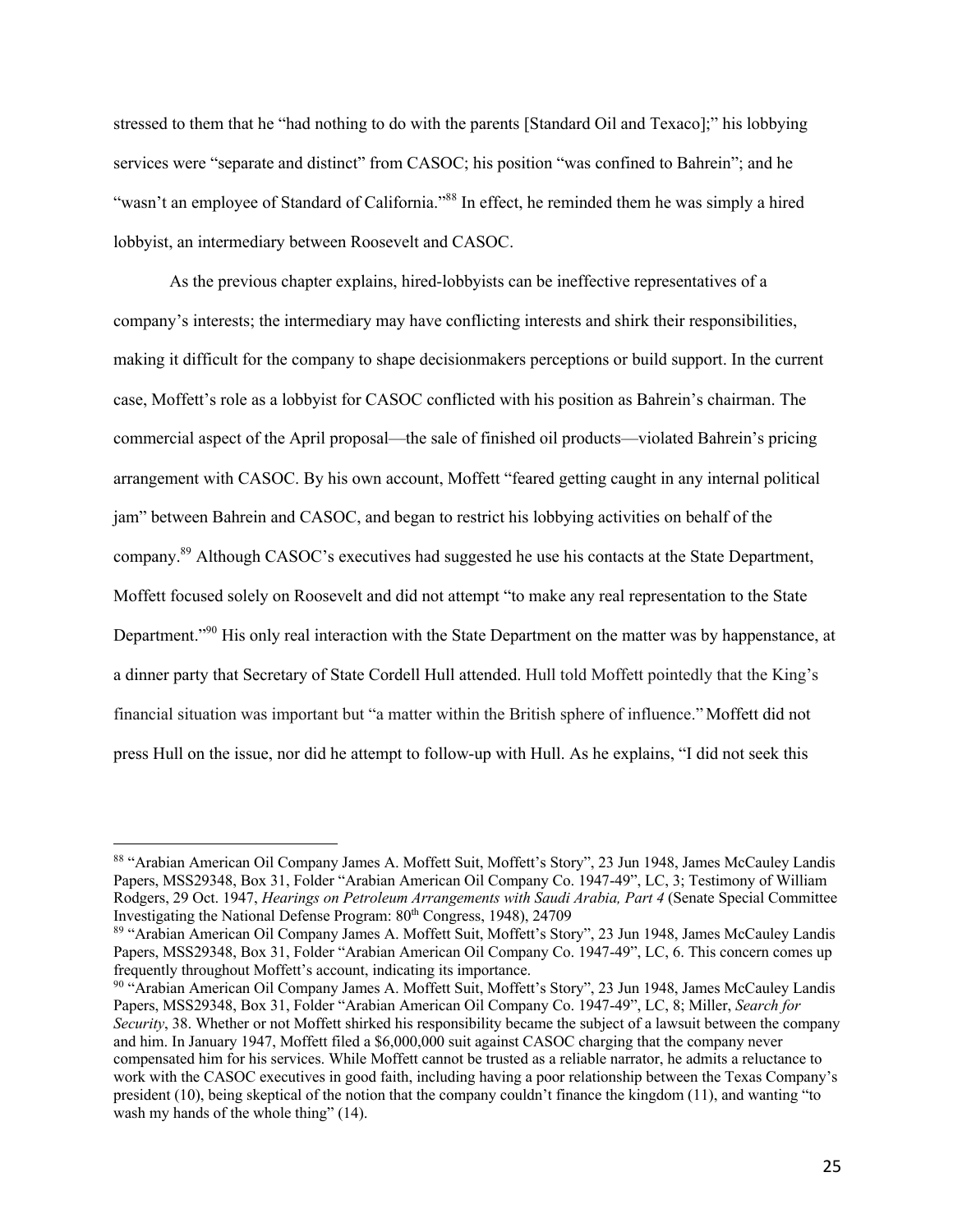appointment. It was just a natural situation that occurred."<sup>91</sup> Unfortunately, CASOC seems to have relied on Moffett to influence Hull. One lobbyist recollected that in April 1941, "there may have been some informal talks by some of our people with the State Department but they were not authorized by the board of [CASOC]."92 Thornburg—another company lobbyist—wrote in the notes of his visit to Washington that he was focused on "working with Chiefs and Assistant Chiefs of Divisions rather than with the extremely busy top few."<sup>93</sup> In consequence, the company never made a strong effort to change Secretary Hull's perception of Saudi Arabi as within Britain's sphere of influence.

Another factor which may have undercut CASOC's influence was a general skepticism within the State Department toward the company's motives for pursuing lend-lease. Hired-lobbyists are often ineffective because of the stigma that neither lobbyists nor the companies they represent have the public interest at heart. Therefore, it is helpful to have someone on the inside to build trust in the company's motives. In a letter to his superiors, Max Thornburg recounted that it was difficult to lobby decisionmakers "because an oil man is sort of branded around here."<sup>94</sup> For example, many administration officials described Moffett as a playboy who was, according to one official, "difficult to take seriously."95 This skepticism seems to have made it difficult for Thornburg to convince lower-level officials to extend lend-lease assistance to Saudi Arabia. Wallace Murray, Chief of the Division of Near Eastern Affairs, wrote Hull of his concern "the charge might be made that the commercial part of Mr. Moffett's proposal was of direct benefit to [CASOC] and that the proposal was designed to relieve that company from the difficult situation in which it has been placed."<sup>96</sup> Eager to avoid this, Murray began to explore a purely

<sup>92</sup> Testimony of William Rodgers, 29 Oct. 1947, *Hearings on Petroleum Arrangements with Saudi Arabia, Part 4* (Senate Special Committee Investigating the National Defense Program: 80th Congress, 1948), 24806

<sup>91</sup> "Arabian American Oil Company James A. Moffett Suit, Moffett's Story", 23 Jun 1948, James McCauley Landis Papers, MSS29348, Box 31, Folder "Arabian American Oil Company Co. 1947-49", LC, 8

<sup>93</sup> Thornburg Notes, 8 May 1941, *Hearings on Petroleum Arrangements with Saudi Arabia, Part 4* (Senate Special Committee Investigating the National Defense Program: 80<sup>th</sup> Congress, 1948), 25479

<sup>94</sup> Thornburg to Stoner, 29 Sept 1941, *Hearings on Petroleum Arrangements with Saudi Arabia, Part 4* (Senate Special Committee Investigating the National Defense Program:  $80^{th}$  Congress, 1948), 25444.

<sup>&</sup>lt;sup>95</sup> Cited in Stoff, *Oil, War, and American Security: The Search for a National Policy on Foreign Oil, 1941-1947, 53.* For another example, see Ickes, *The Secret Diary of Harold L. Ickes, Vol. 3*, 62.

<sup>&</sup>lt;sup>96</sup> Memorandum by the Chief of the Division of Near Eastern Affairs (Murray) to the Secretary of State, 21 Apr. 1941, Central Decimal Files, Saudi Arabia General File 1940-1944, 890F.51/48 ½, RG59, NARA.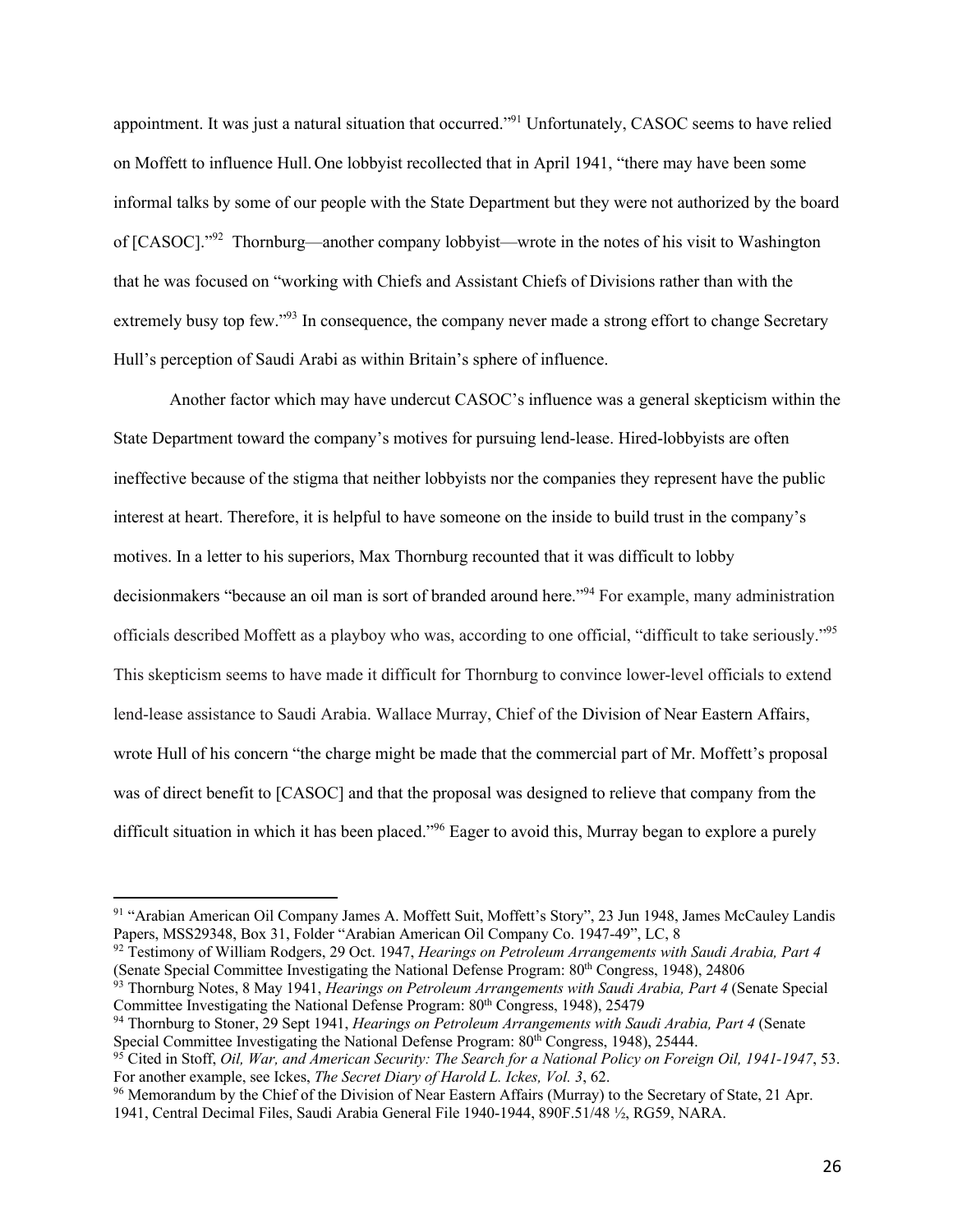political loan through lend-lease as an alternative. Ultimately, he decided against this, explaining to

Thornburg it was not in America's interests: "the British should bear their full share of financial

assistance to the king, because of their political interest in that part of the world from an Empire point of view."97

On May 12, 1941, President Roosevelt heeded Hull and Murray's advice and decided to defer

action on the April proposal until they could confer with the British.<sup>98</sup> CASOC intensified and expanded

its efforts to obtain direct assistance for the Kingdom, but it was too late.<sup>99</sup> Throughout the next month,

Hull and his staff discussed the matter with the British ambassador, who agreed that the British should

assist in "keeping the King in a proper state of mind," and provide assistance to the Kingdom as an

<sup>97</sup> Notes of visit of Max W. Thornburg and L.N. Hamilton to Washington D.C., 13-15 May 1941 *Hearings on Petroleum Arrangements with Saudi Arabia, Part 4* (Senate Special Committee Investigating the National Defense Program: 80<sup>th</sup> Congress, 1948), 25480; Also see Memorandum of Conversation, by Mr. John D. Jernegan of the Division of Near Eastern Affairs, 7 Aug 1941, FRUS 1941, vol. 3*, British Commonwealth, the Near East and Africa* (Washington, 1959), 643

<sup>98</sup> Memorandum of telephone conversation, 13 May 1941, FRUS 1941, vol. 3*, British Commonwealth, the Near East and Africa* (Washington, 1959), 633-634. Two other factors may have influenced Roosevelt's thinking. First, the Secretary of Navy Frank Knox recommended against the proposal, in part, because Saudi oil products did not meet Navy standards, thereby removing any commercial justification for the proposal. Second, the Secretary of Commerce Jesse Jones did not feel there was any legal way under lend-lease to extend assistance to Saudi Arabia. Neither factor was decisive to Roosevelt's decision. First, both considerations were present in 1943, and therefore, cannot explain the change in Roosevelt's thinking. Second, their arguments against lend-lease seem to have been motivated less by legal and technical considerations than by political considerations. The Secretary of Navy Knox originally told Thornburg and Moffett that "this was primarily a political matter for the State Department rather than for the Navy." Similarly, Jones was in frequent communication with the State department on the matter, indicating in one memorandum written on July 18<sup>th</sup>, that Saudi Arabia was a "long way from the United States" and primarily Britain's responsibility. For instance, CASOC's legal counsel submitted a memorandum explaining precisely how a loan could be made under lend-lease. This does not seem to have convinced Jones. For the meeting with Knox, see Notes on Visit of M.W. Thornburg and L.N.. Hamilton to Washington D.C., 13-15 May 1941, PASA, 25481. For Jones' communication with the State Department, see Memorandum of Conversation. 29 Jul. 1941, , Central Decimal Files, Saudi Arabia General File 1940-1944, 890F.51/36, RG 59, NARA; Memorandum of a telephone conversation between Alling and Hamilton, 19 June 1941, Central Decimal Files, Saudi Arabia General File 1940- 1944, 890F.51/32, RG 59, NARA. For the memoranda to Jones, see Rodgers to Jones, 20 May 1941, *Hearings on Petroleum Arrangements with Saudi Arabia, Part 4* (Senate Special Committee Investigating the National Defense

Program: 80<sup>th</sup> Congress, 1948), 25436-25438.<br><sup>99</sup> CASOC's lobbying team met with the Secretary of Navy and Secretary of Commerce to discuss other means of obtaining direct U.S. assistance; both deferred back to the State Department's original opinion that it was Britain's responsibility. See Notes on Visit of M.W. Thornburg and L.N. Hamilton to Washington D.C., 13-15 May 1941, *Hearings on Petroleum Arrangements with Saudi Arabia, Part 4* (Senate Special Committee Investigating the National Defense Program: 80<sup>th</sup> Congress, 1948), 25481; Memorandum of Conversation. 29 Jul. 1941, Central Decimal Files, Saudi Arabia General File 1940-1944, 890F.51/36, RG 59, NARA; Memorandum of a telephone conversation between Alling and Hamilton, 19 June 1941, Central Decimal Files, Saudi Arabia General File 1940- 1944, 890F.51/32, RG 59, Ibid.. These meetings are detailed in the previous footnote.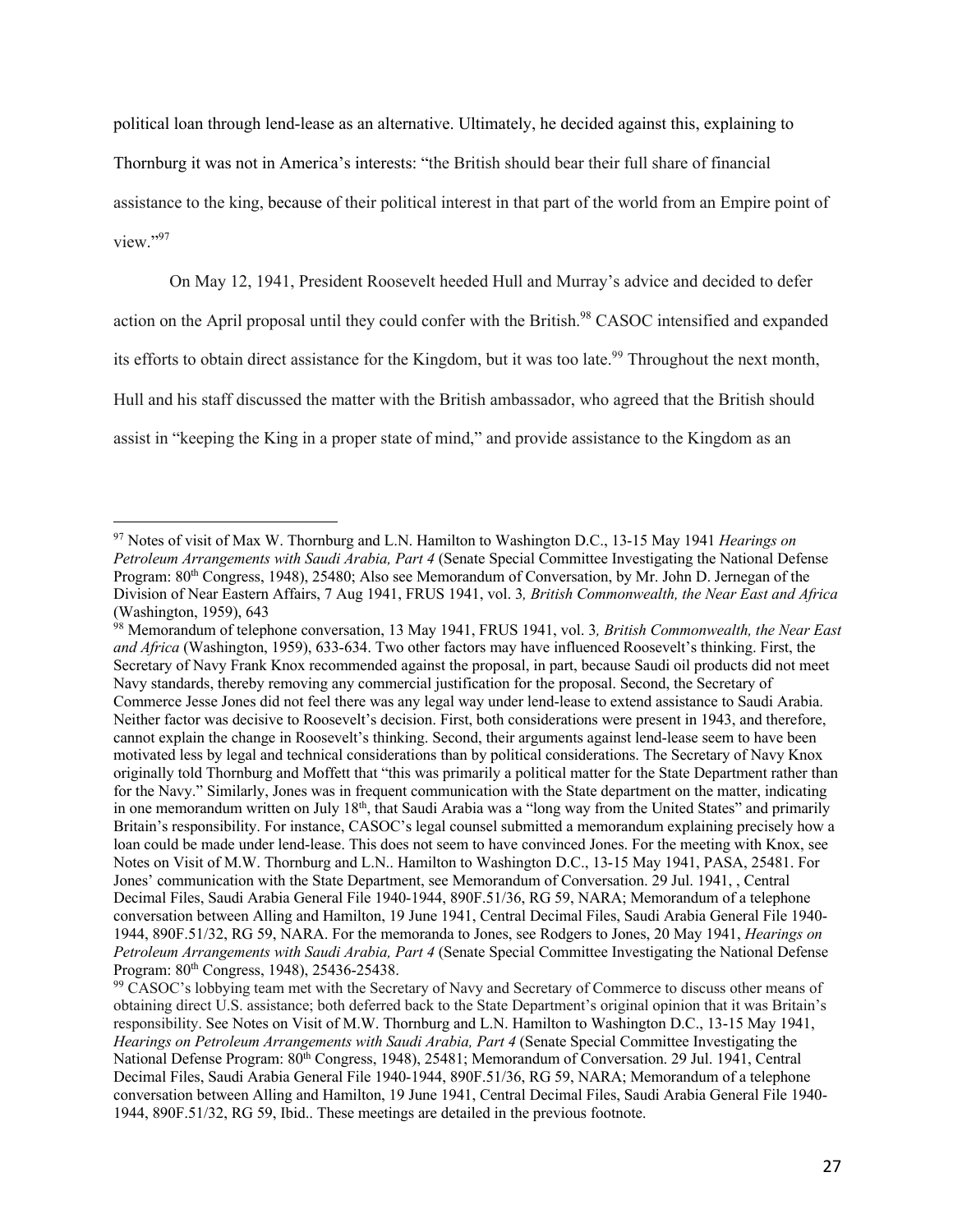alternative to direct American aid.100 To the State Department's satisfaction, the British increased their assistance to the Kingdom at the end of the month; they no longer saw any reason for direct American aid.101 Roosevelt made his decision in early June and informed the Secretary of Commerce: "Will you tell the British I hope they can take care of the King of Saudi-Arabia. This is a little far afield for us!"<sup>102</sup>

#### WHY DID CASOC FAIL IN 1943?

British gold helped to ease Saudi Arabia's financial situation after 1942 but created new problems for CASOC. The company feared the British might leverage their aid to exact a *quid pro quo* for a stake in the undeveloped portions of its concession. Exactly why it feared this is unclear. For its part, the British government had no such interest. Oil holdings in Iran and other Middle Eastern countries were sufficient to supply their oil requirements. Rather than provoke the United States—its key creditor—they simply wanted to remain in the king's good graces and keep the Kingdom out of Axis hands.<sup>103</sup> Nonetheless, CASOC's managers were intent on "educat[ing] Washington" about Saudi Arabia's financial situation, and with America's entrance into the war in December 1941 they saw an opportunity to reverse the lendlease decision.<sup>104</sup> Roosevelt extended lend-lease to Saudi Arabia in February 1943.

<sup>100</sup> Memorandum of conversation between Hull and Halifax, 7 May 1941, FRUS 1941, vol. 3*, British Commonwealth, the Near East and Africa* (Washington, 1959), 627-629

<sup>&</sup>lt;sup>101</sup> For example, in a letter to Secretary Hull, Murray states "In as much as the British Government has now increased its subsidy to King Ibn Saud the question arises whether we may not wish to pursue with Mr. James A. Moffett the proposal which he made to the President some weeks ago. See Memorandum by the Chief of the Division of Near Eastern Affairs, 29 May 1941, FRUS 1941, vol. 3*, British Commonwealth, the Near East and Africa* (Washington, 1959), 636-637

<sup>102</sup> Memorandum by the Federal Loan Administrator (Jones) to the Secretary of State, FRUS 1941, vol. 3*, British Commonwealth, the Near East and Africa* (Washington, 1959), 643; Moffett claims that the President instructed Harry Hopkins to inform Jesse Jones of his decision sometime between June 9 and 12<sup>th</sup>, after which Moffett considered it "finished business." The letter from which the quote is drawn from is often cited as when Roosevelt made his decision, but was written about a month later. This cuts against claims that Roosevelt was still considering lend-lease throughout July. It may be the case, however, that Hopkins did not notify Jones of the President's decision. See "Arabian American Oil Company James A. Moffett Suit, Moffett's Story", 23 Jun 1948, James McCauley Landis Papers, MSS29348, Box 31, Folder "Arabian American Oil Company Co. 1947-49", LC, 13; Hopkins to Jones, 14 June 1941, *Hearings on Petroleum Arrangements with Saudi Arabia, Part 4* (Senate Special Committee Investigating the National Defense Program: 80<sup>th</sup> Congress, 1948), 25415.

<sup>103</sup> Stoff, *Oil, War, and American Security: The Search for a National Policy on Foreign Oil, 1941-1947*, 58. <sup>104</sup> See, for example, Davies to Ohliger, 11 Dec. 1941, *Hearings on Petroleum Arrangements with Saudi Arabia, Part 4* (Senate Special Committee Investigating the National Defense Program: 80<sup>th</sup> Congress, 1948), 25415-25416.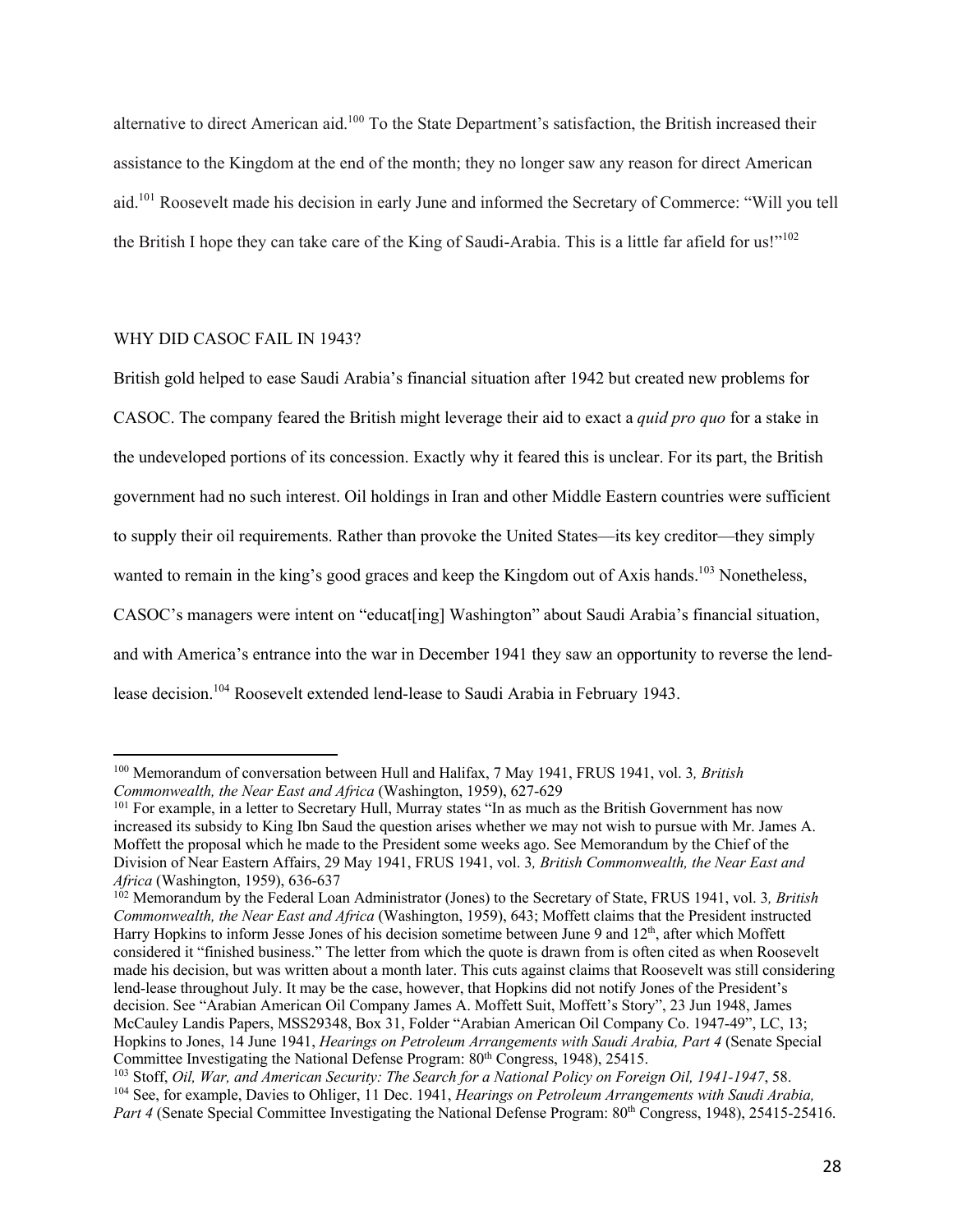I argue that America's entrance into the war increased the company's closeness to the national security bureaucracy by forging two direct links between CASOC and the Roosevelt administration. First, America's entrance in the war stimulated interest in strategic materials, leading the State Department to recruit Max Thornburg—the president of Bahrein Petroleum company, a former employee of Standard Oil, and CASOC's lobbyist from the previous year—as an expert on petroleum. The position had considerable decision-making authority. Under the title of Assistant to the Under Secretary of State, Thornburg was allowed to operate "as a semi-independent branch of the department" and weigh in on all decisions related to petroleum at the State Department.<sup>105</sup> Second, the appointment of Ralph K. Davies as Deputy Petroleum Administrator for War established another direct tie between CASOC's managers and the Roosevelt administration. Around the same time the State Department hired Thornburg, Harold Ickes, the Secretary of the Interior, was in search of a deputy-director to help him run the newly established Petroleum Administration for War. He chose Ralph K. Davies, the Senior Vice-President of Standard Oil. Davies oversaw every phase of the company's operation throughout the 1930s, which undoubtedly included CASOC. As deputy director, he had broad authority to coordinate petroleum supplies for civilian and military use during the wartime and make recommendations to government agencies and to industry to assure maintenance of adequate petroleum stocks. In short, both men were directly connected to CASOC and had considerable influence in the Roosevelt administration.

Another factor that increased CASOC's political closeness to the Roosevelt Administration is the strength of CASOC's ties to Thornburg. CASOC's ties to Thornburg were much stronger than those to Davies. Neither Davies nor Thornburg fully detached themselves from the company's operations; both continued to receive an annual salary from Standard Oil during their time in government. Although this practice was not unusual at the time, and therefore not indicative of the strength of ties, we can infer that Thornburg's ties were stronger because of differences in how Thornburg and Davies dealt with their ties

<sup>105</sup> Testimony of Herbert Feis, 29 Jan 1948, *Hearings on Petroleum Arrangements with Saudi Arabia, Part 4* (Senate Special Committee Investigating the National Defense Program: 80<sup>th</sup> Congress, 1948), p. 25272; also see Department of State Bulletin, 9 Aug. 1941, 117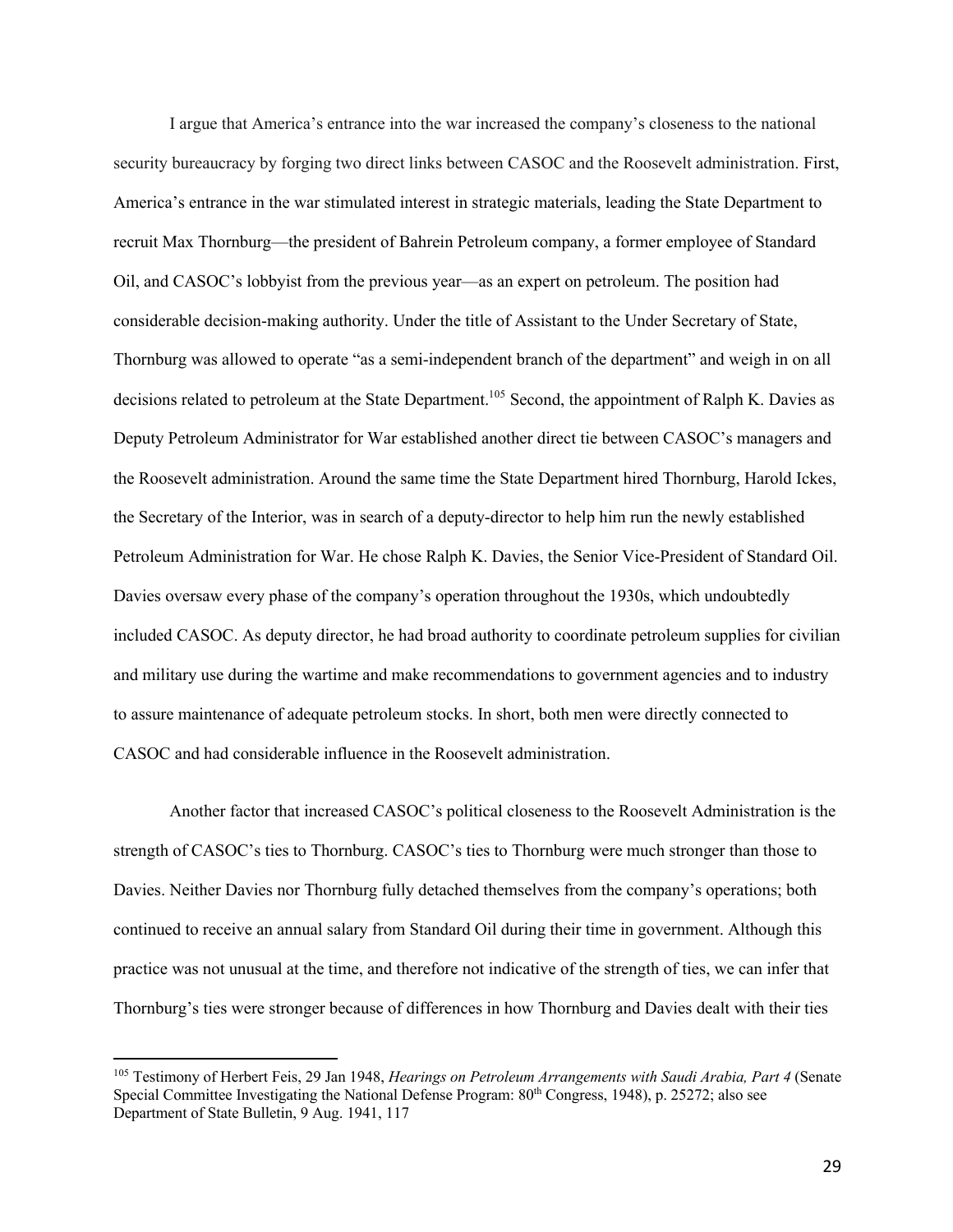upon entering government.<sup>106</sup> Davies was public about his ongoing relationship with the company and pledged to remove himself from any question involving the CASOC concession. There is no evidence that Davies violated this promise. As a result, Davies does not play an important role in the story until the end of the case.



*Figure 3: Position (Close) of California-Standard Arabian Oil Company in Roosevelt Administration, 1942-1943*

Thornburg, who described himself as "a lifelong Standard Oil Man," led everyone in the State Department to believe that he had separated himself from the company; they did not discover he was in frequent communication with Standard Oil until after the lend-lease decision was made, at which time he was forced to resign.<sup>107</sup> One reason decisionmakers hide their corproate ties, as explained in the previous chapter, is to maintain the image of objectivity while working on the company's behalf.<sup>108</sup> Thornburg's

<sup>106</sup> See Testimony of Harold Ickes, *Hearings on Petroleum Arrangements with Saudi Arabia, Part 4* (Senate Special Committee Investigating the National Defense Program: 80th Congress, 1948), p. 25207, 25235

<sup>&</sup>lt;sup>107</sup> It did not emerge until December 1943, at which time Hull requested his resignation. For the circumstances related to Thornburg's hiring as well as his resignation, see Cordell Hull, *The Memoirs of Cordell Hull* (Macmillan Company, 1948), 1517; Herbert Feis, *Seen from E. A.: Three International Episodes* (Knopf, 1947), 120. <sup>108</sup> It is unclear whether Thornburg was motivated by personal gain, or genuinely believed in the coincidence of commercial and national interests. He felt that United States will "come more and more closely to resemble Great Britain's policy of the past thirty years;" this would see the U.S. government actively supporting American companies overseas and negotiating intergovernmental agreements that favored American companies' commercial interests (Thornburg to Hornbeck, 24 Nov 1941, Box 3, Folder: General Middle East, PED). In doing so, the United States would "remove or lessen part of the risks to private enterprise of great national importance abroad." (Thornburg to Welles , 27 Mar 1943, 800.6363/1141 ½ CDF)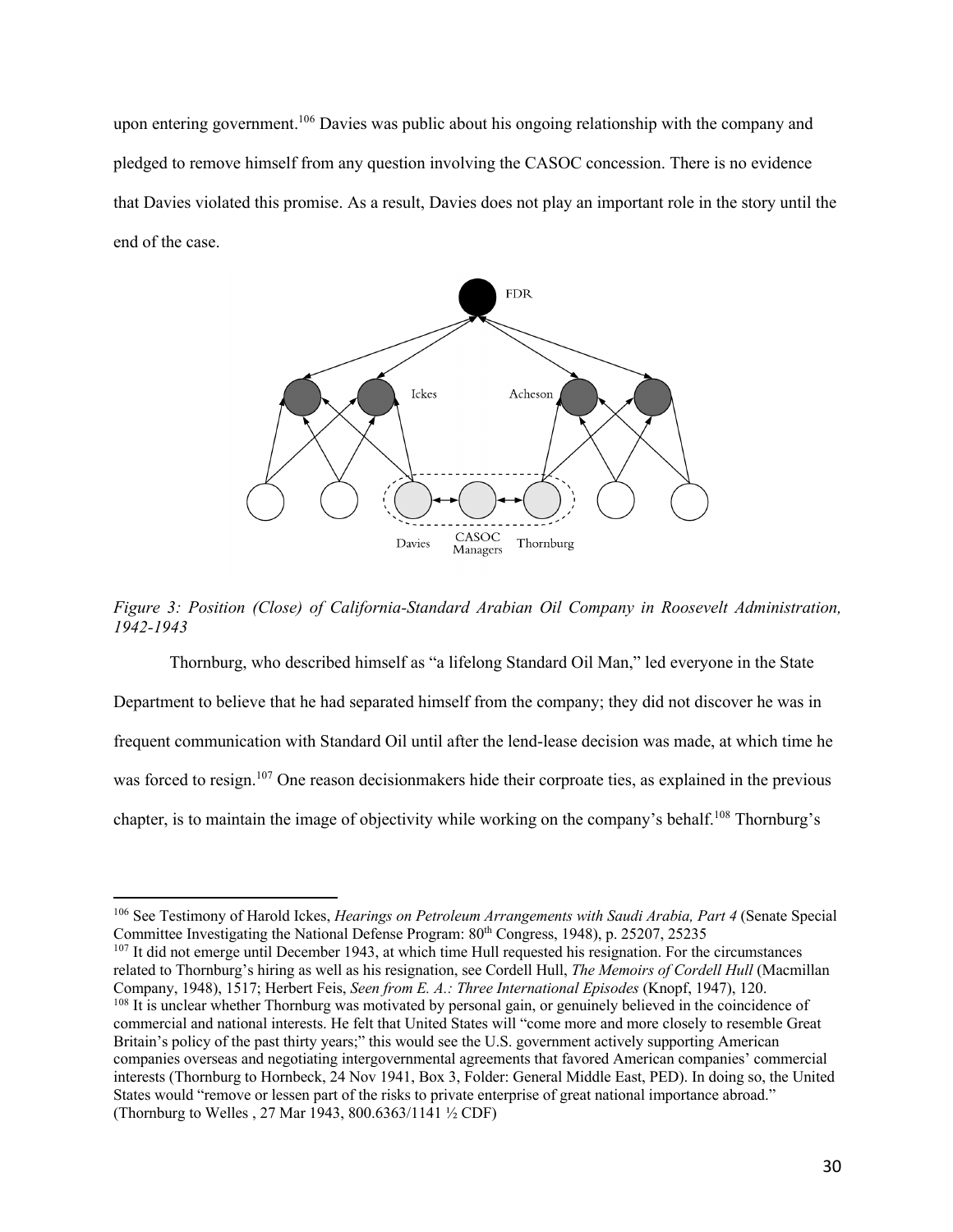personal papers reveal that he joined the administration with the intention of "offsetting representatives of other companies who may be there," and tilting government policies in CASOC's direction by building "inside cooperation" on "important assignments" like Saudi Arabia.<sup>109</sup> Throughout his tenure at the State Department, he wrote to the company about oil policy developments, his conversations with other State Department officials, and the most effective tactics for influencing the U.S. government. In one revealing letter to CASOC's managers, he claimed he would review the lend-lease situation in Saudi Arabia, and in his capacity as special assistant "shall be better posted" to update them of its progress.<sup>110</sup>

Thornburg's State Department position made it relatively easy to educate decisionmakers on the stakes of the Saudi dispute. Shortly after entering government service, he commissioned a study of national oil policy, which he carried over from his time at Standard Oil.<sup>111</sup> A central conclusion of the study was that the domestic oil reserves were in decline, and unless the U.S. stepped in to secure foreign reserves, conflicts between American companies and foreign governments could reach destructive proportions.<sup>112</sup> The study was sprinkled with his own biases toward CASOC, stressing the need to secure concessions in the Middle East, which he claimed would be the locus of oil wealth and power after the war. "The most important single piece of equipment in existence" Thornburg wrote in a memorandum to the Assistant Secretary of State Dean Acheson, "was the twelve-inch valve on the Mediterranean end of the Iraq pipeline." That valve could "head the tanker fleets of the world in almost any direction it wishes by raising or lowering the level of supply in Europe." In order to maintain "a strong American influence

<sup>109</sup> Thornburg to Collier, Rodgers, 28 June 1943, Thornburg Papers, cited in Qaimmaqami, "Max Thornburg and the Quest for a Corporate Foreign Oil Policy: An Experiment in Cooperation," 394–96. I was unable to recover these papers. Linda Qaimmaqami informed me that the papers were burned in a family dispute. She assured me, however, that a majority of the content is detailed in her dissertation, which is cited above.

<sup>110</sup> Thornburg to Stoner, 29 Sept 1941, *Hearings on Petroleum Arrangements with Saudi Arabia, Part 4* (Senate Special Committee Investigating the National Defense Program: 80<sup>th</sup> Congress, 1948, 25444-25445

<sup>111</sup> Testimony of Herbert Feis, 29 Jan 1948, Thornburg to Stoner, 29 Sept 1941, *Hearings on Petroleum Arrangements with Saudi Arabia, Part 4* (Senate Special Committee Investigating the National Defense Program: 80th Congress, 1948, 25272

<sup>&</sup>lt;sup>112</sup> Thornburg to Hornbeck, 24 Nov 1941, Office of the Petroleum Division 1940-1949, Box 3, Folder "General Middle East", RG 59, NARA; Ferris to Thornburg, 24 Nov 1941, Ibid.; Thornburg to Acheson, Bonsal, Duggan, and Welles, 13 Oct 1942, Ibid. For a general overview of Thornburg's impact on State department thinking, see Stoff, *Oil, War, and American Security: The Search for a National Policy on Foreign Oil, 1941-1947*, 65–70; Miller, *Search for Security*, 48–50, 64–65.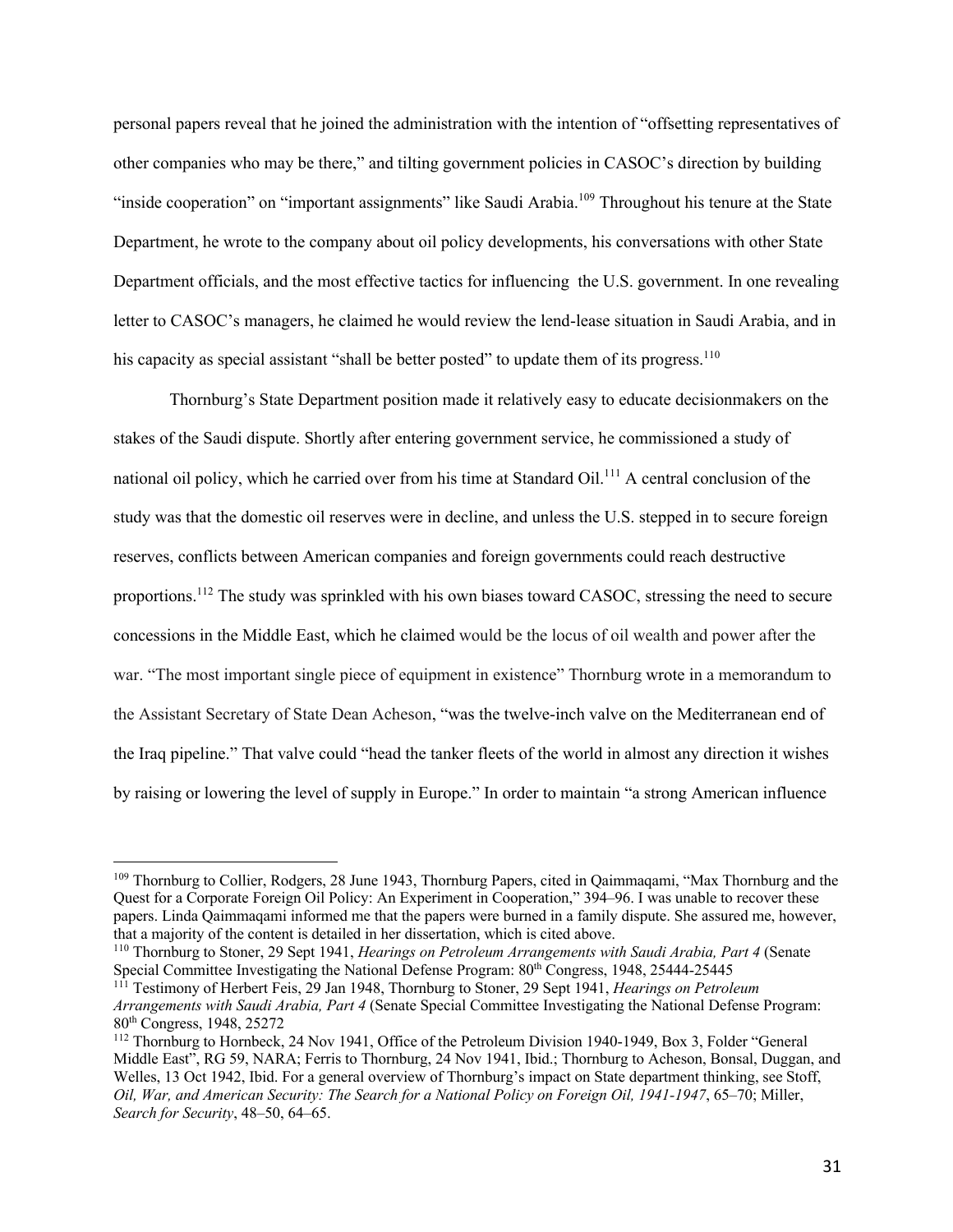in the distribution of oil throughout the world," he claimed, the United States needed to support producing countries and oil companies in the region, such as through lend-lease.<sup>113</sup>

The study for a national oil policy increased the State Department's perception of domestic oil scarcity because they saw Thornburg as an expert; his colleagues felt his ties to the industry gave him "specialized knowledge" of a vital commodity to the war effort and of a region which few had knowledge of at the State Department.<sup>114</sup> For this reason, officials looked to Thornburg for guidance, circulating his studies to the State Department's divisional and regional offices, as well as key decisionmakers like Assistant Secretary of State Dean Acheson and Under Secretary of State Sumner Welles, who endorsed the study and approved its recommendations.<sup>115</sup> According to historian Aaron Miller, Thornburg's work increased perceptions of domestic oil scarcity at the State Department, becoming a critical basis for the lend-lease decision as well as laying "much of the theoretical foundation on which [U.S. Middle Eastern] diplomacy would rest" in 1943.<sup>116</sup>

CASOC also used its ties to Thornburg to raise concerns about Britain's intentions in the region. An advantage of a strong, direct tie to a key decisionmaker like Thornburg is that they will promote the company's concerns and defend them from criticism. Throughout 1942, CASOC representatives revived interest in lend-lease assistance in Washington by suggesting Britain might leverage its financial assistance to the king to preempt their concession. According to the company, a team of British experts sent to combat locusts in January 1942 was actually a secret mission to survey possible sites for drilling oil. Some officials responded to the company's concerns that the State Department's main concern was to

<sup>114</sup> Testimony of Herbert Feis, 29 Jan 1948, *Hearings on Petroleum Arrangements with Saudi Arabia, Part 4* (Senate Special Committee Investigating the National Defense Program: 80<sup>th</sup> Congress, 1948), p. 25272. American officials had little tradition of service east of Cairo, and little Arabic or Turkish language training; even on the cusp of World War II, NE only consisted of thirteen people, and as late as 1944, only claimed three Near Eastern language specialists (Miller, *Search for Security*, 23–24.). At one point, they had to request a map of Arabian peninsula from Casoc (Murray to Duce, 3 Jan 1941, Central Decimal Files, Saudi Arabia Petroleum File 1940-1944890.F.6363 STANDARD OIL COMPANY/123, RG 59, NARA).

<sup>113</sup> Miller, *Search for Security*, 64–65; Stephen J. Randall, *United States Foreign Oil Policy Since World War I: For Profits and Security* (McGill-Queen's Press - MQUP, 2005), 124–25.

<sup>115</sup> See Duggan to Welles, 10 Feb 1942, Central Decimal Files, General Petroleum File 1940-1944, 800.6363/541 ½, RG 59, NARA.

<sup>116</sup> Miller, *Search for Security*, 49.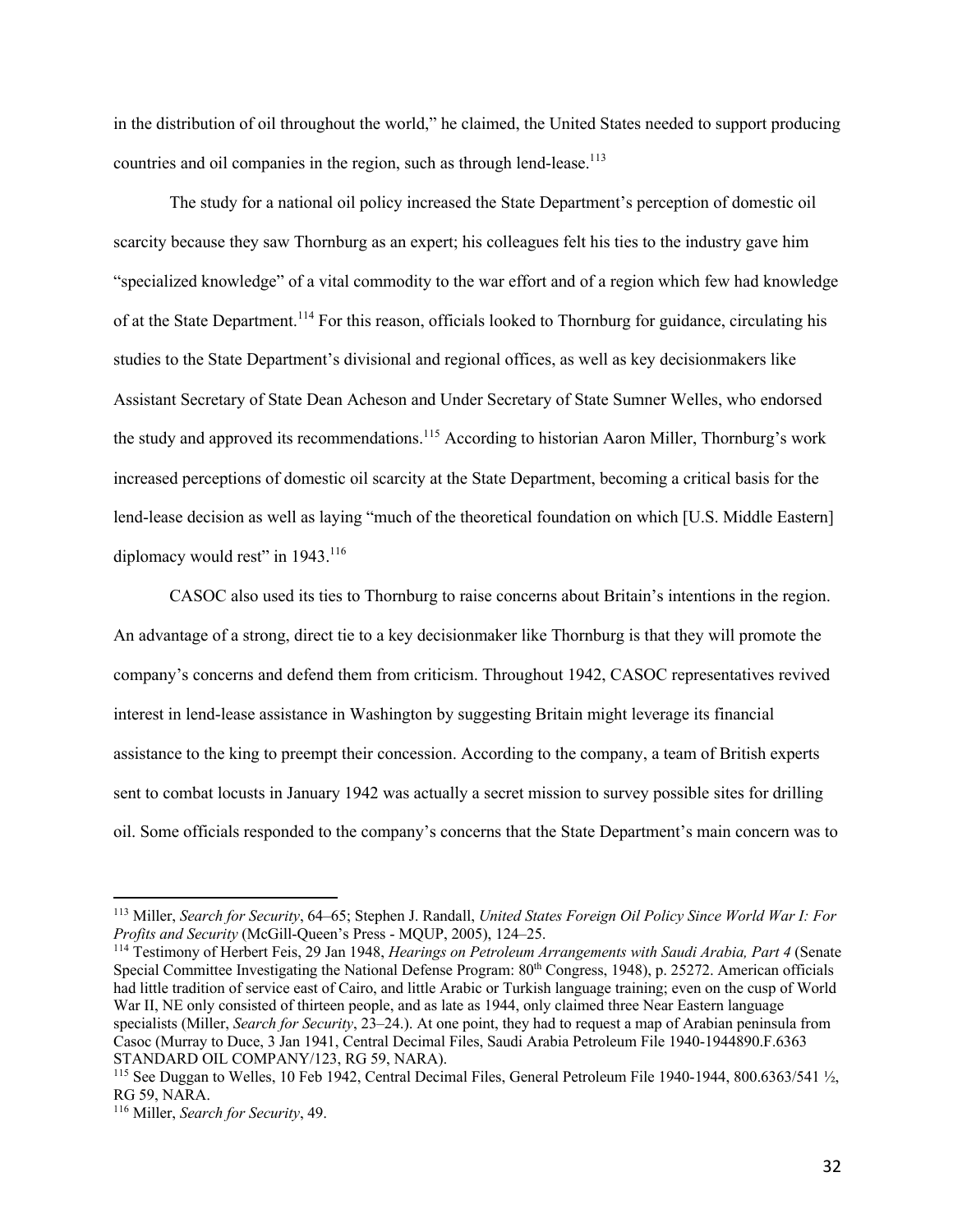protect America's "long-range interests," not CASOC's interests.<sup>117</sup> Thornburg defended the company against this criticism. He mounted an awareness campaign reviewing the history of the Persian Gulf oil industry in order to show how British companies flourished with government support.<sup>118</sup> The United States also needed to take "aggressive action" toward "safeguarding oil supplies for war in the Middle East" or risk British domination of what would be the world's principal oil region.<sup>119</sup>

A decisive moment occurred in November 1942. Thornburg learned, presumably from CASOC officials, that Britain proposed taking control of Saudi Arabian currency. It was rumored this would threaten CASOC's integrity as an American-owned operation and allow entry for British firms into Saudi Arabia.<sup>120</sup> Thornburg quickly wrote to Secretary Hull that the British could not be trusted:

The financial assistance received from the British has introduced a British influence in Saudi Arabia that did not previously exist. There is no assurance from British policy in the past that this influence will not ultimately be used to the determinant of vital American interests [CASOC] in Saudi Arabia […] It is of vital importance to the United States that the large Saudi Arabian oil reserves remain exclusively in American hands. King Ibn Saud evidenced his trust in the United States government and the American

<sup>117</sup> Memorandum of conversation, 12 Jan. 1942, ASF International Division File, 679 Pipeline, Oil, Iran, Records of Headquarters, Army Service Forces, RG 160, NARA.

<sup>118</sup> Davis, "Keeping the Americans in Line? Britain, the United States and Saudi Arabia, 1939–45: Inter‐Allied Rivalry in the Middle East Revisited," 109.

<sup>119</sup> Thornburg to Alling, 6 April 1942, Office of the Petroleum Division 1940-1949, Box 3, Folder "General Middle East," RG 59, NARA. Thornburg strongly believed that that United States will "come more and more closely to resemble Great Britain's policy of the past thirty years;" this would see the U.S. government actively supporting American companies overseas and negotiating intergovernmental agreements that favored American companies' commercial interests. . In contrast, Thornburg, given his experience in the oil industry, genuinely believed in the coincidence of commercial and national interests. He felt that United States will "come more and more closely to resemble Great Britain's policy of the past thirty years;" this would see the U.S. government actively supporting American companies overseas and negotiating intergovernmental agreements that favored American companies' commercial interests. See Thornburg to Hornbeck, 24 Nov 1941, Office of the Petroleum Division 1940-1949, Box 3, Folder "General Middle East," RG 59, NARA.

<sup>120</sup> Miller, *Search for Security*, 65.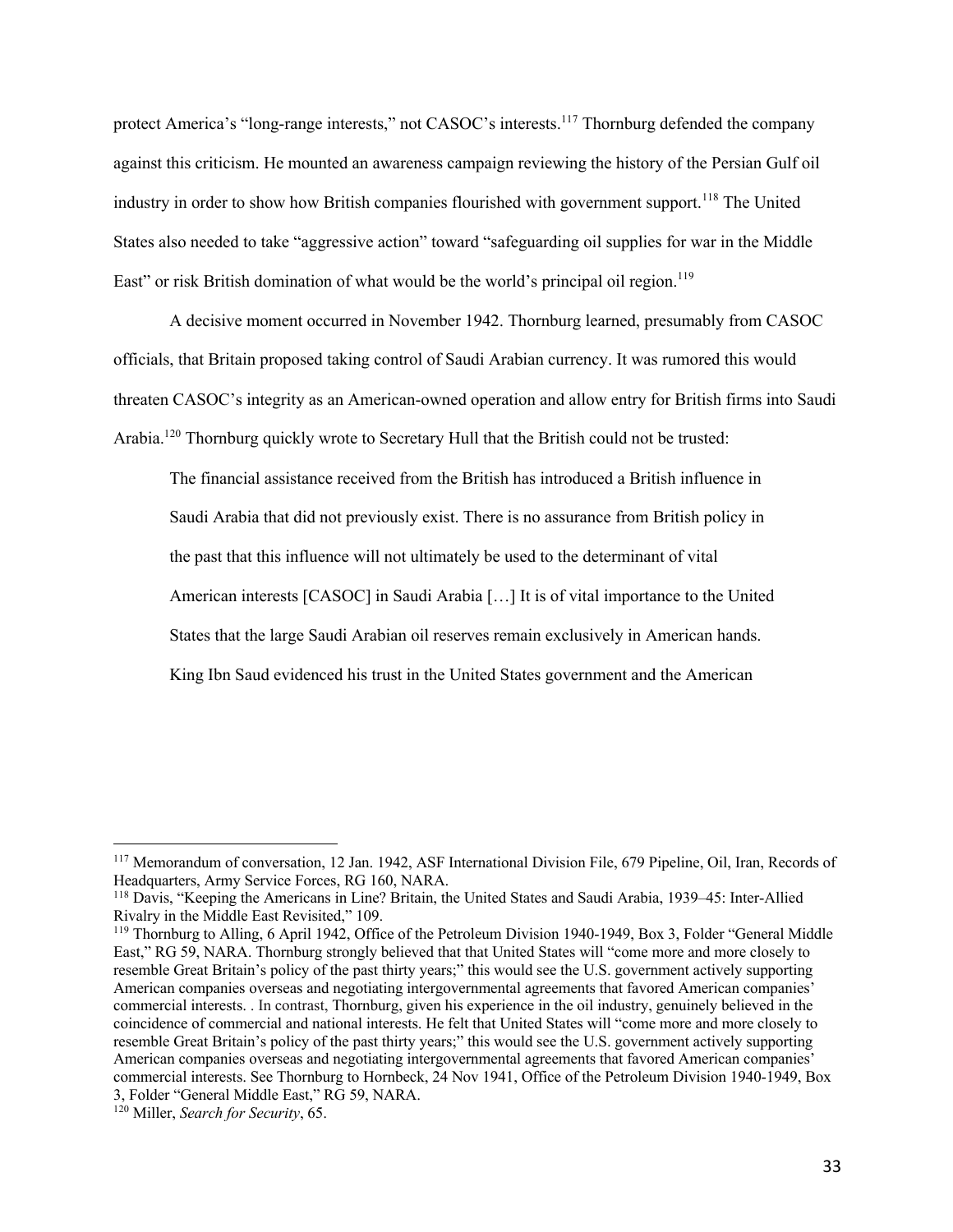company [CASOC] by granting this concession to our company rather than to foreign interests.121

Some State Department officials, namely those in the Divisions of Financial and Monetary Affairs, and British Commonwealth Affairs, were skeptical of Thornburg and CASOC's fears of British encroachment, fearing unilateral action could kickstart a scramble for oil or an embarrassing diplomatic confrontation.122 The Division of Near Eastern Affairs, however, relied on Thornburg's regional expertise and had been in close communication with CASOC officials since 1942. The chief of the division became convinced that protecting CASOC's concession from the British was "an American interest of highest importance."<sup>123</sup> In a memorandum recommending lend-lease assistance to Saudi Arabia, he stressed that the British government "had been supplying material assistance" to Saudi Arabia and might "require a *quid pro quo* at the end of the war" to gain entry for its oil companies into Saudi Arabia.<sup>124</sup>

CASOC's proximity to the Roosevelt administration appeared to pay off in December 1942. In considering the Saudi Arabia lend-lease, the Board of Economic Operations, which met weekly with Acheson, circulated and discussed various memoranda by Thornburg during their meeting on January 5,  $1943<sup>125</sup>$  Although there is no written record of these meetings, Thornburg's memoranda indicate the conversation included concerns about domestic oil scarcity and the need to protect the CASOC concession from British encroachment. Four days later, Acheson—now acting secretary of state—made the first formal recommendation to extend lend-lease to Saudi Arabia.<sup>126</sup>

<sup>&</sup>lt;sup>121</sup> Memorandum by Thornburg, 22 Dec. 1942, Office of the Petroleum Division 1940-1949, Box 8, Folder "1943-1949," RG 59, NARA; Also see Thornburg to Hornbeck, 24 Nov 1941, Office of the Petroleum Division 1940- 1949, Box 3, Folder "General Middle East," RG 59, NARA.

 $122$  For examples of these concerns, see Minutes of the Committee on international Petroleum Policy, 10 Feb. 1943, Office of the Petroleum Division 1940-1949, Box 19, Folder "International Petroleum Policy Committee"; Hawkins to Feis, 4 Mar 1943, Ibid.; Minutes of the Committee on international Petroleum Policy, 19 Mar 1943, Ibid. For an overview, see Miller, *Search for Security*, 64–65.

<sup>&</sup>lt;sup>123</sup> Murray to Berle and Acheson, 15 Dec. 1942, Central Decimal Files, Saudi Arabia General File 1940-1944, 890F.24/20, RG 59, NARA.

<sup>&</sup>lt;sup>124</sup> Alling to Berle and Acheson, 14 Dec. 1942, Central Decimal Files, Saudi Arabia General File 1940-1944, 890F.24/20, RG 59, NARA.

<sup>&</sup>lt;sup>125</sup> Board of Economic Operations Agenda for Meeting, 5 Jan 1943, Office of the Petroleum Division 1940-1949, Box 3, Folder "General Middle East", RG 59, NARA.

<sup>126</sup> Acheson to Stettinius, 9 Jan. 1943, FRUS 1943, vol. 4, *The Near East and Africa* (Washington, 1963), 854-855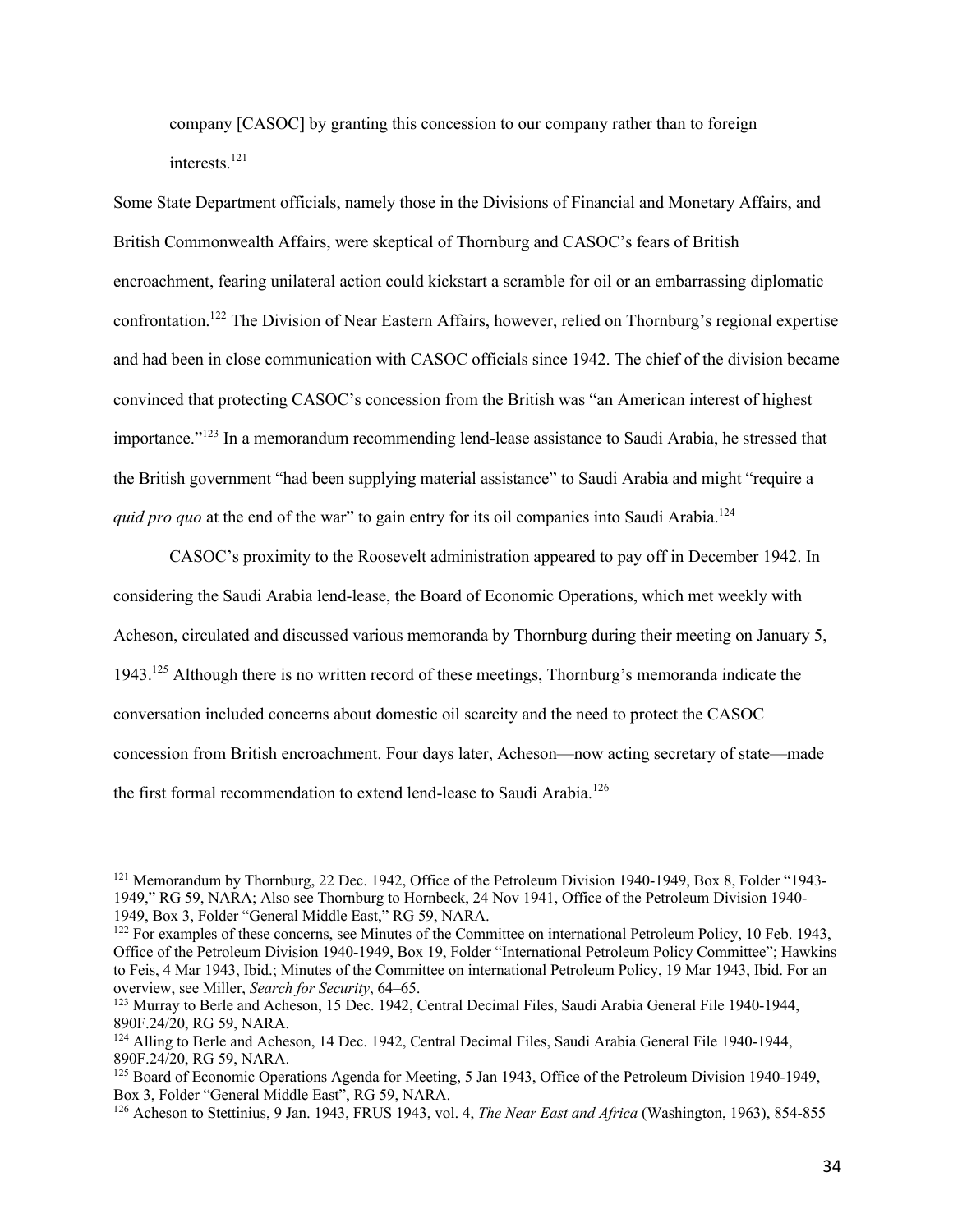However, final authorization was delayed by Roosevelt's absence at the Casablanca conference, during which time doubts began to reemerge about CASOC's trustworthiness. Assistant Secretary Adolf Berle advised his colleagues to "proceed with very great caution in dealing with the American oil companies at this point. A rather careful formulation of our own views in the Department would seem to be desirable; these should be brought into line with the views of the Department of Interior."<sup>127</sup> Thornburg, who was a recipient of this letter, almost surely informed his colleagues that any further delay could jeopardize the lend-lease.

A team of CASOC officials returned to Washington in early February 1943 to lobby the Department of Interior and the State Department. Personal ties, as I explained earlier, can provide companies "unauthorized access" to the decision-making process, through which they can circumvent slower communication channels and build support among decisionmakers with whom they have no preexisting ties. CASOC used its ties to Davies to obtain access to Harold Ickes, the secretary of Interior. The company had little use of Davies between 1941 and 1943, but with the Department of Interior entering the picture, CASOC needed Davies' help to obtain the department's support. On February  $5<sup>th</sup>$ 1943, Davies brought two CASOC lobbyists to Ickes' office to discuss the CASOC concession. After Davies recused himself from the discussion, as promised, the representatives resorted to tropes about British intentions and domestic scarcity. The representatives explained to Ickes that CASOC's concession covered "probably one of the biggest and richest oil pools in the world," that the British were "trying to edge in on" it, and that it "would be cancelled" unless "some fast moves [were] made."128 In exchange for lend-lease assistance, the company's representatives offered to establish a special oil reserve for the United States, framing their offer in terms of domestic scarcity: "The importance of this vast reserve of American controlled petroleum becomes increasingly apparent as demands on production within the

<sup>&</sup>lt;sup>127</sup> Berle to Acheson, Welles, Feis, and Thornburg, 6 Jan. 1943, Central Decimal Files, General Petroleum File 1940-1944, 800.6363/1-943, RG 59, NARA.

<sup>128</sup> Testimony of Harold Ickes, *Hearings on Petroleum Arrangements with Saudi Arabia, Part 4* (Senate Special Committee Investigating the National Defense Program: 80<sup>th</sup> Congress, 1948), 25232; Also see Ickes Diary, 7 Feb 1943, Harold L. Ickes Papers, MSS27011, Reel 5, LC, 7472-63.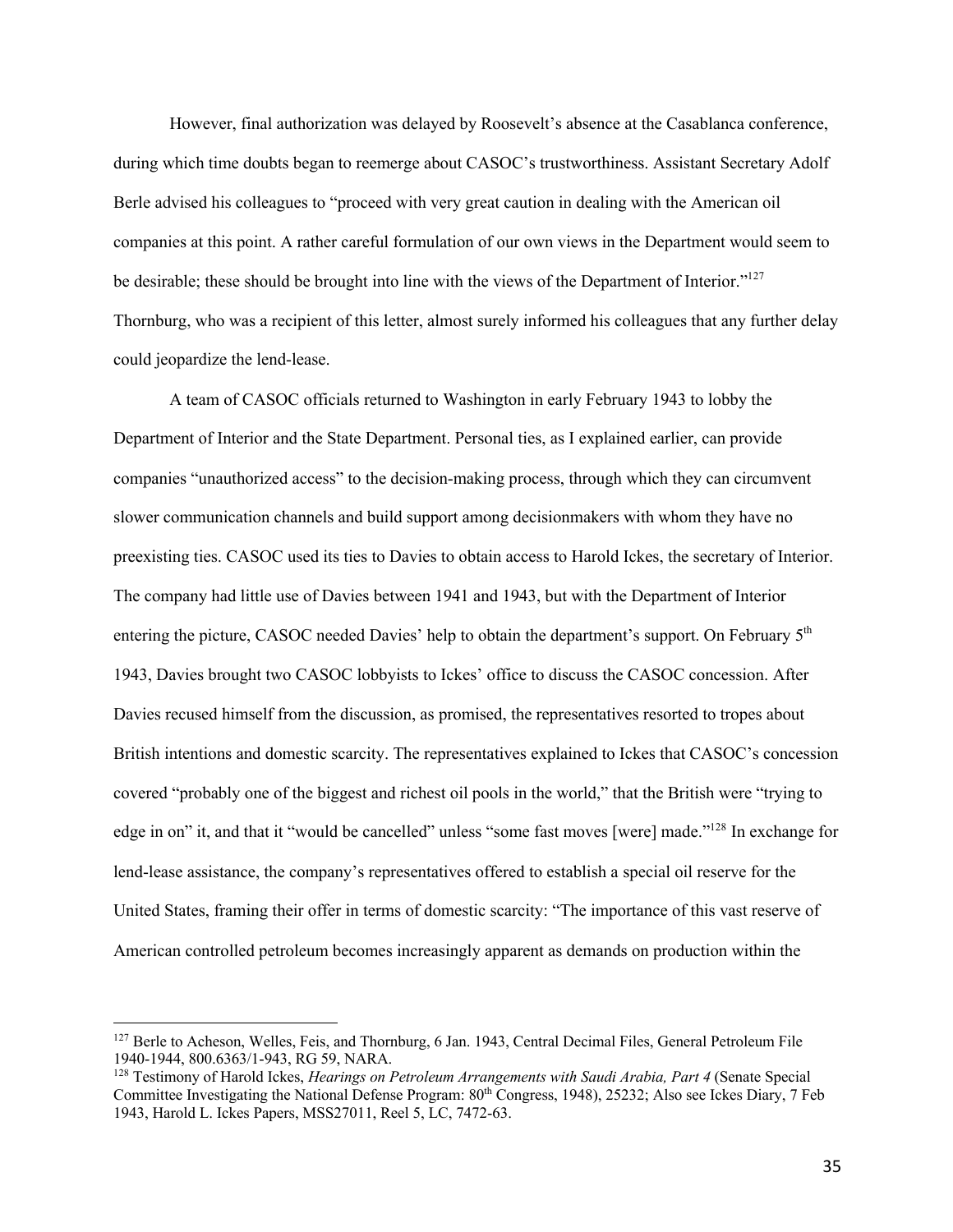United States point more and more to a decrease in our national consumption."129 Ickes never knew about CASOC's interest in Saudi Arabia before this meeting, but as Petroleum Administrator for War, he was quite sensitive to issues related to domestic oil scarcity and therefore quickly prioritized the concession.

Meanwhile, CASOC used its direct ties to Thornburg to mobilize support for lend-lease. Thornburg provided CASOC's representatives with inside information on how to frame lend-lease in their meetings with State Department officials. In January 1943, Thornburg had obtained the approval from the State Department to form an interdepartmental oil committee to coordinate policies for protecting American oil interests abroad. As head of the committee, he made appointments for CASOC's lobbyists to meet with influential members of the committee.<sup>130</sup> Thornburg also suggested to CASOC's lobbyists that they frame their interests on "purely political basis," focusing on the national welfare rather than the company's commercial interests.<sup>131</sup> They seem to have followed Thornburg's advice.<sup>132</sup> During the first two weeks of February 1943, CASOC's representatives repeatedly impressed upon officials the American character of their company, highlighting how CASOC's owners were American, paid their taxes in American dollars, and employed American citizens for higher-paid jobs.<sup>133</sup> They explained their

<sup>129</sup> Memorandum by William Rodgers, 27 Apr. 1944, *Hearings on Petroleum Arrangements with Saudi Arabia, Part 4* (Senate Special Committee Investigating the National Defense Program: 80th Congress, 1948), 24830

<sup>&</sup>lt;sup>130</sup> During their visit to Washington, Rodgers and Collier saw Ickes, Murray, Paul Alling of the Near-Eastern Division, Assistant Secretary of State Stimson, Navy Secretary Knox, Economic Advisor Herbert Feis, Undersecretary of State Sumner Welles, and Secretary of War Stimson (Memorandum of a Conversation with Officials of CASOC, 11 Feb 1943, Office of the Petroleum Division 1940-1949, Box 19, Folder "Study Group," RG 59, NARA; Thornburg to Welles, Murray, and Alling, 3 Feb 1943, Central Decimal Files, General Petroleum File 1940-1944, 800.6363/1105, RG. 59, NARA).

<sup>131</sup> Thornburg to Stoner, 29 Sept 1941, *Hearings on Petroleum Arrangements with Saudi Arabia, Part 4* (Senate Special Committee Investigating the National Defense Program: 80<sup>th</sup> Congress, 1948), 25444. As I stated earlier, only this letter made public to Congress, but it suggests ongoing correspondence, which Thornburg's private papers later confirmed. See Qaimmaqami, "Max Thornburg and the Quest for a Corporate Foreign Oil Policy: An Experiment in Cooperation."

<sup>&</sup>lt;sup>132</sup> For example, one of CASOC's managers wrote to his colleagues "Since financial assistance [from the British, future of internal stability for which such assistance primarily given and political angle not divisible but all different factors of same problem suggest best approach not solely from financial side but to enlist active interest our Government in other factors also. We shall never have better opportunity to strengthen our future **by** commencing reform along line suggested." See Lebkicher to Davies, 19 Dec. 1941, *Hearings on Petroleum Arrangements with Saudi Arabia, Part 4* (Senate Special Committee Investigating the National Defense Program: 80<sup>th</sup> Congress, 1948), 25416. The letter was written after Thornburg's original advise to CASOC to focus on the political angle instead of the commercial angle.

<sup>133</sup> Testimony of Rodgers, 29 Oct 1947, *Hearings on Petroleum Arrangements with Saudi Arabia, Part 4* (Senate Special Committee Investigating the National Defense Program:  $80<sup>th</sup>$  Congress, 1948), 24805-24806, 24813-24815;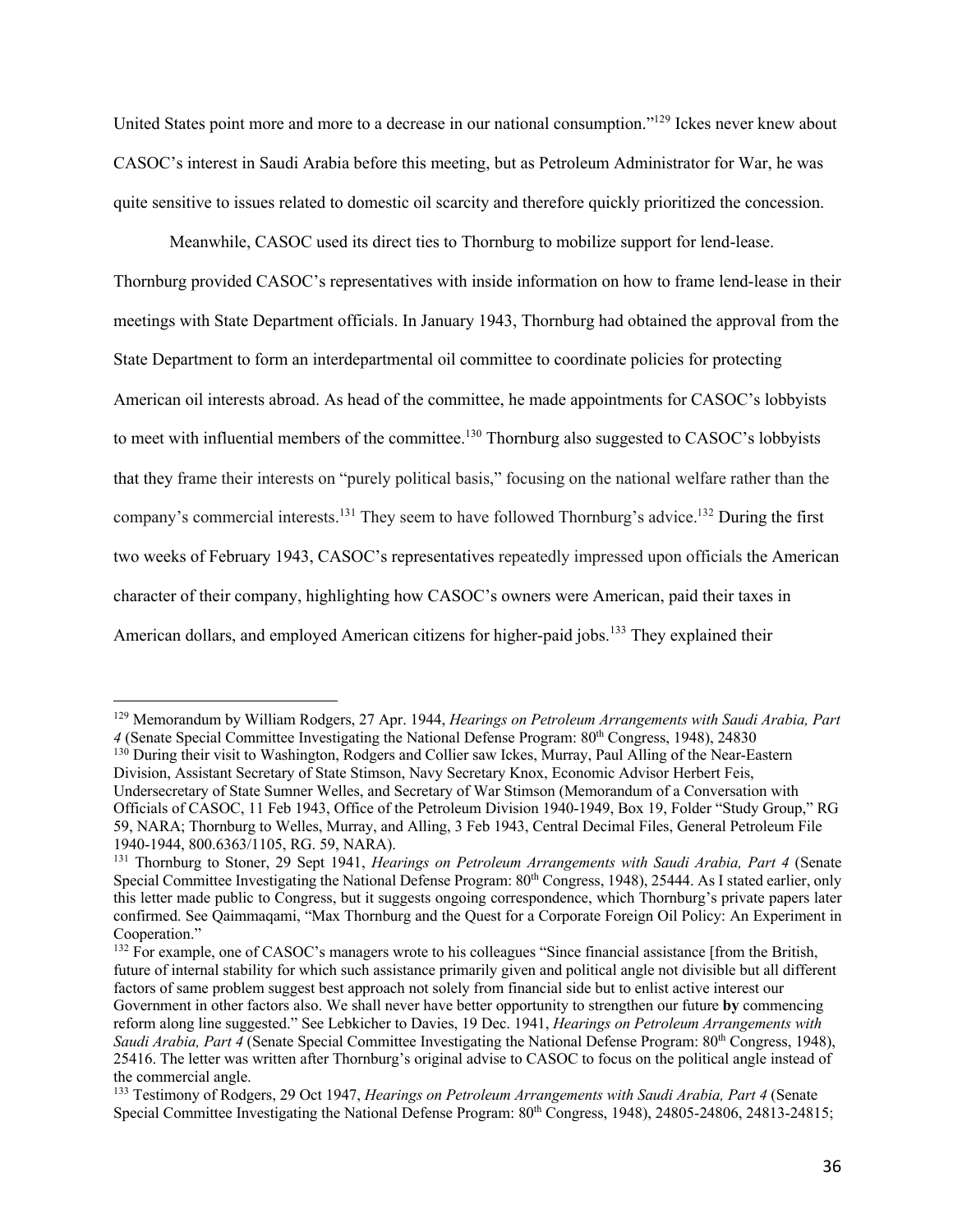concession was endangered by the possibility of cancellation. Extending lend-lease assistance to Saudi Arabia was suggested as a way of maintaining the American character of the company and serving America's interests in the region. CASOC lobbyists found the State Department to be, as they later put it, "very sympathetic."<sup>134</sup>

CASOC's lobbying efforts finally ended in mid-February. On February 15, Thornburg put CASOC's proposal forth for discussion at an interdepartmental committee meeting on U.S. oil policy. The committee issued a formal recommendation to Roosevelt to grant lend-lease to Saudi Arabia.<sup>135</sup> Ickes discussed the proposal with Roosevelt over lunch the following day. Ickes' personal diary indicates he echoed the company's talking points to Roosevelt: "Here is probably the greatest and richest oil field in all the world an America oil companies have concessions in these fields but everyone here suspects that the British are trying to edge their way in and we have given them a great opportunity."<sup>136</sup> With both the State Department and Department of Interior on board, Roosevelt issued Executive Order 8926 two days later, declaring Saudi Arabia vital to the defense of the United States and eligible for lend-lease assistance.<sup>137</sup> With that, as David Holden summarizes, "The great American take over had begun."<sup>138</sup>

## *Conclusion*

The stakes of this paper are high. In it, I sought to overturn the conventional wisdom that the U.S.-Saudi security partnership—one of the most important bilateral relationships in the world—was built on "a deal", oil-for-security. Strategic consideration and domestic-politics are insufficient to explain the origins the U.S.-Saudi security partnership. The domestic constraints to extending lend-lease to Saudi

Testimony of Davies, 03 Nov 1947, Ibid., 25095; Also see Supplement to Summary of Discussion on Oil in EA, 13 Feb 1943, Office of the Petroleum Division 1940-1949, Box 19, Folder "Study Group," RG 59, NARA.

<sup>134</sup> Testimony of Rodgers, 29 Oct 1947, *Hearings on Petroleum Arrangements with Saudi Arabia, Part 4* (Senate Special Committee Investigating the National Defense Program: 80<sup>th</sup> Congress, 1948), 24856

<sup>&</sup>lt;sup>135</sup> Minutes of the Committee on international Petroleum Policy, 15 Feb. 1943, Office of the Petroleum Division 1940-1949, Box 19, Folder "International Petroleum Policy Committee," RG 59, NARA.

<sup>&</sup>lt;sup>136</sup> Ickes' Secret Diary, 20 Feb 1943, Harold L. Ickes Papers, MSS27011, Reel 5, LC, 7472-63.

<sup>137</sup> Roosevelt to Stettinius, 18 Feb. 1943, FRUS 1943, vol. 4, *The Near East and Africa* (Washington, 1963), 859;

<sup>138</sup> David Holden and Richard Johns, *The House of Saud*, New Ed edition (London: Pan Macmillan, 1982), 128.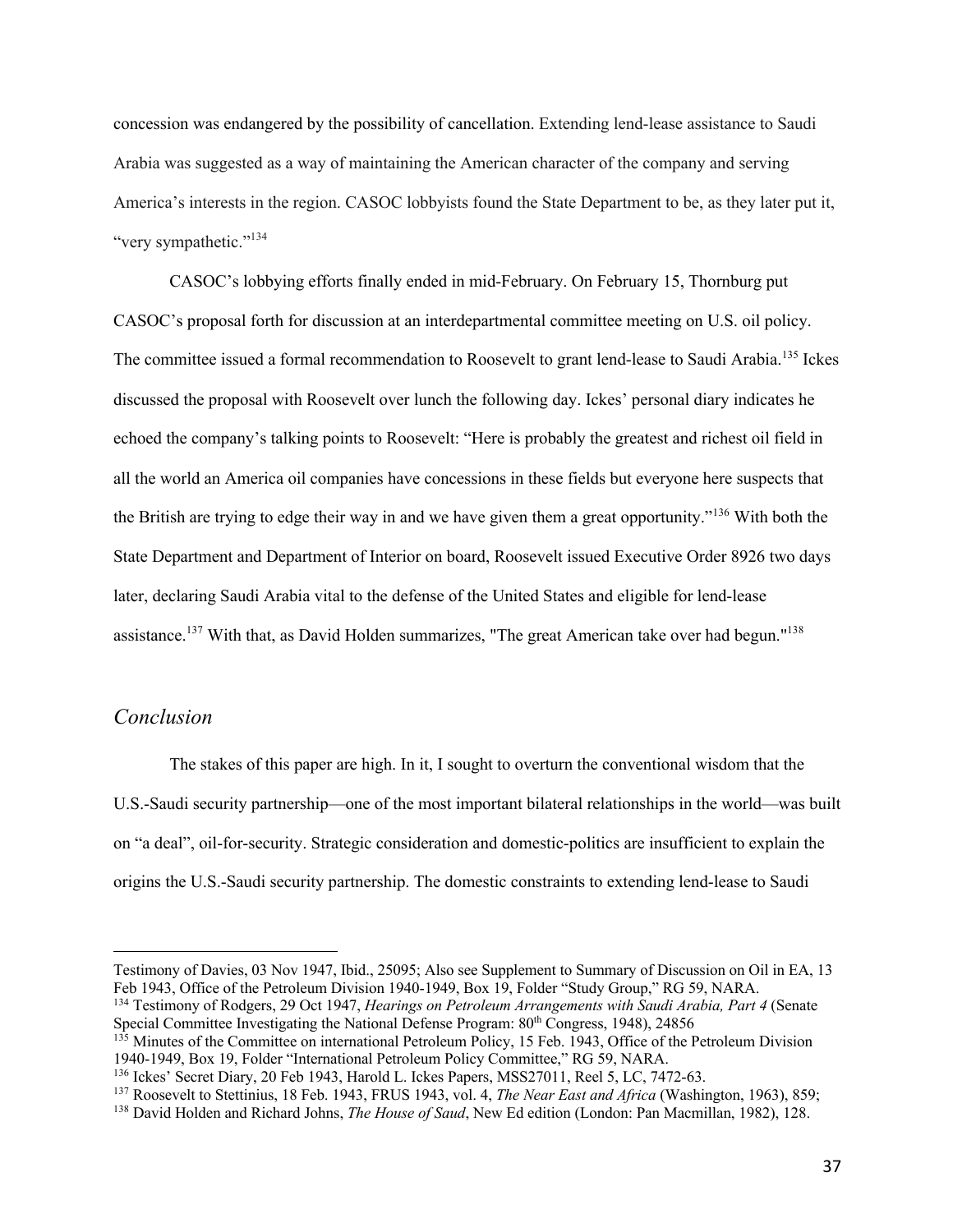Arabia were constant and strategic considerations (i.e. domestic oil scarcity and Britain's intentions) were routinely misapprehended, which warrants explanation. Building on the insights of the New Left, I argued that any understanding of the lend-lease decision must consider CASOC's closeness to the Roosevelt administration. Institutional reforms in 1942 placed two CASOC representatives into key decisionmaking posts in the Department of State and Department of Interior. Through these officials, CASOC manipulate decisionmakers' perceptions of the region, and built support for lend-lease assistance. Their efforts transformed Saudi Arabia into a vital national interest and secured a long-term U.S. presence to protect their investment.

More generally, the question at the core of this article is why do states expand abroad. Corporate power is a crucial but understudied factor in overseas expansion, particularly when it comes to United States. This seems straightforward. U.S. presidents repeatedly used military force and economic leverage to overthrow rulers that threatened the rights of American businesses across Latin America between 1890 and 1950. Yet scholars of international security have rarely focused on corporate power. Some scholars posit that overseas expansion is caused by strategic factors, like the search for wealth, power, and security, as well as by bureaucratic politics. These scholars exclude corporations from their analysis because they assume an autonomous executive on national security matters.<sup>139</sup> Others posit that overseas expansion is caused by electoral politics, specifically, that domestic coalitions, economic classes, and business groups lobby elites and select leaders who will follow their preferred foreign policy.<sup>140</sup> These scholars recognize that corporations' matter, but do not make specific claims about which corporations can influence overseas expansionism and under what conditions.

<sup>139</sup> John J. Mearsheimer, *The Tragedy of Great Power Politics*, 1 edition (New York: W. W. Norton & Company, 2014); Christopher Layne, *The Peace of Illusions: American Grand Strategy from 1940 to the Present*, 1 edition (Cornell University Press, 2007); Dale C. Copeland, *Economic Interdependence and War* (Princeton University Press, 2014).

<sup>140</sup> For a general overview of the literature, see Stephen G. Brooks, "Economic Actors' Lobbying Influence on the Prospects for War and Peace," *International Organization* 67, no. 4 (October 2013): 865 fn. 11. Recent examples include Kevin Narizny, *The Political Economy of Grand Strategy* (Cornell University Press, 2007); Jonathan Kirshner, *Appeasing Bankers: Financial Caution on the Road to War* (Princeton University Press, 2007); Patrick J. McDonald, *The Invisible Hand of Peace* (Cambridge University Press Cambridge, 2009).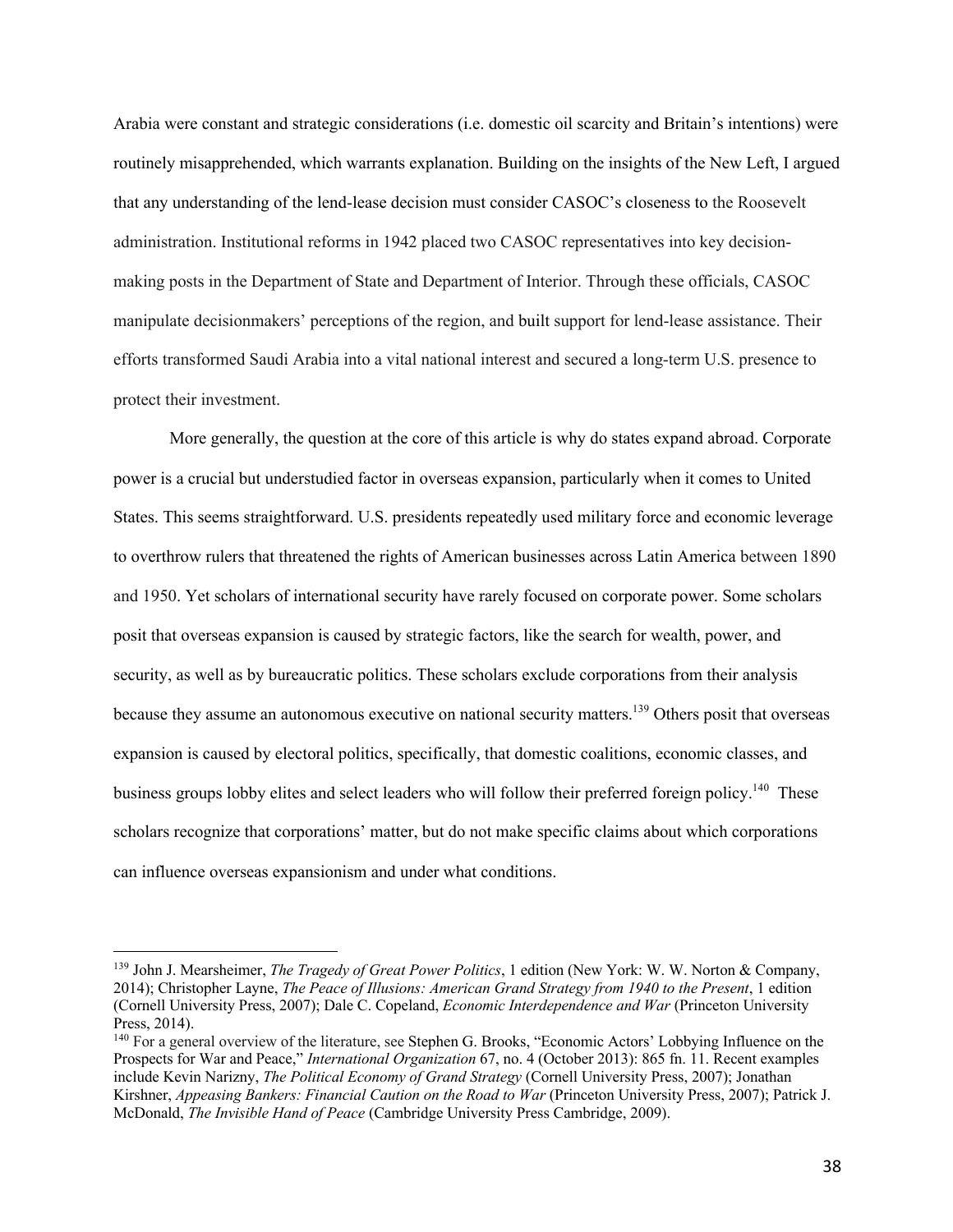This case study yields important theoretical and empirical contributions. The first contribution is a more complicated picture of "revolving doors" and elite networks in international politics. The last decade has witnessed a resurgence of interest in how elite social networks affect foreign policy planning, but much of the attention has gone to their indirect influence on the foreign policy agenda.<sup>141</sup> In contrast, I show how the structure of elite social networks varies and can privilege some corporations over others, providing them with opportunities to directly consult decisionmakers on policy. Analyzing a corporation's closeness proximity therefore substantiates recent critiques that corporate power varies not just at the sectoral and market level, but also at the firm level.<sup>142</sup> Moreover, I show how "revolving" doors," far from being a pure transmission belt for corporate interests and conspiracy, can be used to shape decisionmakers perceptions and build trust. The article demonstrates the importance in developing more precise theories of how corporate power varies, how it is exercised, and the structure of elite networks in foreign policy.

Interrogating also underpins contemporary debates regarding the America's strategic posture in the world. Scholars remain divided over whether the United States should stick to a policy of primacy based on military preponderance, economic integration, building alliances, and inhibiting nuclear proliferation, or shift to an alternative policy of restraint, in which to retrench commitments, shift burdens, and manage multipolarity. Moreover, most would agree that the United States has shown remarkable consistency in its strategic posture over the past fifty years; the United States has pursued a policy of primacy, although these scholars find the United States commitment to this strategy puzzling.<sup>143</sup>

<sup>141</sup> Apeldoorn and Graaff, *American Grand Strategy and Corporate Elite Networks*, 21–22, 244; Nicos Poulantzas, "The Problem of the Capitalist State," *New Left Review* 1, no. 58 (1969): 67–78; Michael Hardt and Antonio Negri, *Empire* (Harvard University Press, 2000), 304–10. Some exceptions to this include David N. Gibbs, *The Political Economy of Third World Intervention: Mines, Money, and U.S. Policy in the Congo Crisis*, 1 edition (Chicago: University Of Chicago Press, 1991); Ronald W. Cox, *Power And Profits: U.S. Policy in Central America* (University Press of Kentucky, 1994). However, they do not sufficiently unpack the logic behind these ties, treating "revolving doors" as transmission belts for corporate interests.

<sup>142</sup> Kevin Young, "Not by Structure Alone: Power, Prominence, and Agency in American Finance," *Business and Politics* 17, no. 3 (October 2015): 443–72, https://doi.org/10.1515/bap-2015-0004; William Kindred Winecoff, "Structural Power and the Global Financial Crisis: A Network Analytical Approach," *Business and Politics* 17, no. 3 (October 2015): 495–525, https://doi.org/10.1515/bap-2014-0050.

<sup>&</sup>lt;sup>143</sup> For an overview of these debates, see Paul Porter, "Why American Grand Strategy Has Not Changed: Power, Habit, and the U.S. Foreign Policy Establishment," *International Security* 42, no. 4 (2018): 9–46.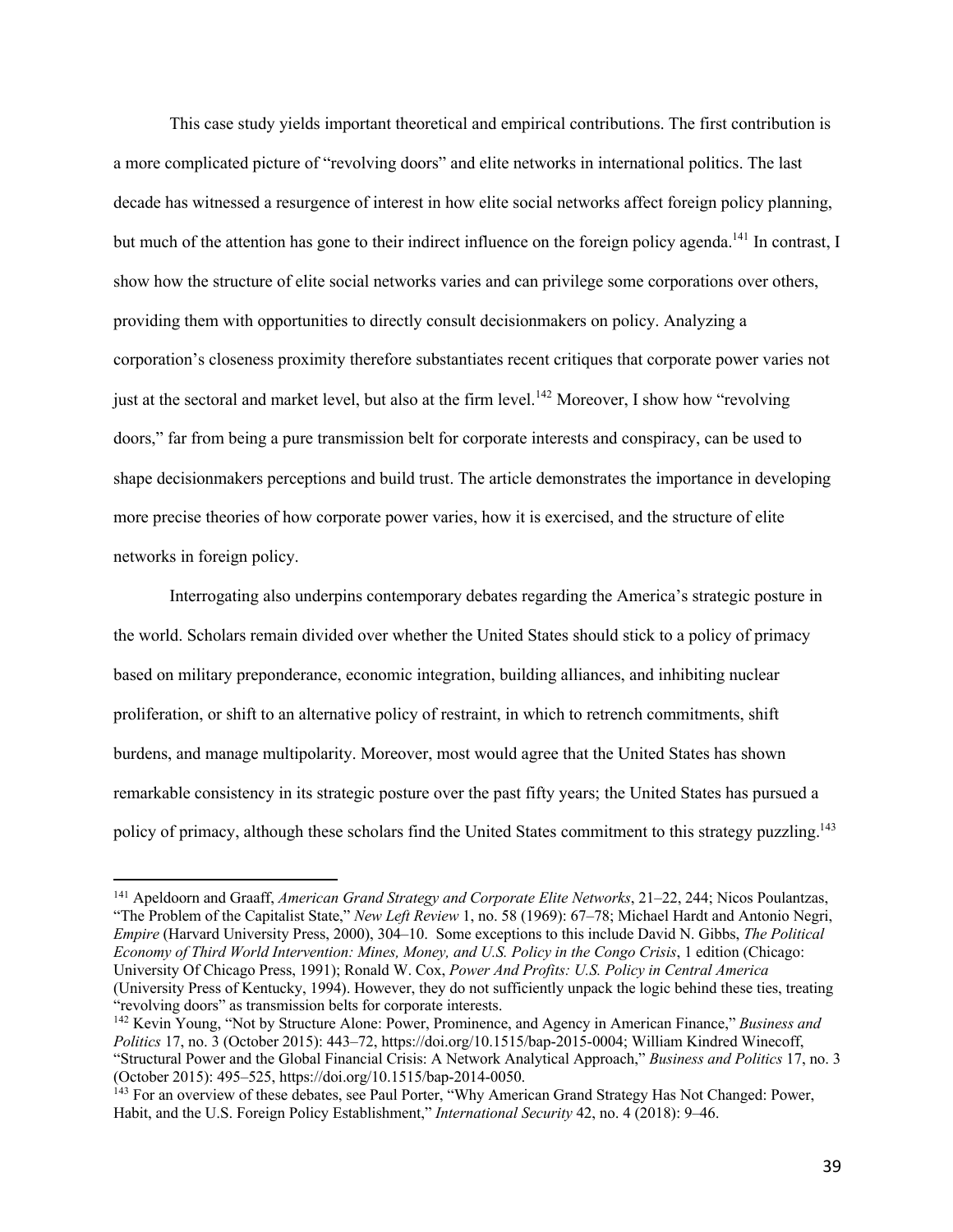This paper supports the view that the "revolving door" between the foreign policy establishment and corporate elite constrains the United States from shifting course. In this view, America's foreign policymakers are primarily recruited from the corporate sector, where they are socialized to a worldview that legitimizes primacy and delegitimizes alternative policies like restraint as economically disastrous or isolationist.<sup>144</sup> Apeldoorn and Graaf have shown that over 60% percent of the major decisionmakers with regards U.S. national security had a prior corporate affiliation.<sup>145</sup> The views of these foreign policymakers, as Jacobs and Page have found, are most closely aligned with (and influenced by) internationally-oriented business leaders—more so than mass public opinion, policy experts, and labor unions.<sup>146</sup> That alignment prevents the United States from shifting to a policy of restraint, even when doing so makes sense from a structural or domestic-political lens.

But, this paper also suggests that we should not overlook the ways in which "revolving doors" can be used to actively encourage a policy of primacy. One reason for exploring role of corporate power in the Roosevelt Administration is that it gives us insight into Trump administration. Although the challenges and personalities of the two presidencies couldn't be more different, both are characterized by an informal and ad hoc decision-making network structure.<sup>147</sup> For this reason, the logic of closeness, which characterized corporate power in the Roosevelt administration, also seems to apply to the Trump administration. Examples abound of private individuals attempting to use their ties to key decisionmakers to align U.S. foreign policy with their private interests: Michael Flynn leveraged his position as national security advisor to get paid to influence U.S. foreign policy on behalf of Turkey;<sup>148</sup> Erik Prince personally lobbied President Trump to privatize the war in Afghanistan;<sup>149</sup> members of President Trump's Mara-

<sup>144</sup> Christopher Layne, "The US Foreign Policy Establishment and Grand Strategy: How American Elites Obstruct Strategic Adjustment," *International Politics* 54 (2017): 260–75; Porter, "Why American Grand Strategy Has Not Changed: Power, Habit, and the U.S. Foreign Policy Establishment."

<sup>145</sup> Apeldoorn and Graaff, *American Grand Strategy and Corporate Elite Networks*, 72.

<sup>146</sup> Lawrence R. Jacobs and Benjamin I. Page, "Who Influences U.S. Foreign Policy?," *The American Political Science Review* 99, no. 1 (2005): 107–23.

<sup>147</sup> Matthew J. Dickinson, *Bitter Harvest: FDR, Presidential Power and the Growth of the Presidential Branch* (Cambridge University Press, 1999).

<sup>&</sup>lt;sup>148</sup> Graham, "The Expanding Investigation Into Michael Flynn."

<sup>149</sup> Noah Kirsch, "The Return of Erik Prince," *Forbes; New York*, April 30, 2018.